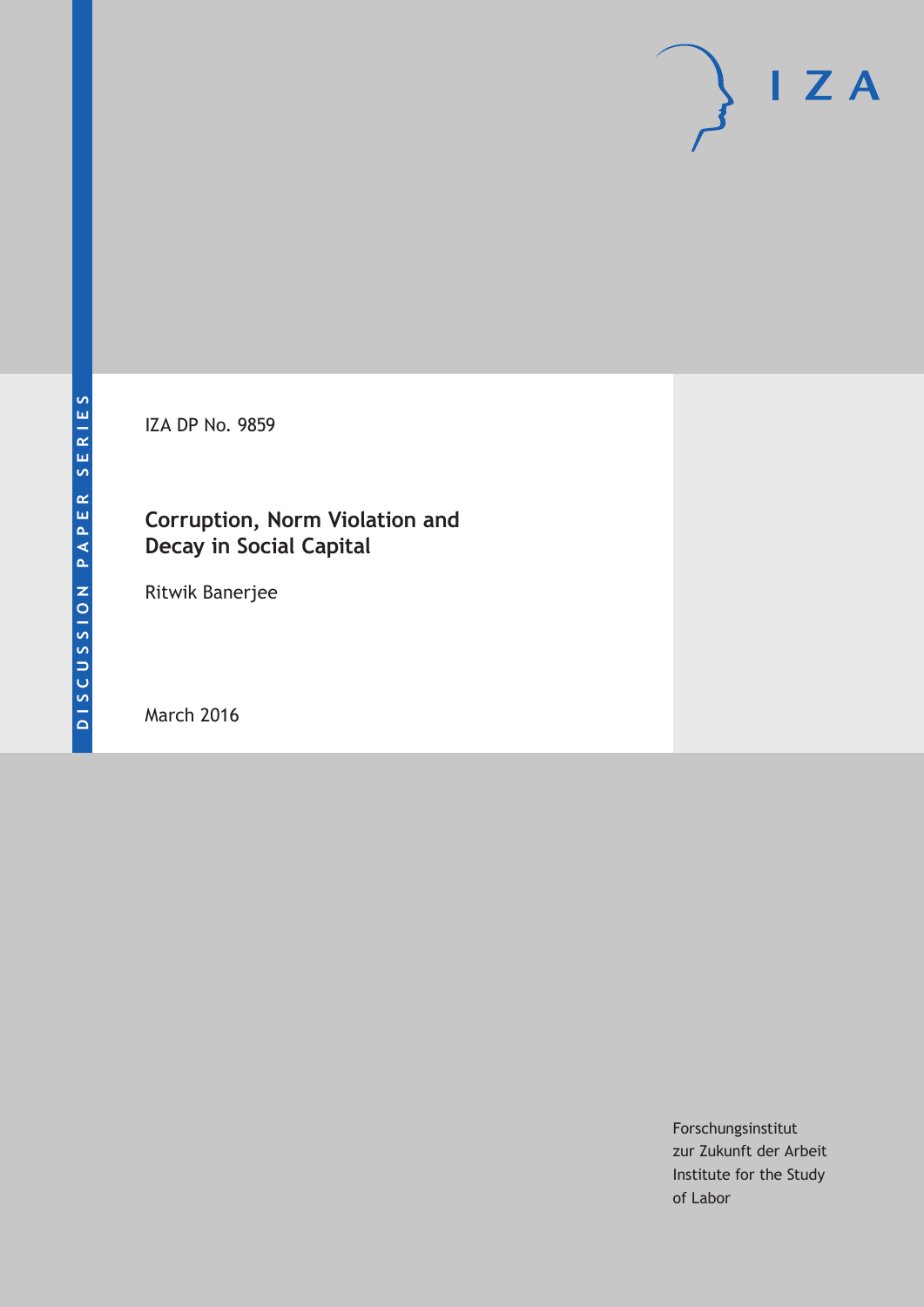# **Corruption, Norm Violation and Decay in Social Capital**

# **Ritwik Banerjee**

*Indian Institute of Management Calcutta and IZA* 

# Discussion Paper No. 9859 March 2016

IZA

P.O. Box 7240 53072 Bonn Germany

Phone: +49-228-3894-0 Fax: +49-228-3894-180 E-mail: iza@iza.org

Any opinions expressed here are those of the author(s) and not those of IZA. Research published in this series may include views on policy, but the institute itself takes no institutional policy positions. The IZA research network is committed to the IZA Guiding Principles of Research Integrity.

The Institute for the Study of Labor (IZA) in Bonn is a local and virtual international research center and a place of communication between science, politics and business. IZA is an independent nonprofit organization supported by Deutsche Post Foundation. The center is associated with the University of Bonn and offers a stimulating research environment through its international network, workshops and conferences, data service, project support, research visits and doctoral program. IZA engages in (i) original and internationally competitive research in all fields of labor economics, (ii) development of policy concepts, and (iii) dissemination of research results and concepts to the interested public.

IZA Discussion Papers often represent preliminary work and are circulated to encourage discussion. Citation of such a paper should account for its provisional character. A revised version may be available directly from the author.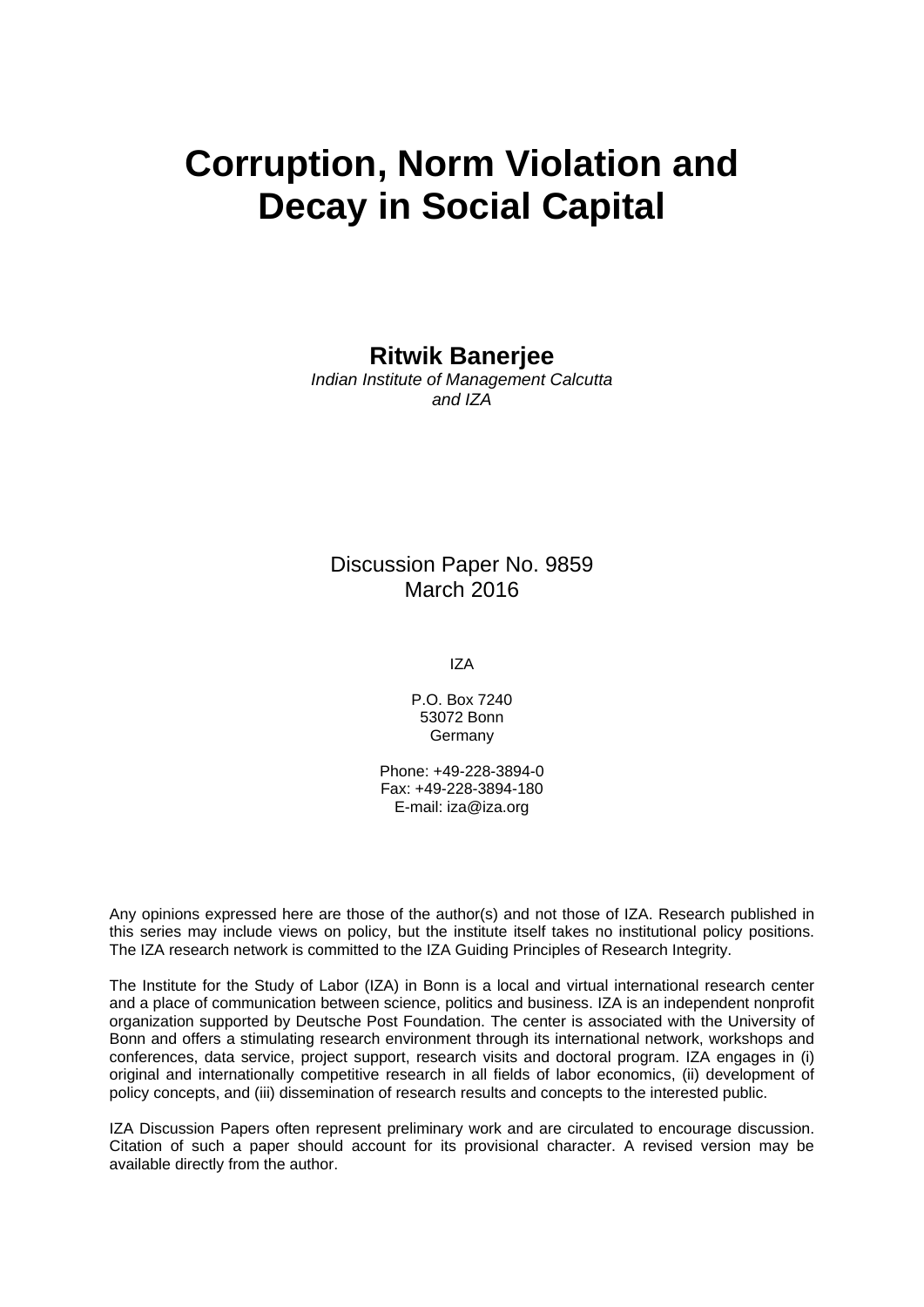IZA Discussion Paper No. 9859 March 2016

# **ABSTRACT**

# **Corruption, Norm Violation and Decay in Social Capital**

The paper studies the link between corruption and social capital (measured as trust), using data from a lab experiment. Subjects play either a harassment bribery game or a strategically identical but differently framed ultimatum game, followed by a trust game. In a second experiment, we elicit social appropriateness norm of actions in the bribery game and the ultimatum game treatments. Our experimental design allows us to examine whether subjects, who have been asked to pay a bribe, are less likely to trust than those in an isomorphic role in the ultimatum game. We also uncover the underlying mechanism behind any such behavioral spillover. Results suggest that a) there is a negative spillover effect of corruption on trust and the effect increases with decrease in social appropriateness norm of the bribe demand; b) lower trust in the bribery game treatment is explained by lower expected return on trust; c) surprisingly, for both the bribery and the ultimatum game treatments, social appropriateness norm violation engenders the decay in trust through its adverse effect on belief about trustworthiness.

JEL Classification: C91, C92, D03

Keywords: corruption, social capital, social norm, trust games

Corresponding author:

Ritwik Banerjee IIM Calcutta Diamond Harbour Road, Joka Kolkata, West Bengal India E-mail: ritwikbanerjee@iimcal.ac.in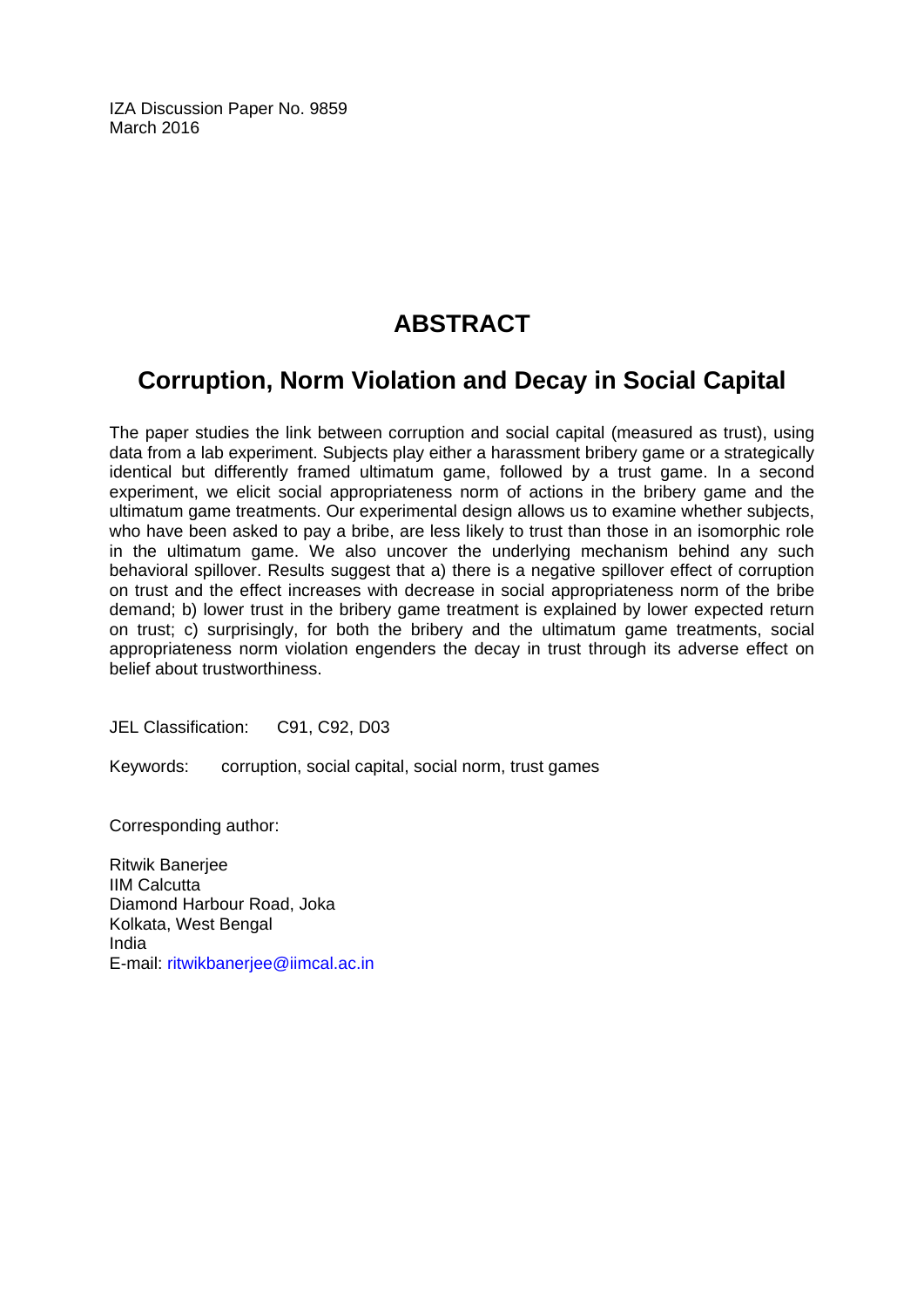*"I am affected, not because you have deceived me, but because I can no longer believe in you."*

*- Friedrich Nietzsche, Beyond Good and Evil, 1886.*

# **1 Introduction**

Social capital, which comprises of commonly held values such as trust, trustworthiness and cooperative norms, is increasingly seen today as an important component of a successful economic environment. Given that social capital helps circumvent the necessity for expensive complete contracts and thereby decreases the costs of enforcing contracts [\(North,](#page-28-0) [1990;](#page-28-0) [Williamson,](#page-28-1) [1985;](#page-28-1) [Sobel,](#page-28-2) [2002\)](#page-28-2), it is not surprising that it has been found to have a positive instrumental role in a wide range of economic activities: from economic growth [\(Knack and Keefer,](#page-27-0) [1997\)](#page-27-0) to financial development [\(Guiso et al.,](#page-27-1) [2004,](#page-27-1) [2008\)](#page-27-2) and trade and investment [\(Guiso et al.,](#page-27-3) [2009\)](#page-27-3).

Studies show that this vital ingredient of economic activity is negatively associated with corruption in a cross country panel framework. Figure [1](#page-4-0) documents this association in a dynamic panel of countries with trust data from World Value Survey (WVS) and corruption (perception) data from International Country Risk Guide (ICRG), aggregated over four WVS waves. It illustrates the stylized fact that not only is corruption and trust negatively related cross-sectionally, but the movement of most countries have followed a trajectory from high trust - low corruption to low trust - high corruption during the period, as is indicated by the arrows which point towards the South East for most countries.

This association has been studied primarily by political scientists and to a lesser extent by economists, however, the precise causal link and the mechanisms driving the association remain less known. Some have taken the view that low levels of trust in a society may engender and nurture corruption since people fail to develop cooperative ethos [\(LaPorta et al.,](#page-27-4) [1997;](#page-27-4) [Bjornskov,](#page-25-0) [2011;](#page-25-0) [Seligson,](#page-28-3) [2002;](#page-28-3) [Moreno,](#page-28-4) [2002\)](#page-28-4). Others have argued that a lack of trust may diminish the sense of doing something wrong or "immoral", leading to a perception of high corruption in the society [\(Rotondi and Stanca,](#page-28-5) [2015\)](#page-28-5), which in turn may lead to greater prevalence of corruption [\(Bardhan,](#page-25-1) [1997;](#page-25-1) [Innes and Mitra,](#page-27-5) [2013\)](#page-27-5). Corruption has also been viewed as a cause for the erosion of social capital [\(Anderson and Tverdova,](#page-25-2) [2003;](#page-25-2) [Chang and Chu,](#page-26-0) [2006;](#page-26-0) [DellaPorta,](#page-26-1) [2000\)](#page-26-1). This view draws support from the impact of political scandals on trust [\(Bowler and Karp,](#page-25-3) [2004\)](#page-25-3), and by relating confidence in institutions entrusted to control corruption to interpersonal trust [\(Rothstein and](#page-28-6) [Stolle,](#page-28-6) [2002\)](#page-28-6). Others still, have interpreted the relation as one of mutually reinforcing causality (see for instance [Uslaner,](#page-28-7) [2002,](#page-28-7) [Morris and Klesner,](#page-28-8) [2010\)](#page-28-8). Despite the fact that the negative association between trust and corruption has been widely documented in a number of settings, the causal interpretation between the two is at best weak<sup>[1](#page--1-0)</sup>.

<sup>1</sup>Potential simultaneity in the association between corruption and trust leads to endogeneity bias, which is difficult to overcome due to lack of suitable instruments and limited time varying and comparable cross-country data.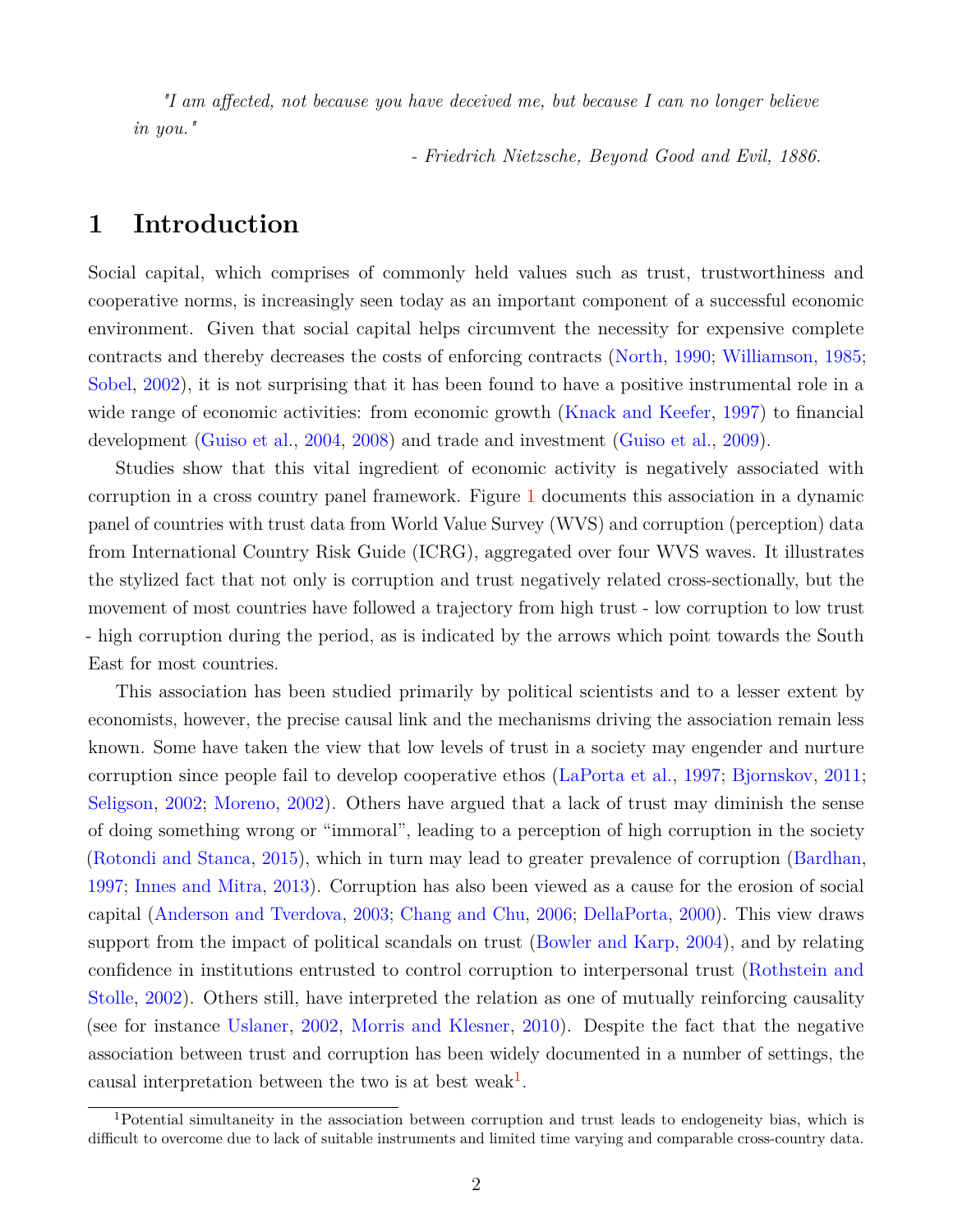<span id="page-4-0"></span>

Figure 1: Within and between country gradient between trust and corruption Note: Arrows indicate the movement of countries in the Trust-Corruption space from Wave 2 to Wave 5 in the World Value Survey. The dotted line shows the cross sectional gradient for Wave 5 in WVS (slope coefficient= -0.07, p-value<0.01). 68% of the 43 countries that we have data on, have arrows that point to the South East. The OLS regression coefficient, when change in corruption is regressed over change in trust, is -0.024 (*p*-value=0.36). These suggest that not only is the cross sectional correlation between corruption and trust negative, but over the period most countries have moved towards higher corruption and this movement has also been associated with lower trust. Data source: Corruption - International Country Risk Guide (ICRG); Trust - World Value Survey. Arrows in some data points are missing as these countries have only one data point each since WVS has brought more and more countries within its fold over time.

In this paper, we analyze one side of the potentially simultaneous relation and causally relate corruption to decay in trust using experimental data. Both corruption (or more generally unethical behavior) and trust originate from behavioral primitives and both have been extensively studied through lab based experimental methods in the past (for a review of experimental corruption games see [Abbink and Serra](#page-24-0) [\(2012\)](#page-24-0) and [Serra and Wantchekon](#page-28-9) [\(2012\)](#page-28-9)). First, we analyze if people exhibit less trust in a standard trust game after having played a bribery game than after having played a strategically identical but differently framed ultimatum game (for an analysis of the two frames see [Banerjee](#page-25-4) [\(2016\)](#page-25-4)). Second, we elicit social appropriateness norm of actions in the bribery and ultimatum game frame in order to identify the precise mechanism underlying any observed effect. Thus, our experimental design allows us to identify and estimate the causal link from corruption to trust, as measured through behavioral spillovers.

Behavioral spillover effect is defined as an effect which is observed only when an experimental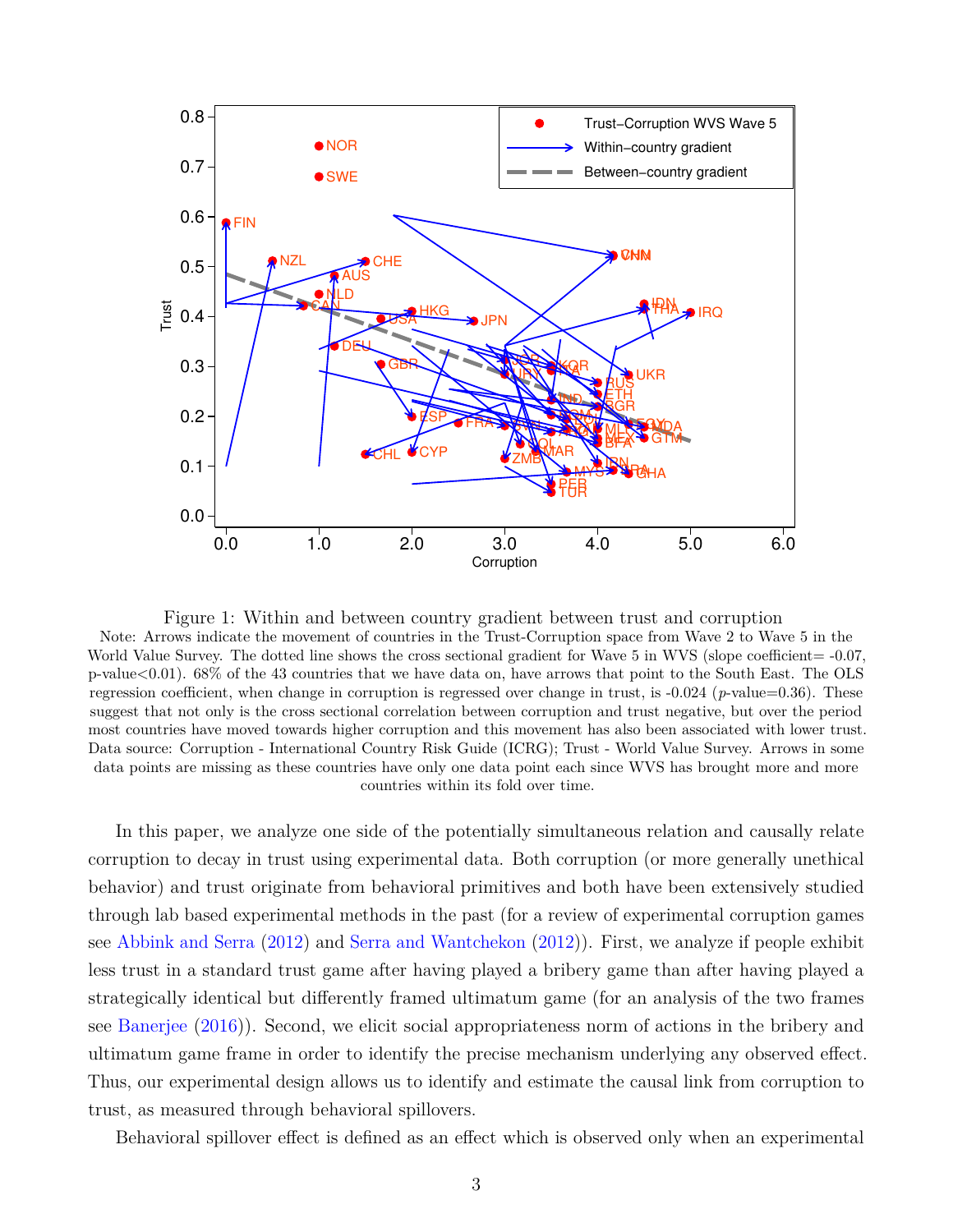game is played together with other games but not when played in isolation. Such effects, which are common in the experimental literature, have been found to enhance cooperation [\(Cason et](#page-26-2) [al.,](#page-26-2) [2012;](#page-26-2) [Brandts and Cooper,](#page-25-5) [2006;](#page-25-5) [Albert et al.,](#page-24-1) [2007;](#page-24-1) [Cason and Gangadharan,](#page-26-3) [2013\)](#page-26-3), help attain a Pareto improving coordination equilibrium [\(Weber,](#page-28-10) [2006\)](#page-28-10), induce rationality [\(Cherry et al.,](#page-26-4) [2003;](#page-26-4) [Cherry and Shogren,](#page-26-5) [2007\)](#page-26-5) and even change actions when subjects hear about the actions of others in their group [\(Huck et al.,](#page-27-6) [2011\)](#page-27-6). Though some studies have inferred that higher cognitive load induced by greater outcome entropy, uncertainty and lesser path dependence induce positive behavior spillovers [\(Bednar et al.,](#page-25-6) [2012;](#page-25-6) [Cason et al.,](#page-26-2) [2012\)](#page-26-2), we know surprisingly little about the mechanisms behind negative behavioral spillovers. While studying the interplay between corruption and trust, our study also aims to fill this gap.

In the first experiment, we randomly assign people to either a real effort harassment bribery game or a strategically identical but differently framed ultimatum game<sup>[2](#page--1-0)</sup>. After subjects have been through the experience of being in one of the frames and have known the outcomes, we measure their trust behavior in a standard trust game. In the bribery game, a "Citizen" performs a task and earns a prize if successful. However, a "Public Official" may demand a bribe in order to let the Citizen have her prize - the Citizen may subsequently accept or reject this bribe demand. In the strategically identical but differently framed ultimatum game treatment, "Participant A" (analogous to the Citizen) upon successfully completing the task - earns the right to go to the second stage of the game. At the second stage, "Participant B" (analogous to the Public Official) plays an ultimatum game, with the same stake size as the prize in the bribery game, and decides how much to share with Participant A, which the latter can accept or reject. In this way, not only do we cleanly identify the causal impact of corruption on trust but also answer whether lower trust in people is associated with greater unethical behavior.

Why do negative spillover effects originate in the first place? We hypothesize that in our setting negative spillover effects originate from violation of a certain commonly held moral code. In order to unravel this mechanism, in a second experiment, we elicit social appropriateness norm governing the bribery game and the ultimatum game using a coordination tool developed by [Krupka and](#page-27-7) [Weber](#page-27-7) [\(2012\)](#page-27-7).

First, our results from the first experiment confirm that the two frames trigger different behavioral responses - in particular, the bribery frame successfully imposes the intended frame of immorality. It is indeed the case that the two frames are governed by different social norms and this partly explains the difference in actual behavior. Second, Citizens trust less than Participant As and the baseline subjects in the trust game but we find no difference in trustworthiness among

<sup>2</sup>Harassment bribery is a form of bribery where a Public Official asks for a bribe from a Citizen who is entitled to a service that the official is obligated to provide. Petty bribery of this nature is very common in developing countries where Citizens, despite being entitled to government services (e.g. passport, driver's license), have to pay a bribe in order to obtain them or avoid inordinate procedural delays. Harassment bribery has been studied through experimental games in the past by [Banerjee](#page-25-4) [\(2016\)](#page-25-4) and [Abbink et al.](#page-24-2) [\(2014\)](#page-24-2).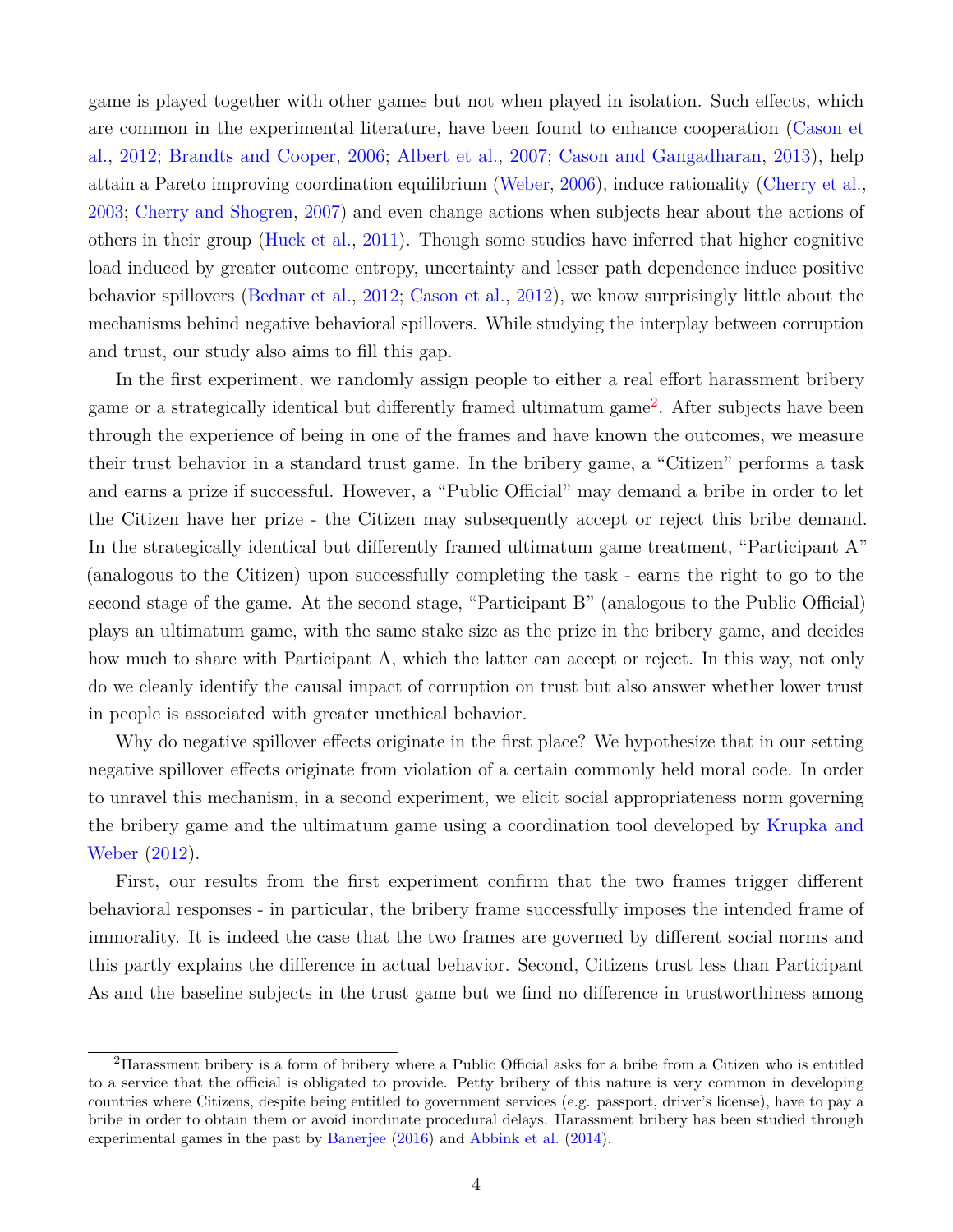them<sup>[3](#page--1-0)</sup>. Third, the expectations of the Citizens about the trustworthiness of the matched partner, is lower when compared to that of the Participant As and baseline subjects. The negative shock to expectation is driven by the violation of social appropriateness norm governing bribery and explains part of the difference in trust behavior. Interestingly, there is no independent effect of the corruption frame on trust i.e. there is no mindset effect, but there is a mindset effect of corruption on expectations about trustworthiness. Hence, our findings suggest that norm violation and corruption mindset affect expectation about trustworthiness, which in turn leads to lower trust. Finally, we find a weak negative association between corruption and trust behavior among Public Officials.

Our contributions to the literature are the following. We provide a clean identification of the causal link that corruption leads to lower trust using an experimental approach and thereby contribute to a longstanding debate. In doing so, we pin down the precise behavioral mechanism through which corruption affects trust and show that the decline in the social capital in a corrupt environment has much to do with the violation of social appropriateness norms. The explanations offered in past studies shed little light in terms of how and why behavioral spillovers play out in real life. To the best of our knowledge, ours is the first study to show that social appropriateness norm violation, through its effect on belief about others' behavior, plays an important role in generating negative spillovers. With this, we identify one potential channel through which behavioral spillovers work in wider social contexts and particularly in experimental games - namely that of social norm violation. Besides, we also contribute to the framing literature and show that the framing effect may partly be explained by the social appropriateness norms governing the frames.

The rest of the paper is organized as follows: Section 2 lays out the experimental design and briefly sketches the important survey questions. Section 3 presents the broad results and the mechanisms behind the results and Section 4 discusses the results and offers the concluding remarks.

# **2 Experimental Design**

A simple way to examine the effect of corrupt transaction on trust is to compare the trust behavior of victims in a corruption game with that of subjects who do not participate in the corruption game (i.e. baseline treatment). However, such an exercise may bias the true effects of corruption on trust because income effects may arise from potential earnings. So we design a Bribery Game (BG) and develop a strategically identical but differently framed counterfactual of the bribery game, namely, the Ultimatum Game (UG). The two frames differ in terms of the language used - loaded (e.g. Citizen, Public Official, bribe etc.) vs. neutral (e.g. Participant A, Participant B, transfer etc.), and also in terms of the sense of entitlement among the subjects. [Banerjee](#page-25-4) [\(2016\)](#page-25-4) shows that

<sup>3</sup>For completeness we conducted a standalone baseline trust game - it was not preceded by either the bribery or the ultimatum game.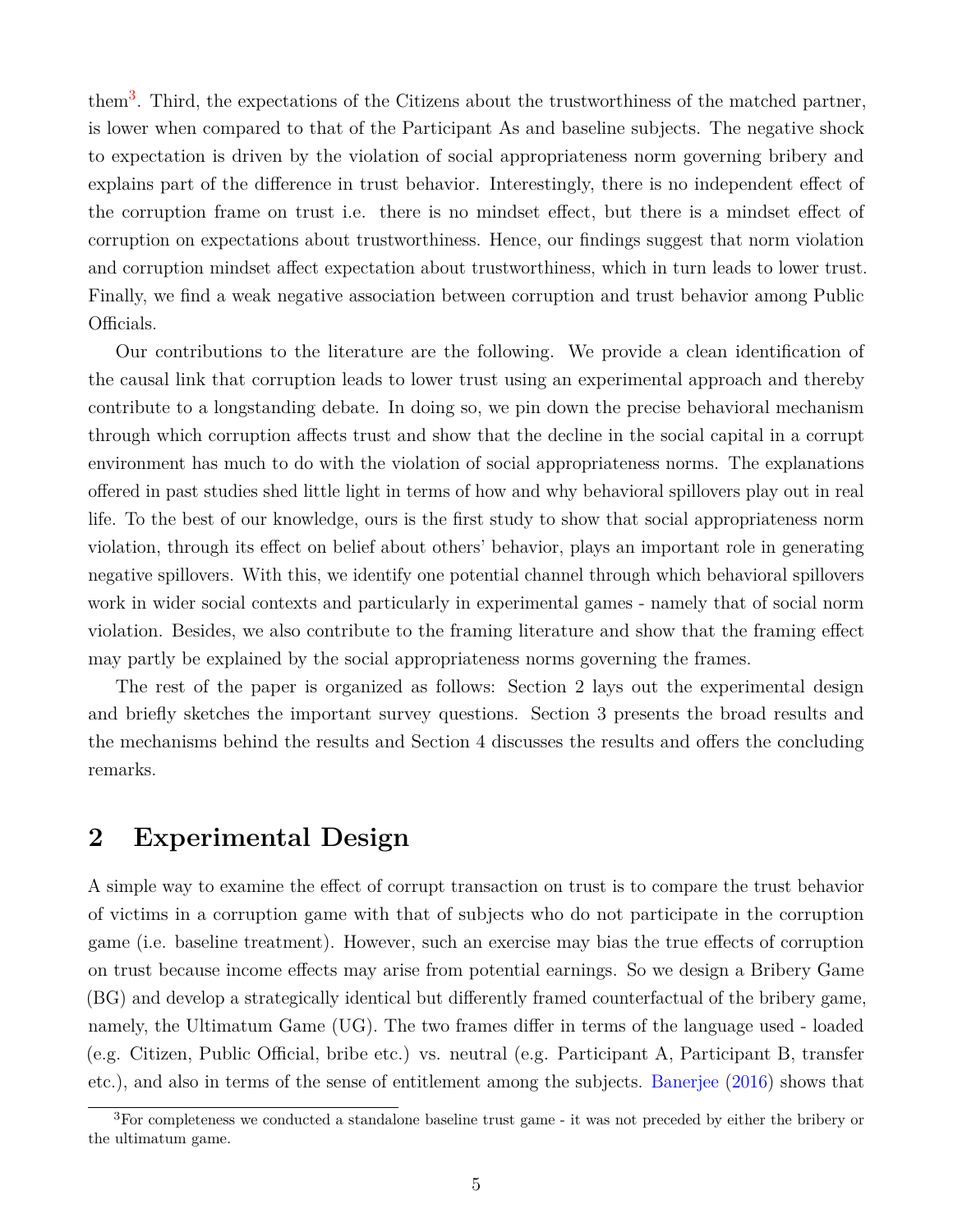the difference in the behavior between the two frames comes from the change in entitlement and not change in the language. After having randomly treated subjects either through BG or UG in the first part, we let them play a modified version of the trust game [\(Berg et al.,](#page-25-7) [1995\)](#page-25-7) in the second and then observe the trust behavior. Any treatment effect in the trust behavior between BG and UG treatments may be attributed to corruption, provided a stranger matching protocol is followed. For completeness and also to account for the fact that there may be a spillover from the natural exposure to corruption in India to trust, we run a baseline trust game and compare it with the trust behavior in BG and UG treatments.

The design of the BG and UG treatment relies on the prior that any amount demanded of subjects in a bribery game may be considered unfair in the bribery game, but the same amount when retained in an ultimatum game may be considered fair. If so, the two frames are expected to trigger different emotional responses despite being strategically identical. We exploit this and analyze the impact of the treatments on trust behavior. In addition, we also compare the impact of trust in BG and UG with that of baseline level of trust. This constitutes the first experiment of our study - it is designed to capture whether demanding bribe has a negative behavioral spillover on trust.

In the second experiment we aim to measure the fairness or social appropriateness norms governing the two frames and examine if the assumptions about the treatment differences discussed above are indeed correct. Figure  $2(c)$  $2(c)$  gives an overview of the complete experimental design.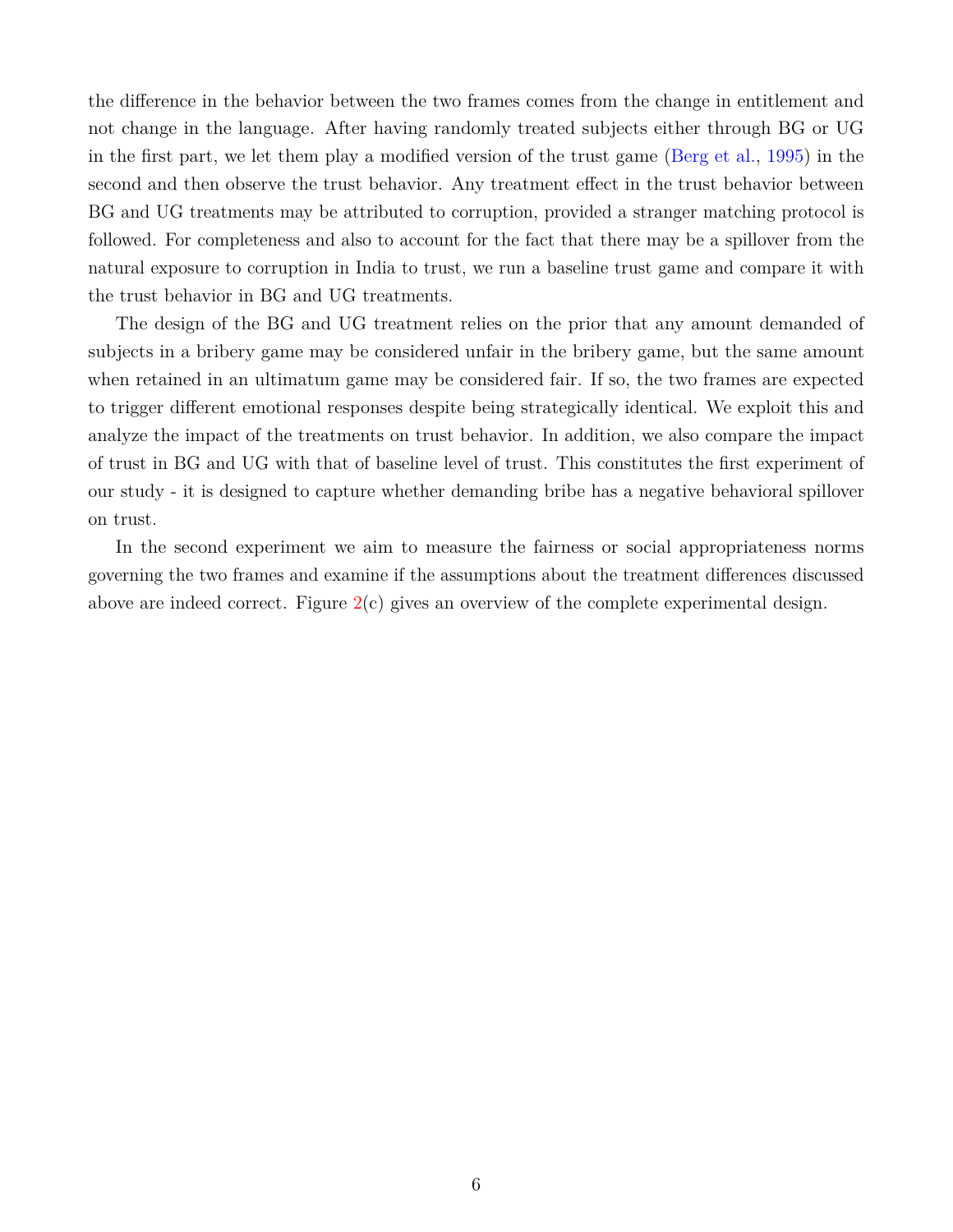<span id="page-8-0"></span>

(c) Overview of experimental design

Figure 2: Bribery Game (BG), Ultimatum Game (UG) and Overview of experimental design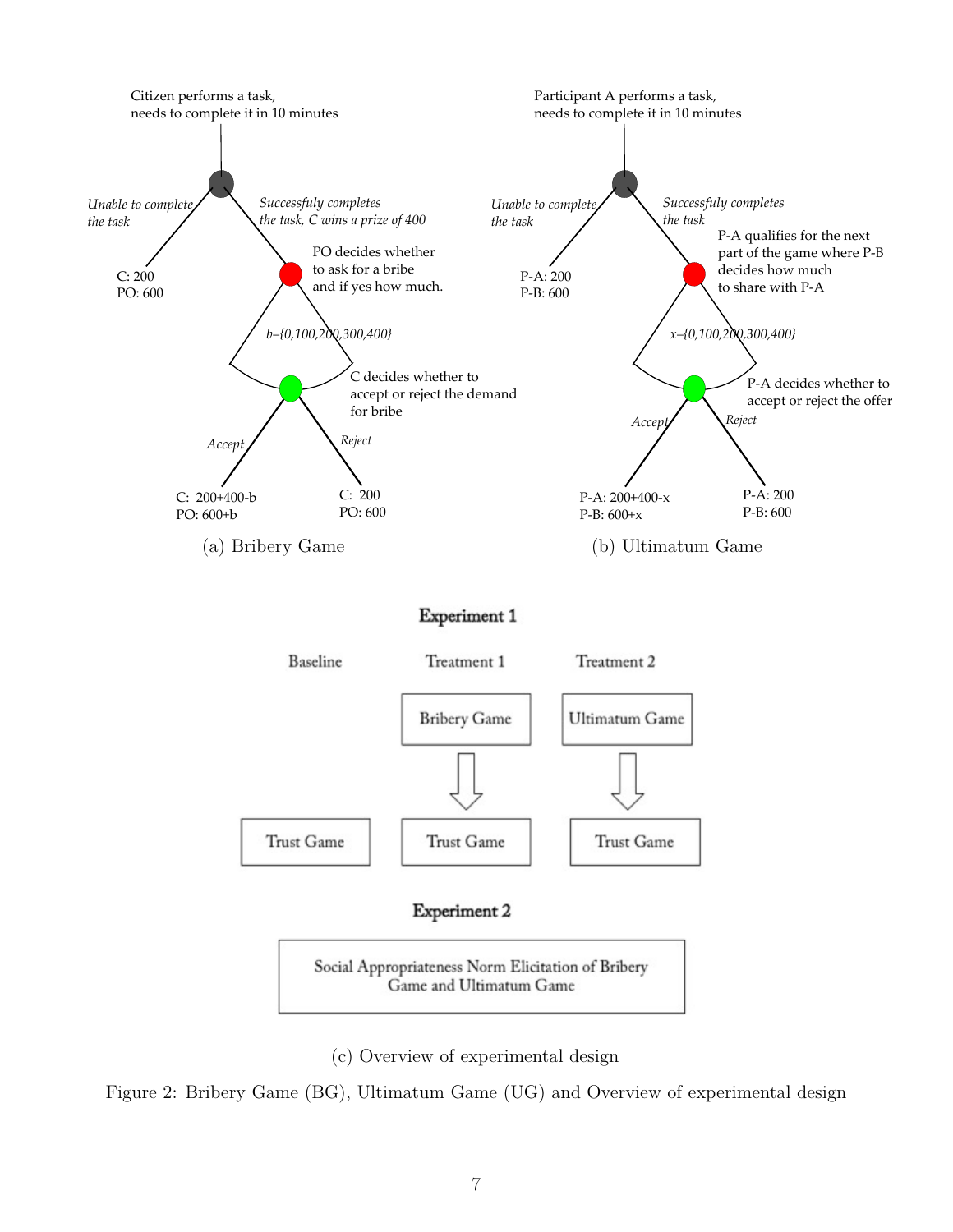The strategy of studying dynamic behavior after triggering a certain emotional response has been adopted by several studies in the past: for instance, [Burnham et al.](#page-25-8) [\(2000\)](#page-25-8) study the effect of framing the matched partner as a friend or foe, [Drouvelis et al.](#page-26-6) [\(2010\)](#page-26-6) prime cooperation in social dilemma games, [Buser and Dreber](#page-25-9) [\(2013\)](#page-25-9) examine the effect of competition on cooperation. Our experimental design follows a similar approach but with important differences as will be clear in the following sections.

### **2.1 Bribery Game and Ultimatum Game**

Figure [2\(](#page-8-0)a) describes the bribery game. A Citizen (C) has to complete a real effort task in ten minutes, following which she gets a prize winning code<sup>[4](#page--1-0)</sup>. If she successfully completes the task and gets the prize winning code then she is entitled to a prize of 400 *Mohars* (M400)<sup>[5](#page--1-0)</sup>. Otherwise she earns only the participation fee of **M**200. However, even if the Citizen does get the prize winning code, a Public Official (PO) may demand a bribe of amount *b* in order to let the Citizen have her entitled prize. Notice that the bribe of amount *b* is an extract from the value of the Citizen's entitlement, which in this case is **M**400. So we assume that any bribe in excess of **M**400 will be rejected by a reasonable Citizen and let bribe demand take one of the following values - 0, 100, 200, 300, 400. When Citizen receives a bribe demand she has an opportunity to either accept it, thereby earning  $\mathbf{M}(200 + 400 - b)$ , or reject it and earning only the participation fee of  $\mathbf{M}200$ . This decision is elicited by strategy method. On the other hand, the Public Official gets a participation fee of **M**200 and a salary of **M**400 for the task of approving the Citizens. If his bribe demand is accepted by the Citizen, he earns  $M(200 + 400 + b)$ , else M600 only.

Note the following features about this bribery game. One, the minimum earning of the Public Official always exceeds that of the Citizen and hence bribery decisions cannot be interpreted by alternative explanations such as inequity aversion. Two, this one shot bribery game mimics the natural situation where a briber and a bribee meet only once. Three, the real effort task for the Citizen is calibrated in a way such that she is more likely to successfully complete the task and get the prize winning code. At the same time it is crucial for her to perform the task in order to induce in her a sense of entitlement and hence a sense of harassment if a bribe is demanded. It turned out that in our case all the subjects were able to complete the task and get the prize winning code. Finally, the bribery game discussed here abstracts away from many of the standard features of past corruption games in the literature, e.g. punishment and monitoring, social inefficiencies, third party

<sup>&</sup>lt;sup>4</sup>We introduce a computer based task where Citizens have to count the number of occurrences of the letter "A" in five different panels, each with a random sequence of letters A, B, C, D, E. The panels appear one after the other and a subject is unable to proceed to the subsequent panel unless she correctly counts the number of As in the current one. They have ten minutes within which they are required to find the prize winning code, which is mentioned at the end of the fifth panel. The task is designed in such a way that a Public Official does not need to grade the answers of the Citizen but is still able to figure out whether she has been able to complete the task or not by looking at the prize winning code in her response sheet.

<sup>&</sup>lt;sup>5</sup>*Mohar* (or gold coin) - the experimental currency unit in our set-up, was used as currency in medieval India.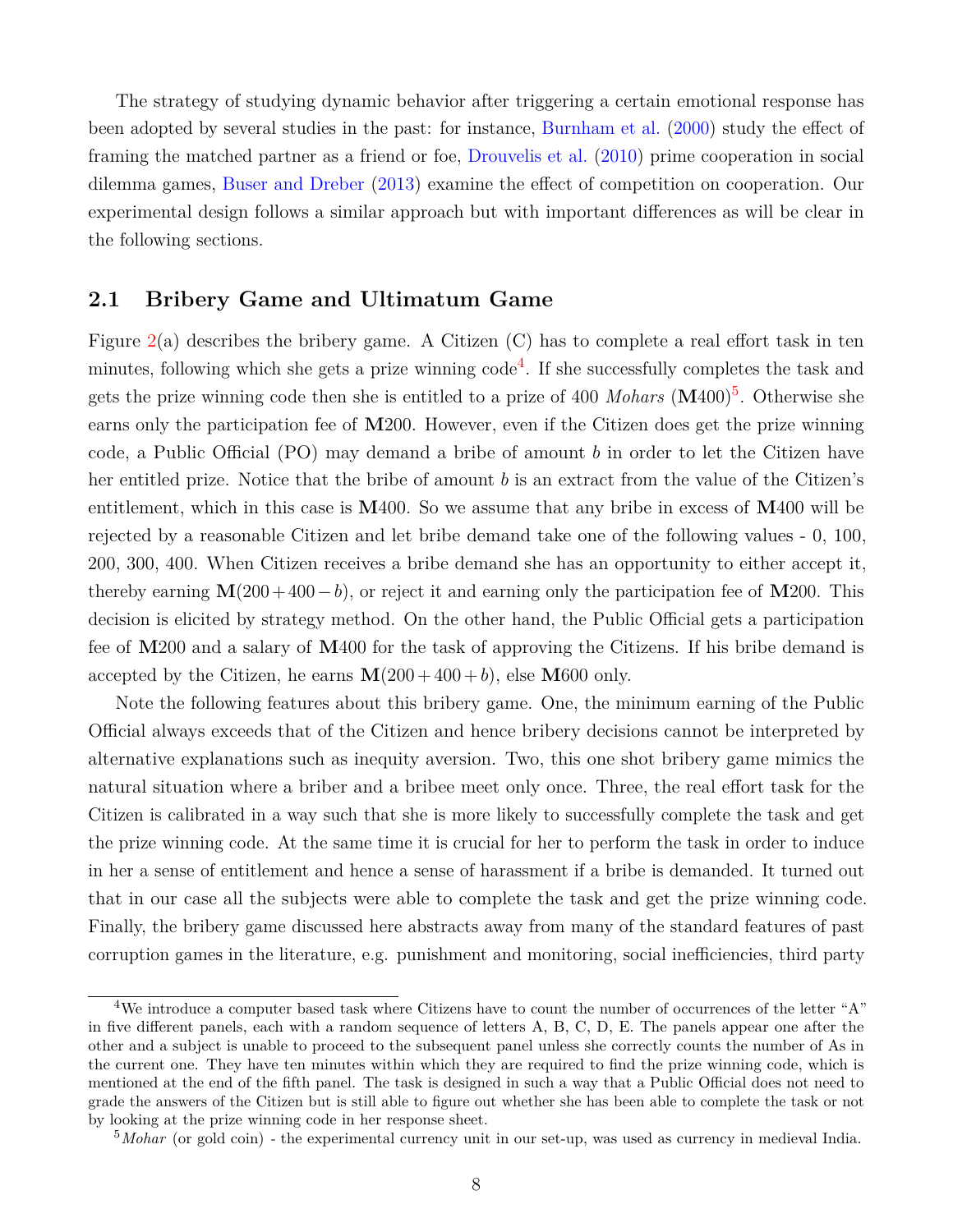externalities etc. Thus, the only cost of engaging in corruption here is a moral one. Introduction of any of these features in our setup makes no difference to the underlying strategic or psychological elements in the game. [Banerjee](#page-25-4) [\(2016\)](#page-25-4) discusses the interpretation of bribery in this simple set-up and gives evidence that subjects do make immoral decisions when they demand a bribe.

The ultimatum game treatment, described in Figure [2\(](#page-8-0)b), is isomorphic to the bribery game treatment described above, but with two main differences. One, it uses a neutral language frame by assigning roles as "Participant A" and "Participant B" instead of "Public Official" and "Citizen" and by using words such as "transfer" instead of "bribe". Two, while Citizens in the bribery game, upon successfully completing the task, were entitled to a prize, the Participant A (P-A henceforth) in this frame only *qualifies* to the second stage of the game where Participant B (P-B henceforth) plays an ultimatum game with her. Unlike in the bribery game, here the **M**400 endowment is with P-B and this feature induces a change in the sense of entitlement between the two treatments. Thus, in the second stage P-B decides to keep  $\mathbf{M}x$  with himself and offers  $\mathbf{M}400 - x$  to P-A, which P-A can either accept or reject. We implement a strategy method to elicit P-A's acceptance decision. If P-A accepts (rejects) the offer then she earns **M**200 + 400−*x* (**M**200) while P-B earns  $M200 + 400 + x$  (M600). The sub-game perfect equilibrium in UG (BG) is Participant A (Public Official) retains (demands) **M**400 and Participant B (Citizen) accepts it. Thus, the ultimatum game is designed to provide a strategically equivalent counterfactual to the bribery game but it evokes different psychological response due to the difference in the sense of entitlement.

### **2.2 Trust Game**

The baseline trust game we implemented is a variant of the standard trust game where a sender is matched to a receiver. The sender is endowed with **M**400. He can then decide how much to send,  $t \in \{0, 50, 100, \ldots 400\}$ , to a receiver. Any amount sent is then multiplied by 3. The receiver then decides how much to return,  $w \in \{0, 50, 100, ...3t\}$ , to the sender. As a result, the payoff of a sender equals  $\mathbf{M}(400 - t + w)$  whereas that of the receiver equals  $\mathbf{M}(3t - w)$ . The predominant interpretation in the literature is that *t* is a measure of trust, while *w* is a measure of trustworthiness. While in the BG/UG treatment, the trust game is preceded by either the BG or the UG treatment, respectively, in the baseline treatment it is preceded by neither. We followed a stranger matching protocol such that partners in the trust game are different from those in  $BG/UG^6$  $BG/UG^6$ .

Subjects make their decisions both as a sender and a receiver in a strategy elicitation method and role uncertainty is enforced<sup>[7](#page--1-0)</sup>. In the first decision, subjects play as a sender and they decide

 ${}^{6}$ Behavioral spillovers have been found to be stronger when games are played with the same subjects than when they are played with different subjects [\(Cason et al.,](#page-26-2) [2012\)](#page-26-2). Our stranger matching protocol ensures that we do not pick up a trivial effect where a sender, after being a victim of a bribe demand, sends a lower amount (i.e. shows less trust) to the corrupt person she is matched with.

<sup>7</sup>There has been some evidence that strategy method reveals lower level of trustworthiness[\(Casari and Cason,](#page-26-7) [2009\)](#page-26-7). However, in an exhaustive metastudy comparing strategy elicitation method versus direct method, [Brandts](#page-25-10) [and Charness](#page-25-10) [\(2011\)](#page-25-10) finds that there was not even one case where treatment effect was found in strategy elicitation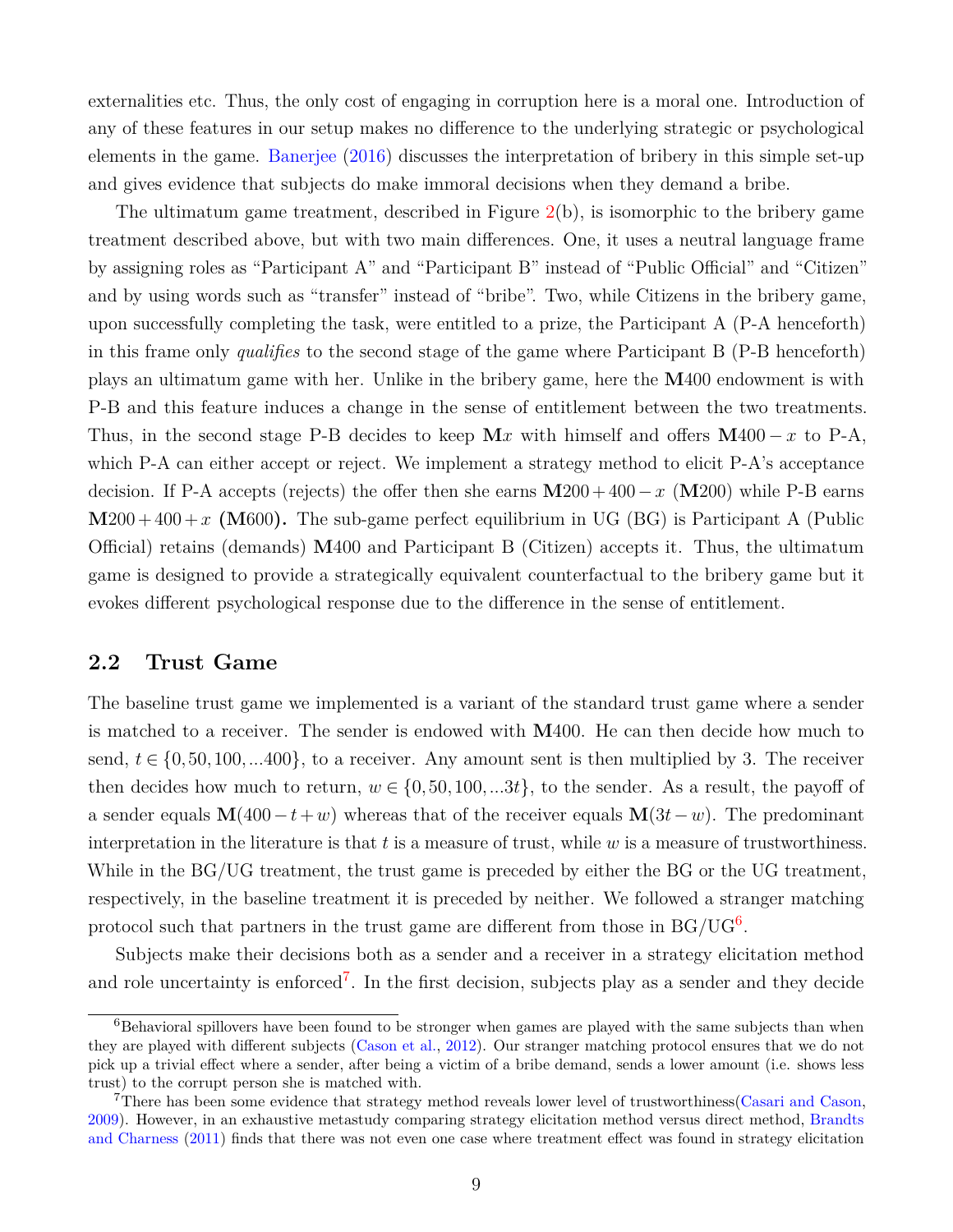how much of their initial endowment they are willing to send to the receiver. They choose any amount between **M**0 and **M**400 in multiples of fifty. In the second decision, they indicate how much they expect to be returned by their matched receiver for each possible amount sent. To motivate the subjects to report their beliefs accurately, we incentivize this question by paying an additional **M**100 if the response matches the actual return of the receiver for a randomly chosen amount sent. The subjects then take a third decision, where they play the role of a receiver. In this decision they indicate the amount they are willing to return to the sender for each possible amount which they may have received. Thus, we obtain their response both on and off the equilibrium path, enabling us to perform a richer sensitivity analysis. The earnings from this part are determined by randomly picking either the role of a sender or that of a receiver.

### **2.3 Social Norm**

A second experiment is conducted to gather data on the social norm governing BG, UG and the trust game, using a tool developed by [Krupka and Weber](#page-27-7) [\(2012\)](#page-27-7). A separate group of subjects report their subjective assessment of how morally appropriate or inappropriate most people find the actions in a particular situation to be. They are rewarded if their appropriateness ratings match those of most other people (mode) in the session. Since the reward is given if a rating matches the mode of the distribution of ratings, it helps elicit a second order belief about the shared societal (other subjects in the session) perceptions about what is morally the right thing to do. Following [Krupka and Weber](#page-27-7) [\(2012\)](#page-27-7), we interpret the average rating as the social norm governing the situation.

Subjects are shown either the Bribery Game or the Ultimatum Game. Having seen the situation, they rate each action for each role as one of the following - "very socially inappropriate", "socially inappropriate", "somewhat socially inappropriate", "value neutral", "somewhat socially appropriate", "socially appropriate" and "very socially appropriate". The responses were later converted into numerical scores of -3, -2, -1,  $0, +1, +2$  and  $+3$ , respectively. We defined social norm governing a particular action in a given situation as the average social appropriateness rating for that action.

The protocol employed to elicit social norm closely follows the one laid down by [Krupka and](#page-27-7) [Weber](#page-27-7) [\(2012\)](#page-27-7). Each subject is paid a participation fee of Rs. 110. In the BG situation subjects report their social appropriateness rating for the actions of the Public Official and that of the Citizen. A bribe amount is randomly chosen. The modal response of the appropriateness rating for the randomly selected amount is noted. If a subject's rating for the randomly selected category for either the Public Official or the Citizen is the same as the modal response, then she is paid double the participation fee, i.e. Rs. 220. The norm elicitation of UG and the trust game treatments

method but was not found in direct method. Given this finding and the fact that strategy elicitation method helps obtain an otherwise unobservable rich data and perform a robust sensitivity analysis, we decided to employ this method. We believe that the treatment effect we find would have been accentuated had we used a direct method.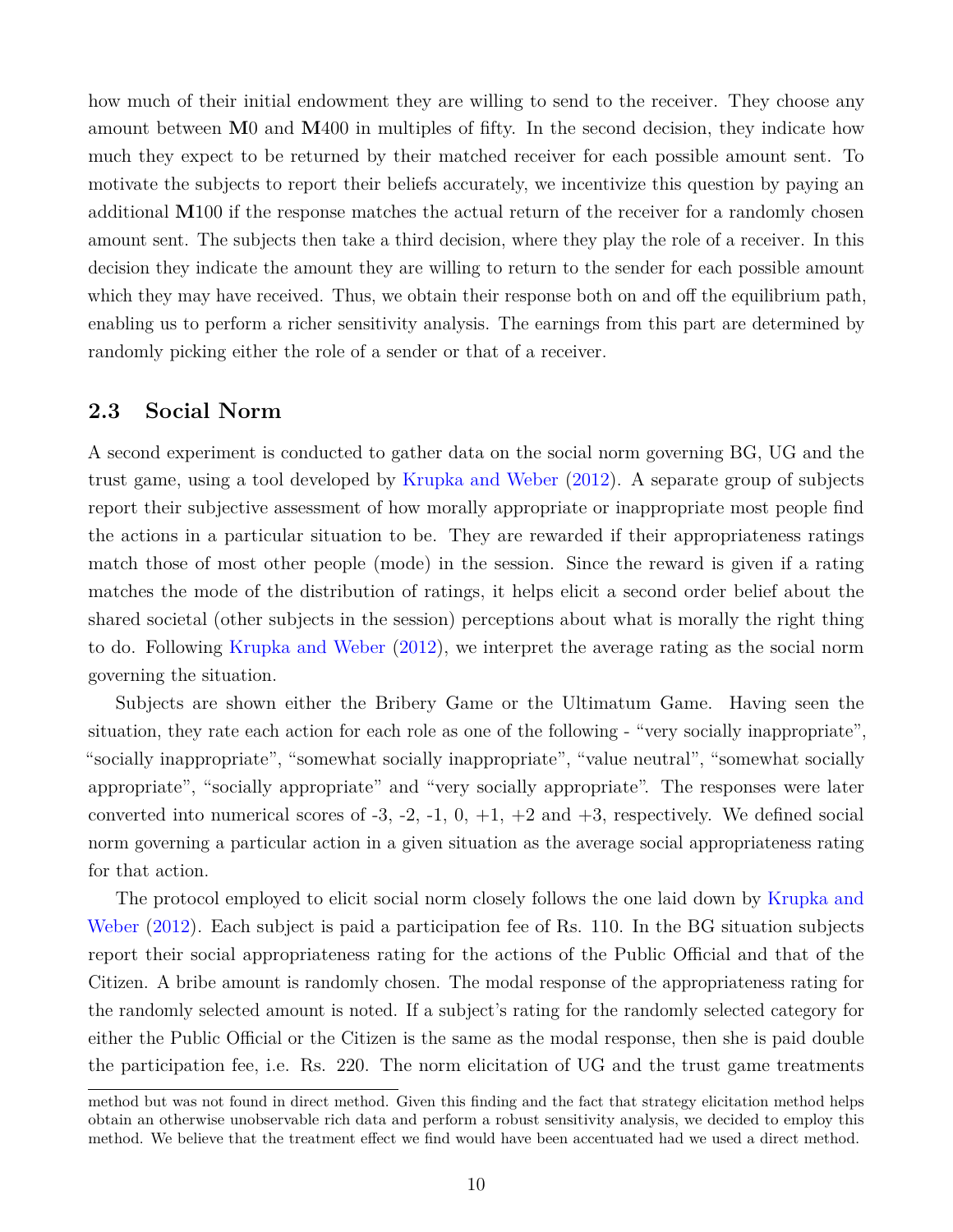follow an identical protocol. To avoid contamination of elicited norm by subjects' actual choice and to avoid experimenter demand effect, we implement an entirely between subject design. A schematic overview of all the experiments are given in Figure  $2(c)$  $2(c)$ .

## **2.4 Hypotheses**

This subsection lays out the hypotheses that may be tested using the data from our experiment. For Experiment 1, we develop a theoretical framework, which closely mimics the experimental data generating process, in order to help us guide the data analysis. In this formal set up, presented in Appendix 1, we aim to unpack the mechanism which may potentially drive the spillover from corruption to trust. "Citizens" interact with "Public Officials" in order to obtain a certain public service in the first stage. Public Officials may be "honest" and "good" or "corrupt" and "bad". Whether a citizen meets an honest public official or a corrupt one is entirely fortuitous. Following their interactions with the public officials, citizens form beliefs about how trustworthy public officials are likely to be and then make a decision whether or not to trust a person in the second stage. The theoretical framework gives us some interesting predictions:

**Prediction 1:** If a citizen meets a corrupt (honest) public official in the first stage, then her belief about a matched person's trustworthiness decreases (increases).

**Prediction 2:** Meeting a corrupt (honest) public official in the first stage decreases (increases) the trust a citizen has for a matched person in the second stage.

Note that Prediction 1 and 2 are not merely statements about effects but a possible mechanism behind an affect. The data from our experiment allow us to test whether this mechanism is indeed at work. In order to identify whether the observed effect on trust is purely an income effect, we let subjects play the strategically identical but differently framed ultimatum game and examine whether identical amounts demanded in the bribery and ultimatum games have different effects on the trust game. Intuitively, the reason why that might be the case is simple: one may think of Participant B's transfer in the Ultimatum Game as an expression of trust or generosity, while in the Bribery Game the Citizen is a victim of an exploitative extraction<sup>[8](#page--1-0)</sup>. Thus, this discussion along with the theoretical predictions presented above suggest that the two games will have different effects on trust and beliefs about how trustworthy others are, in the following way:

**Hypothesis 1:** Average trust shown by Citizens in the Bribery Game treatment is lower than that by Participant As in the the Ultimatum Game treatment.

**Hypothesis 2:** Conditional on facing a bribe demand, the average belief in matched partner's trustworthiness is lower among Citizens in Bribery Game treatment than among Public Officials in Ultimatum Game treatment. The distribution of beliefs about how trustworthy others are, are different across the two treatments.

<sup>8</sup> I thank a referee for suggesting this interpretation.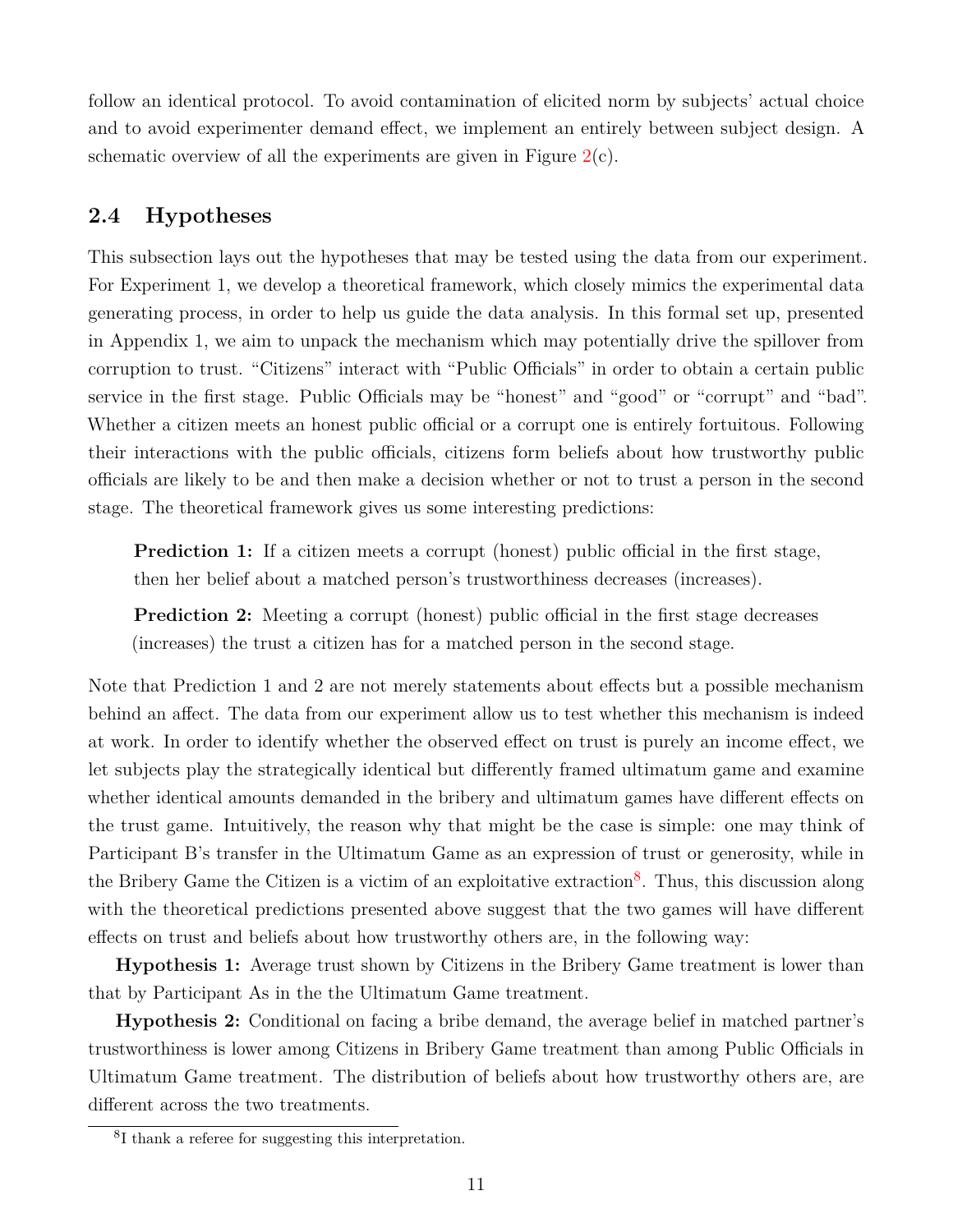**Hypothesis 3:** A social appropriateness norm may be assigned to any demand in the Bribery Game or Ultimatum Game. A violation of social appropriateness norm in either game leads to a decrease in the belief about how trustworthy others are. This in turn leads to a fall in the level of trust.

The main aim of this paper is to examine whether a bribe demand leads to a decrease in trust. However, our experimental setup allows us to examine two other interesting and related hypotheses as well. One: besides trust, trustworthiness too falls under the broad category of social capital. Can bribe demand have a spillover effect on trustworthiness too? Notice that trustworthiness is a conditional reciprocal decision i.e. trustworthiness decisions are made for a certain level of trust. Thus, there is no *apriori* reason why trustworthiness decisions should be affected by prior experience, fair or unfair. Two: if fairness norm is indeed an important foundation on which our behavior is based, then fairness should transcend context i.e. people whose behavior is fair in one context should also behave in a fair manner in another. In our context, this reasoning implies that public officials who demand less bribe should trust more in the trust game. Therefore, we test two additional hypotheses:

**Hypothesis 4:** Amount demanded (or the corresponding social appropriateness norm) in Bribery Game or Ultimatum Game does not affect the trustworthiness behavior of Citizens or Participant As in the trust game.

**Hypothesis 5:** Bribe demand and trust are negatively correlated for public officials i.e. those who take socially appropriate decision in the Bribery Game also do so in the trust game.

Our experimental data allow us to test all the hypotheses stated above.

### **2.5 Experiment Procedure**

The experiment was conducted with student subjects at a management institute in Delhi. A total of 298 students were recruited and each subject participated in only one role of one treatment, out of which 182 participated in the BG and UG treatment, 36 participated in the baseline trust game and 80 in the social norm elicitation of BG and UG (40 in each). Sessions were randomly assigned UG and BG treatments and subjects were randomly assigned roles. The subjects were divided into two equal groups - each group was allocated a different room. The instructions for the respective roles were read out in English. Several examples were worked out and the earnings of both roles were calculated. The final earnings of the subjects were determined by randomly picking either BG/UG or the trust game. The sessions lasted for one and a half hours. At the end of the experiment participants exchanged their earnings for Rupees at the rate of 100 *Mohars*=Rs.50. The earnings ranged from Rs. 100 to Rs. 700 with an average of Rs.  $252 \approx 10 \text{ USD}$  in PPP terms).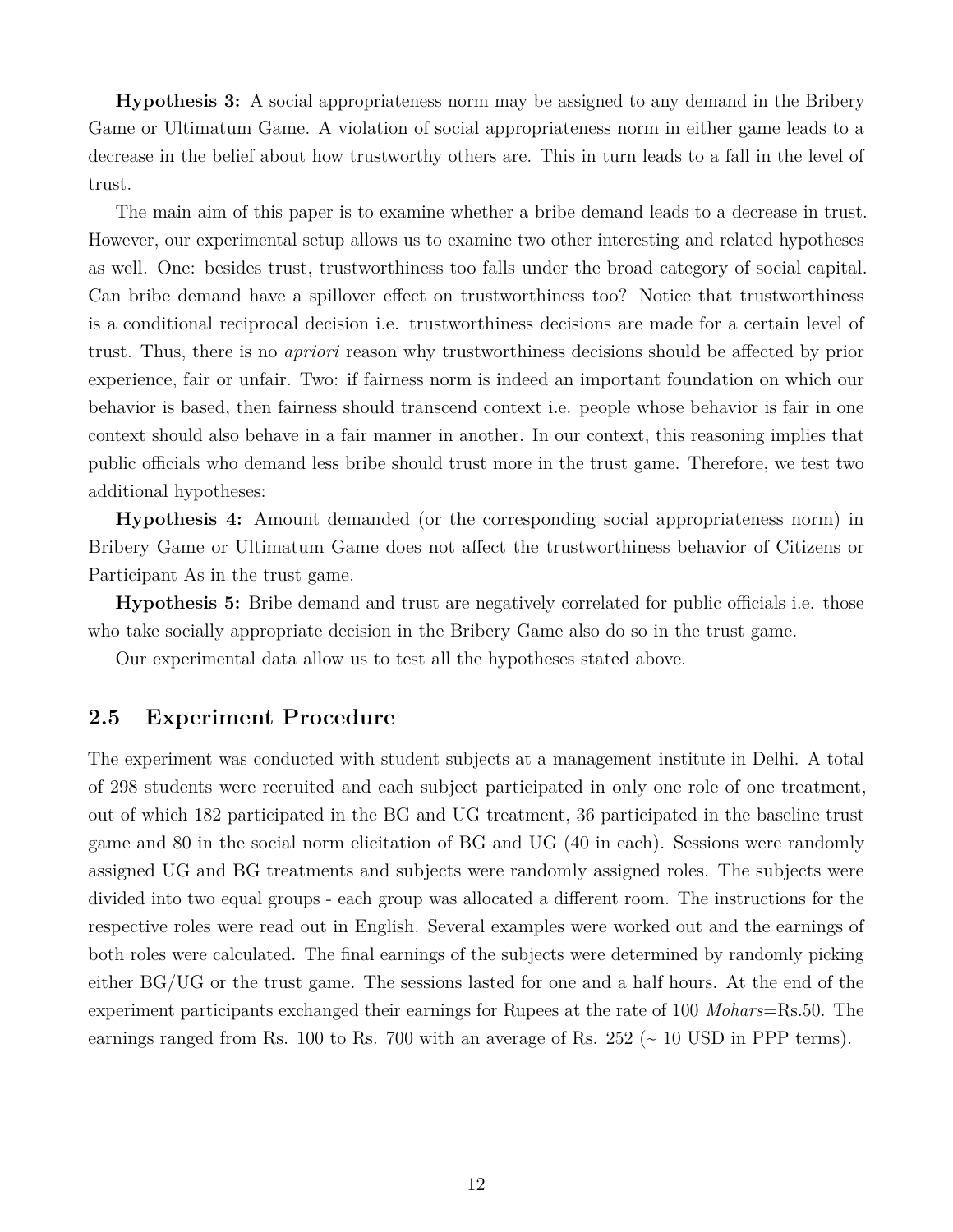# **3 Results**

### **3.1 Spillovers from Corruption to Trust and Trustworthiness**

### **3.1.1 Trust**

We had 45 and 46 pairs of subjects in UG and BG treatments, respectively, all of whom successfully completed the task. Since our focus is on the effect of being at the receiving end of corruption, we will restrict our attention to the trust behavior of Citizens in BG, Participant As in UG and subjects of the baseline trust game in the following discussion, unless otherwise stated.

We find significant differences in the way people perceive BG and UG frames. A Kolmogorov-Smirnov test rejects the null hypothesis that the distributions of the amount demanded are equal across both the treatments ( $p$ -value = 0.03). Not only do we find that 19% of the subjects do not demand a bribe in the BG treatment as opposed to none in UG ( $\chi^2$  test, *p*-value=0.00), the mean amount demanded is **M**182.6 in BG and **M**268.9 in UG (*t*-test, *p*-value<0.001)[9](#page--1-0) . For the sample where an amount was demanded, we reject the hypothesis that demand is equal in BG and UG (*t*-test, *p*-value=0.02)*.* Furthermore, as Figure [3a](#page-15-0) shows, the percentage of Citizens who reject a demand is always greater than that of P-As, indicating that an amount demanded is considered unfair in the BG than in the UG. For the statistical differences see Table [1.](#page-17-0) The results clearly show that the two frames, though strategically identical, have triggered different behavioral responses not only among Public Officials/Participant Bs but also among Citizens/Participant As.

The two frames are also governed by different social appropriateness norm - this is evident from the left panel of Figure [3b,](#page-15-1) which plots the social appropriateness norm for the two frames. Social appropriateness of demand decreases with an increase in the amount in BG, but follows an inverted V with equal split being most socially appropriate in UG. This goes some distance in explaining an observation made by [Güth and Kocher](#page-27-8) [\(2014\)](#page-27-8) that "the modal split is an extremely robust phenomenon" in thirty years of Ultimatum Game play. For full distribution of the ratings see Table [7](#page-37-0) in Appendix 2.

Figure [4](#page-16-0) lays out the distribution of the levels of trust between BG and UG and compares the mean trust levels (amount shared as a sender in the trust game) of the Citizens with that of the Participant As. A chi-square test rejects the null hypothesis that both distributions are equal ( $p$ -value =  $0.04$ )<sup>[10](#page--1-0)</sup>. The full sample mean amount sent by the Citizens in the role of sender is **M**205.4 while that of the Participant As is **M**261.1. Table [1](#page-17-0) shows that the difference is statistically significant (*t*-test*, p*-value=0.04). The difference between the amount sent remains

<sup>&</sup>lt;sup>9</sup>The proportion of subjects who behave in a self regarding and dishonest manner is high even when compared to similar studies in India. A recent literature suggests that subjects with business, economics or finance backgrounds are more likely to be dishonest than others [\(Cohn et al.,](#page-26-8) [2014;](#page-26-8) [López-Pérez and Spiegelman,](#page-27-9) [2012;](#page-27-9) [Dasgupta and](#page-26-9) [Menon,](#page-26-9) [2011\)](#page-26-9). The fact that our subject pool is also drawn from business students may partly explain why so many subjects demand bribe.

 $10A$  Kolmogorov-Smirnov test however fails to reject the null of equality of distributions in this case.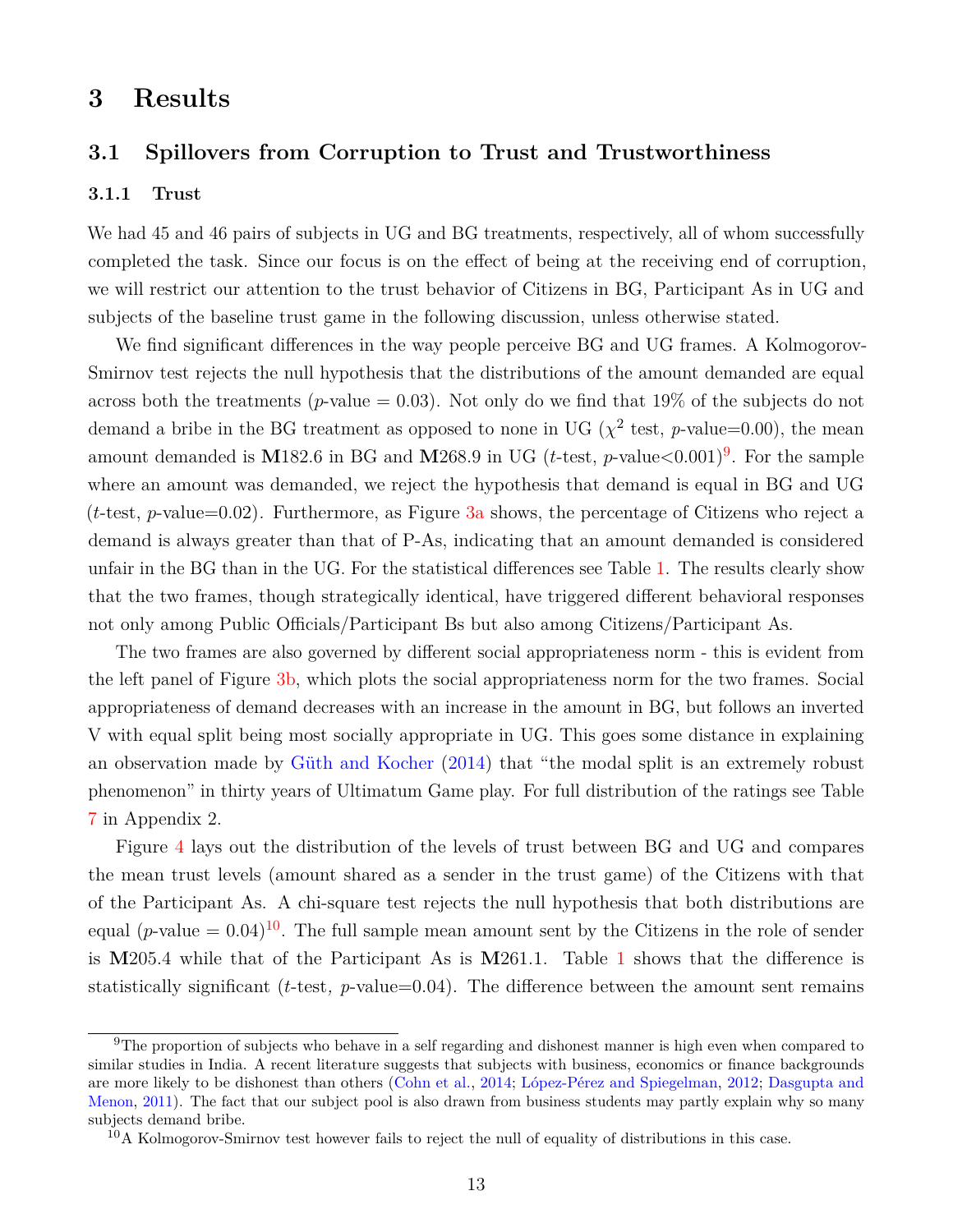<span id="page-15-0"></span>

(a) Amount demanded and Acceptance decision

<span id="page-15-1"></span>The figure on the left compares the distribution of amount demanded in BG and UG while that on the top right compares the average demand in BG with average demand in UG for the full sample. The bottom right figure compares the acceptance rates of the Citizens and Participant As for the different amounts, the shaded area being the difference between them.



### (b) Social Norm and Actual Behavior

The figure on the left compares the social norm of demand in BG and UG and the shaded region marks the difference. The figure on the right plots the number of subjects who demanded a particular amount in the BG/UG treatment*.* Clearly, the pattern of difference in social norm closely follows the difference in actual behavior.

Figure 3: Bribery and Ultimatum Game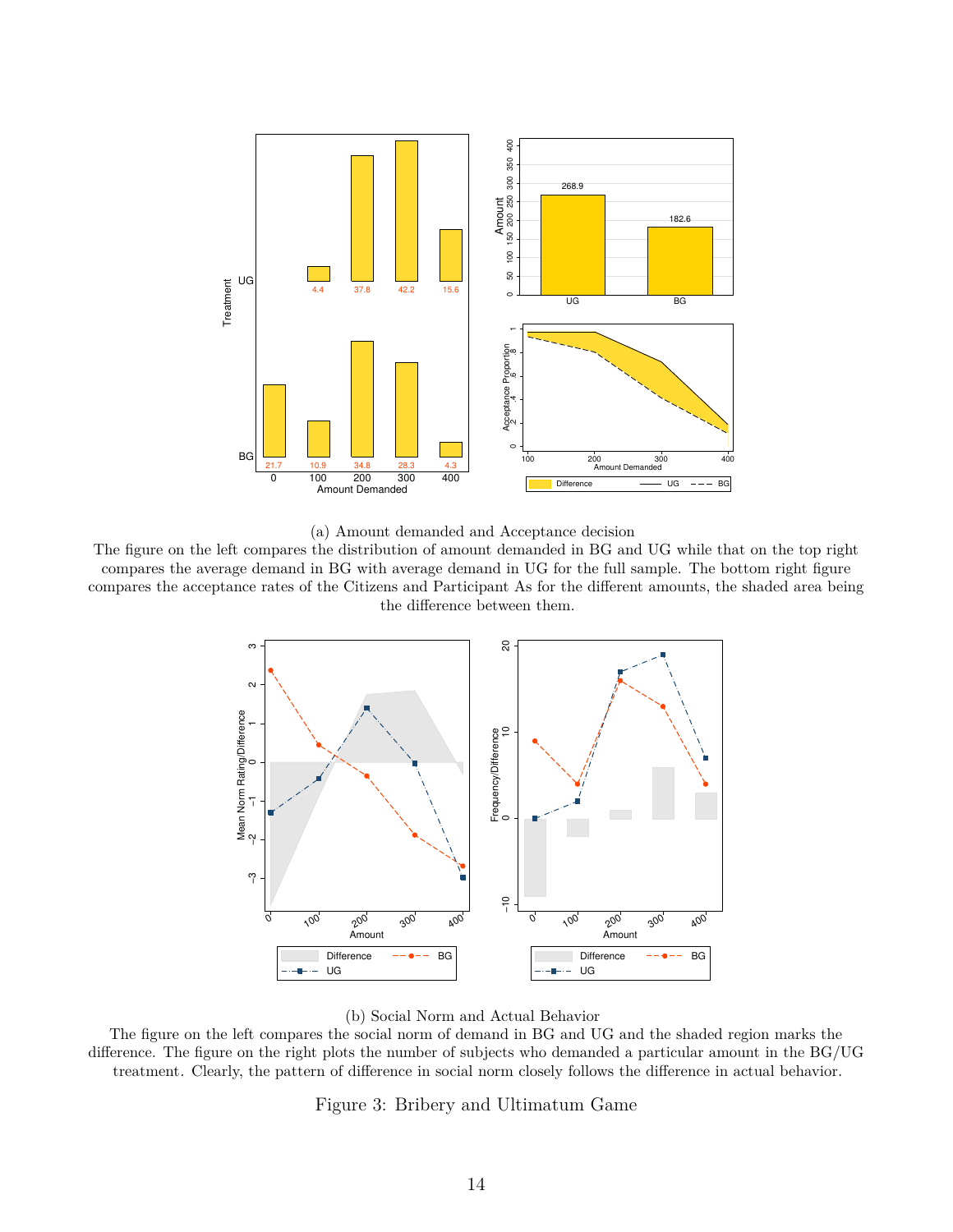statistically significant even when conditioned on those who decide to send a positive amount  $(t$ -test,  $p$ -value=0.08). These results indicate that Citizens, who are at the receiving end of bribery, tend to trust less than Participant As, who play a strategically identical but differently framed role in the Ultimatum Game. Clearly, the fact that Participant A in the Ultimatum Game is in some sense the beneficiary of trust or generosity and Citizen in the Bribery Game is a victim of exploitation seems to drive behavior in the subsequent trust game. This supports Hypothesis 1.

Interestingly, it is the trust behavior in the BG treatment, and not in the UG treatment, which differs from the baseline trust distribution: both distribution and mean trust differs between BG and baseline treatments (KS, *p*- value=0.10 and *t*-test, *p* -value=0.06) but not between UG and baseline trust treatments (KS, *p* - value=0.80 and *t*-test, *p* - value=0.88). However, the subsequent discussion mainly focuses on the comparison between the trust behavior of Participant As and Citizens.

<span id="page-16-0"></span>

Figure 4: Trust behavior in UG, BG and baseline.

The figure on the top lays out the distributions of the amount shared by a Citizen/Participant A in the trust game. The bottom left and bottom right figures compare the mean amount shared by Citizens in BG, Participant As in UG and baseline subjects for the full sample (including those who did not share anything) and restricted sample (excluding those who did not share anything), respectively.

The difference in the trusting behavior between the BG and the UG treatment persists after controlling for the amount demanded and beliefs about others' trustworthiness, measured as expected return on trust (ERoT), as shown in col (1) in Table [2.](#page-29-0) Notice that since subjects hold beliefs about others' trustworthiness for every possible level of trust, beliefs across different trust levels cannot be aggregated unless they are normalized. ERoT, defined as (*ExpectedReturnfor a trustlevel* −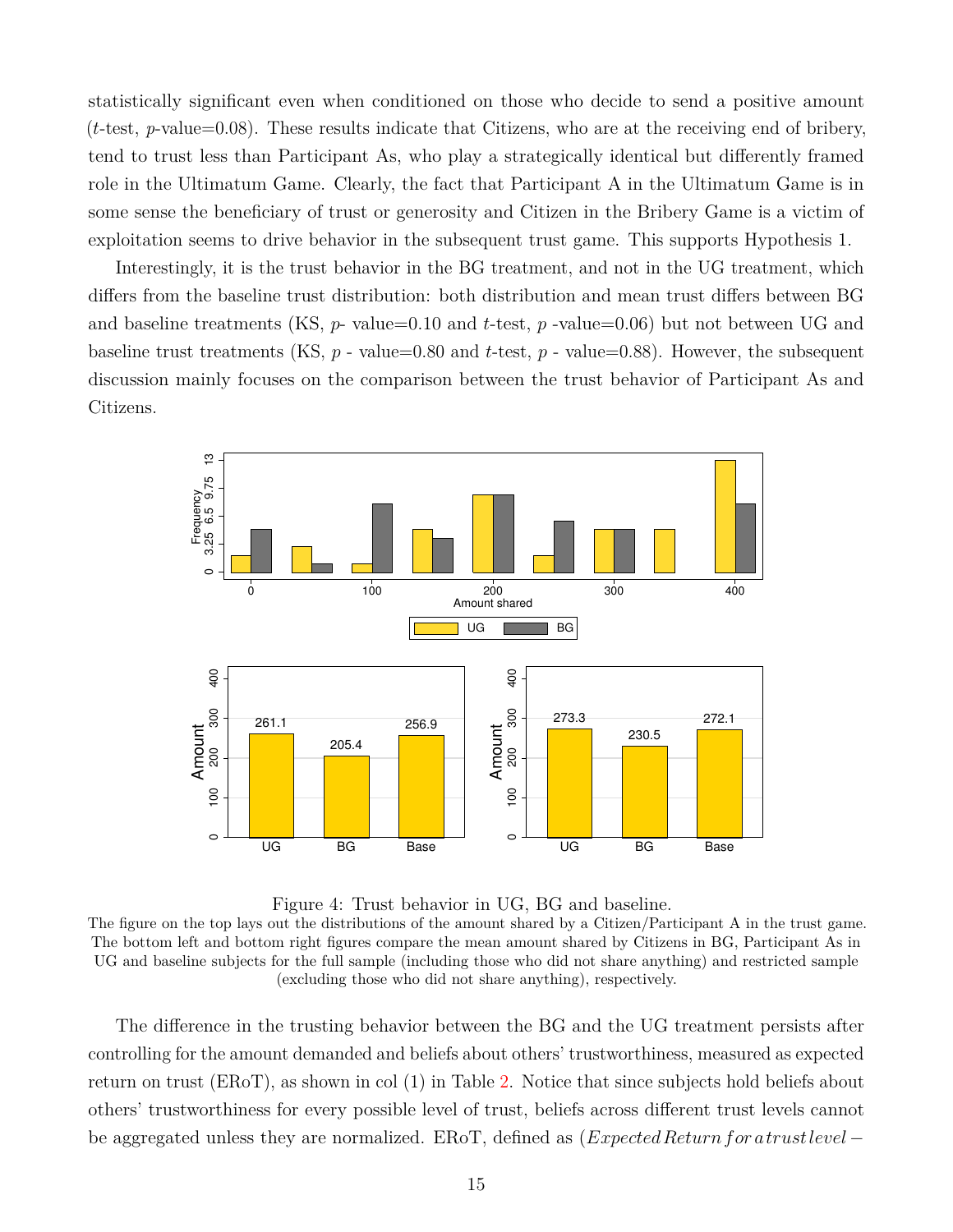*T rustlevel*)*/T rustlevel*, is one way of normalizing the conditional beliefs. Col (2) - (5) control for the social appropriateness norm of the amount demanded from the Citizens instead of the amount themselves, besides other variables such as ERoT, demographics and preferences. Interestingly, the treatment effect disappears in these specifications with social norm as a covariate, but the social norm coefficient remains positive and statistically significant. The coefficients suggest that for each unit increase in average social appropriateness rating of amount demanded, the average trust level increases by **M**18 to **M**19.5, depending on the specification. This means that it is not the treatment per se, but the social appropriateness (or inappropriateness) of the decisions that generates the treatment effects. ERoT has a positive statistically and economically significant coefficient, meaning that an increase in expected return increases trust levels. Except the negative coefficient of female, none of the demographic variables explain the trust levels. The fact that females trust less in our sample than males is consistent with evidence from past studies [\(Buchan](#page-25-11) [et al.,](#page-25-11) [2008;](#page-25-11) [Croson and Gneezy,](#page-26-10) [2009\)](#page-26-10). Col (5) of Table [2](#page-29-0) reports the ordered probit estimates of the amount shared - the direction of the results are consistent with the ordinary least square  $estimates<sup>11</sup>$  $estimates<sup>11</sup>$  $estimates<sup>11</sup>$ .

Table 1: Mean Differences in BG/UG and Trust Game

<span id="page-17-0"></span>

| Variables <sup><i>a</i></sup>     | ВG    | UG    | Difference | $p$ -value |
|-----------------------------------|-------|-------|------------|------------|
| $\%$ who asked for bribe/ultim    | 81    | 100   | 19         | < 0.01     |
| Amount (Full Sample)              | 182.6 | 268.8 | 71.1       | < 0.01     |
| Amount (Restricted Sample)        | 245.9 | 268.8 | 22.9       | 0.02       |
| $\%$ who accepted when amount=100 | 93.5  | 97.8  | 4.3        | 0.31       |
| $\%$ who accepted when amount=200 | 80.4  | 97.8  | 17.4       | < 0.01     |
| $\%$ who accepted when amount=300 | 41.3  | 73.3  | 32.0       | < 0.01     |
| $\%$ who accepted when amount=400 | 10.8  | 17.8  | 7          | 0.34       |
| % who decided to trust            | 89.1  | 95.6  | 6.5        | 0.25       |
| Trust Amount (Full Sample)        | 205.4 | 261.1 | 55.7       | 0.04       |
| Trust Amount (Restricted Sample)  | 230.5 | 273.3 | 42.8       | 0.08       |

<span id="page-17-2"></span><span id="page-17-1"></span><sup>a</sup>The restricted sample consists of only those who demanded an amount or those who chose to trust.

<sup>b</sup>For comparing proportions in the table, *p*-values from  $\chi^2$  test of equality of proportions are reported. For comparison of sample mean, *p*-values from *t*-test are reported.

### **3.1.2 Mechanism**

What is the precise mechanism through which norm violation, beliefs and trust affect each other? To answer this, we will look at the predictions from the theoretical framework presented in Appendix

<sup>&</sup>lt;sup>11</sup>Since trust or the amount sent by the sender in our case  $- I$ , is an ordinal and discrete variable, one may argue that the actual propensity to trust  $I^*$  is latent and thus unobservable. The mapping between  $I$  and  $I^*$  is given by  $I_i^* = x_i' \beta + \varepsilon_i$  and  $I_i = t$  if  $s_{t-1} < I^* \leq s_t$ ,  $t = 0, ..., T$ .  $\beta$  - the parameter of interest can then be obtained by an ordered probit estimate.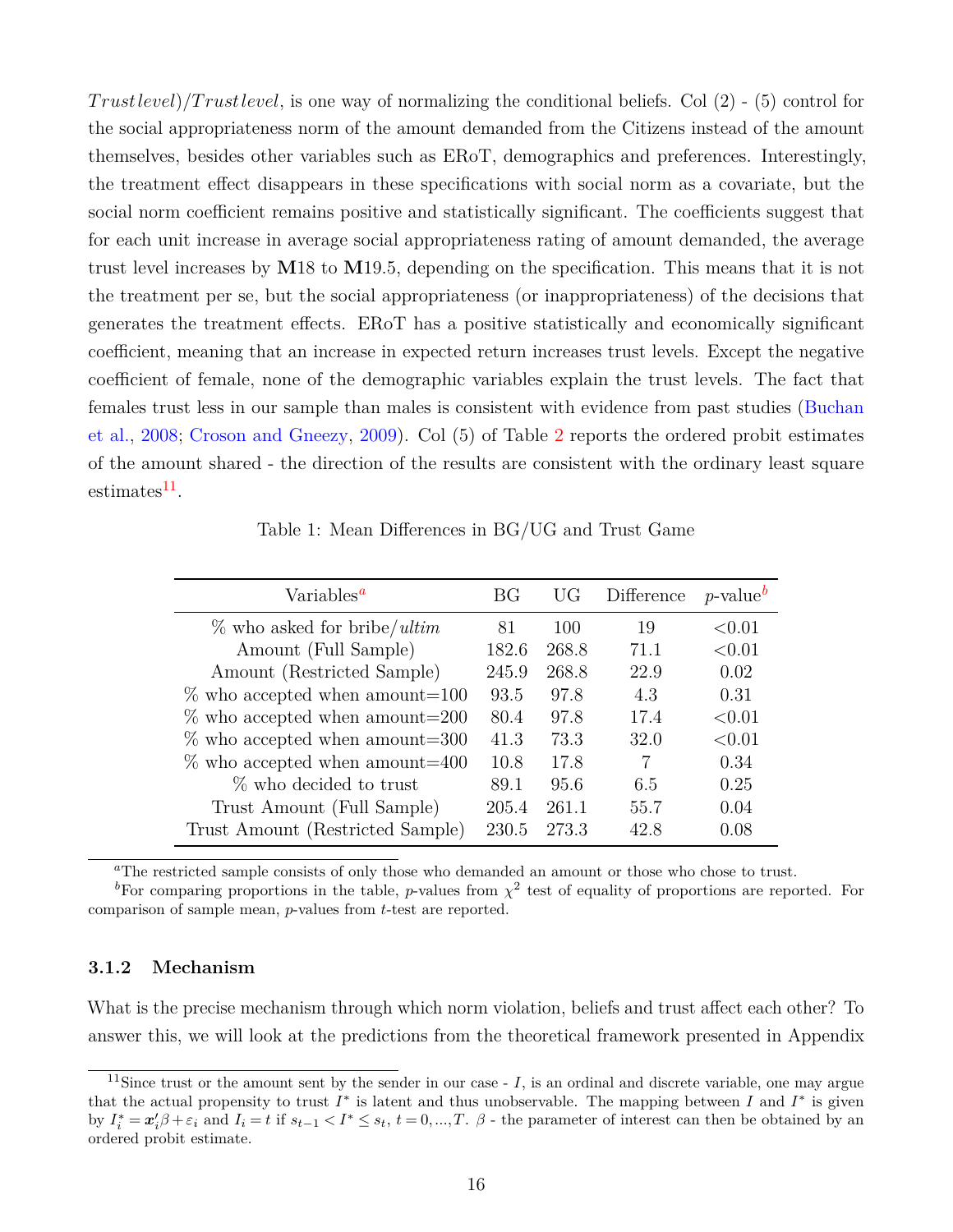1 and some empirical facts. First, we analyze the data on expectations or beliefs about others' trustworthiness (measured by Expected Return on Trust). Figure  $5(a)$  $5(a)$  plots the average expected return on trust (ERoT) for each possible trust levels using the full strategy vector data. It shows that the expected return is significantly less for the Citizens in BG than the Participant As in UG, especially for lower levels of trust. This implies that Citizens have suffered a negative shock to their expectations about trustworthiness of their matched partners, when compared to Participant A or baseline subjects. Average ERoT for all trust categories among Citizens in BG treatment is -0.10; this is significantly lower than that among Participant As in UG, which is 0.05 (*t*-test, *p*-value=0.04). Clearly, our data supports Hypothesis 2. Figure [5\(](#page-19-0)a) also shows that ERoT is largely negative, specially for lower levels of trust suggesting that subjects display low expectations (largely negative) about the trustworthiness when the full strategy vector is considered, though their expectations corresponding to their actual response is greater than zero and thus consistent (not reported).

Second, the average social norm of amount demanded in BG is -0.38 while that of amount demanded in UG is 0.04 (MW test, *p*-value=0.04). Figure [6](#page-36-0) in Appendix 2 illustrates that there is relatively more mass on social inappropriateness for BG than UG. These two observations together suggest norm violation may have been the reason behind the negative belief shock which the citizens have experienced - a channel which we formally test later.

Interestingly, average ERoT, as reported by the Citizens, is negatively associated with the amount of bribe demanded from them in the BG treatment (correlation coefficient= -0.001, *p*-value= 0.08). This supports Prediction 1 from our theory which states that a citizen's belief about matched partner's trustworthiness decreases if she meets a corrupt person. Furthermore, there is a negative statistically significant association between bribe amount and trust (correlation coefficient= -0.29, *p*-value= 0.05), indicating that keeping the institution of Bribery Game fixed, higher bribe demand has an adverse effect on trust. The pattern substantiates Prediction 2 and is broadly consistent with the stylized fact we observe in Figure [1.](#page-4-0) Cleary, our simple setup goes some distance in trying to understand the complex relation between corruption and trust.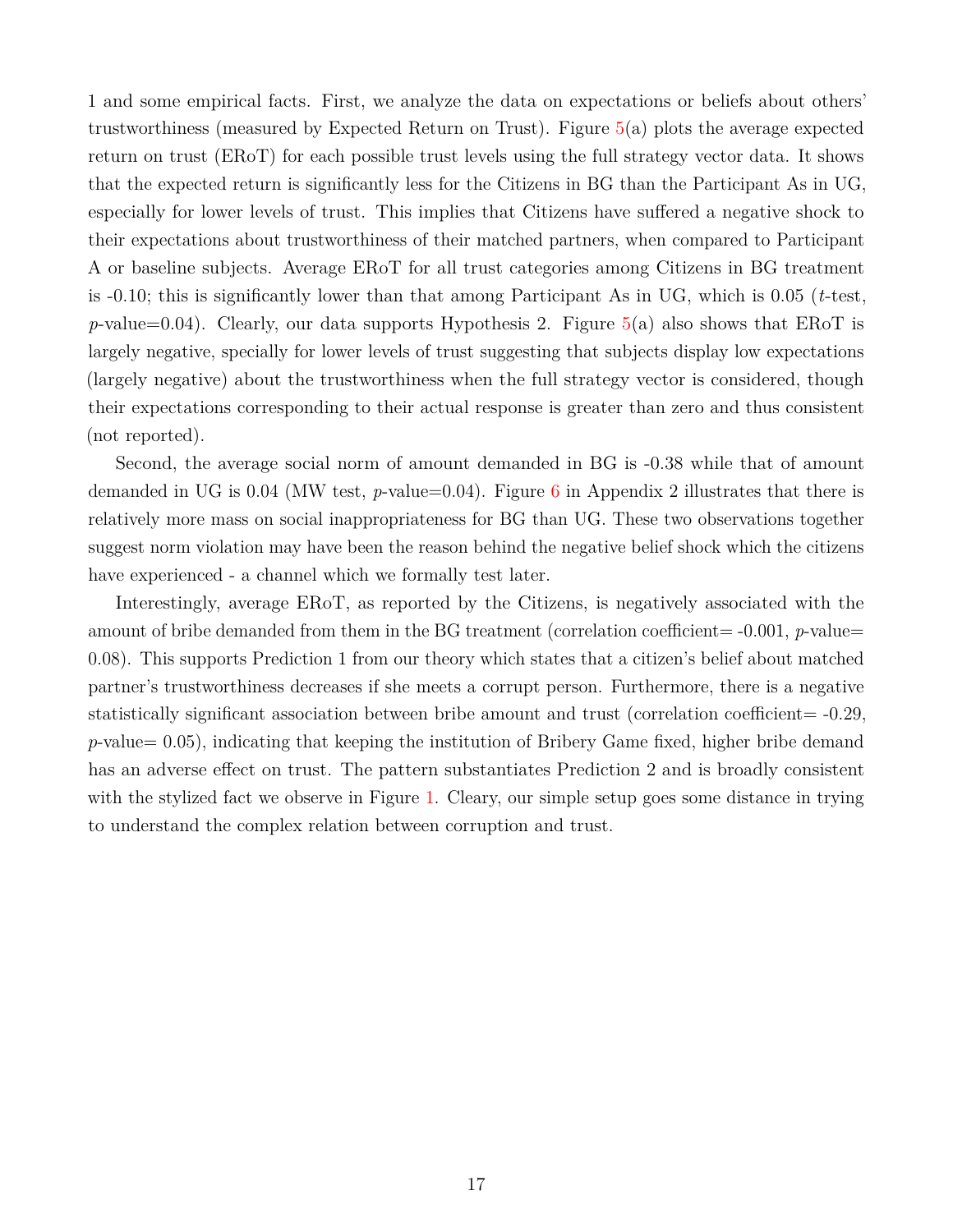<span id="page-19-0"></span>

5(a) The panel plots the average Expected Return on Trust for full strategy vector data of subjects in baseline and those playing Citizen and Participant A in BG and UG, respectively.



5(b) The panel plots the average Return Ratio (i.e. trustworthiness), for all possible bribe amounts, of subjects in baseline and those playing Citizen and Participant A in BG and UG, respectively.

Figure 5: Expected  $(5(a))$  and Actual  $(5(b))$  Return on Trust

The OLS estimates of col (2) - (4) and the ordered probit estimates of col (5) in Table [2](#page-29-0) show that the Bribery Game frame by itself does not lead to the treatment effect, and thus the treatment effect is most likely not generated through priming or mindset effects. However, the positive, statistically and economically significant coefficients corresponding to the social norm suggest that if a Citizen/Participant A faces a socially inappropriate demand then she trusts less. Now, consider this with the finding that average social appropriateness measure of amount demanded in BG, -0.38, is significantly lower than that in UG, 0.04 (MW test, *p*-value=0.04). Together they imply that Citizens have faced more socially inappropriate demands on average than Participant As and this in turn has generated lower trust.

Besides social norm, average ERoT turns out to be positive and statistically significant when it is used as a covariate in the regression of trust (col  $(2)$  $(2)$  -  $(5)$  in Table 2) meaning that the expectation of trustworthiness of the matched partner predicts trust. However, it is important to note that these specifications yield biased estimates since the ERoT is endogenously determined. Not only is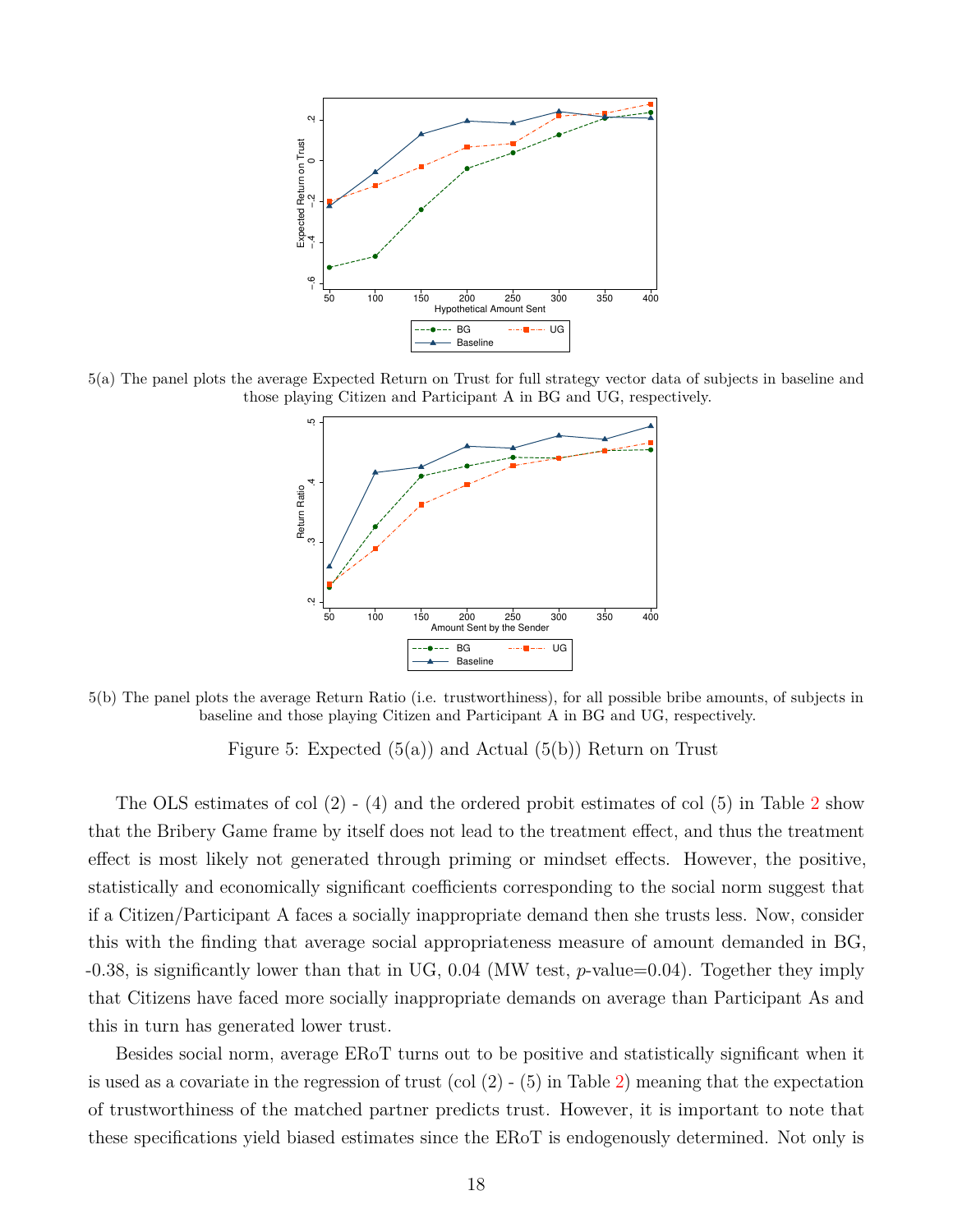this apparent conceptually from Equation [\(7\)](#page-34-0) and [\(8\)](#page-34-1) in Appendix 1, but also empirically from Figure  $5(a)$  $5(a)$  where ERoT is seen to systematically vary with treatment<sup>[12](#page--1-0)</sup>. Thus, we estimate an empirical specification where the treatment dummy and social appropriateness norm can potentially affect beliefs about trustworthiness in the first stage while in the second stage trust decisions are influenced by predicted beliefs, demographic characteristics and preferences. Hence, the structural equations in terms of the experimental data are given by

<span id="page-20-0"></span>
$$
TRUST = \beta_0 + \beta_1 E(ERoT|BG, NORM) + \beta_2 \mathbf{X} + \beta_\lambda \lambda + \beta_\theta \theta + \epsilon \tag{1}
$$

<span id="page-20-1"></span>
$$
ERoT = \gamma_0 + \gamma_1 BG + \gamma_2 NORM + \nu \tag{2}
$$

where *T RUST* is the trust decision of the sender, **X** is the set of exogenous characteristics of the subject,  $\lambda$  and  $\theta$  are the risk and pro-sociality parameter, BG is the treatment dummy and *NORM* is the exogenously elicited appropriateness measure of the amount demanded from the subject. Note that we follow [Dohmen et al.](#page-26-11) [\(2011\)](#page-26-11), who find that the approach of asking people a survey question about their "willingness to take risks in general ... generates a useful all-round measure", to obtain the risk profile (proxy for  $\lambda$  in Equation [\(1\)](#page-20-0)) of the subjects. For altruistic preference, we ask subjects how much they are willing to share with a charity if they win a lottery of Rs. 1000 (proxy for  $\theta$  in Equation [\(2\)](#page-20-1)). The joint estimation of Equation [\(1\)](#page-20-0) and (2) assumes that the social appropriateness of the amount demanded and the treatment dummy affects trust through the expected return on trust but not independently i.e. the exclusion restriction holds. Our parameters of interest are *β* which is consistently and unbiasedly estimated using a 3SLS procedure.

Col  $(1)$  -  $(3)$  $(3)$  $(3)$  in Table 3 report the first and second stage results. Interestingly, the first stage results show that the treatment dummy has a negative and significant effect and social appropriateness norm a positive and significant effect on ERoT. The positive significant effect of social norm on beliefs shows that beliefs respond positively to a fair outcome, not necessarily a higher outcome. Thus, controlling for the unfairness embedded in the institutional setup of the bribery game, social appropriateness of an amount demanded increases belief about trustworthiness. Note from Figure [3b](#page-15-1) that while a bribe amount and its fairness has a negative and monotonic relation, less UG-demand is not always considered fair - the peak of social appropriateness in UG is in fact at equal split. It turns out that neither beliefs nor actual trust behavior differs across UG and BG treatments for the most and least fair demand (not reported). Thus, it is the social appropriateness norm corresponding to the demand *,* and not the amount per se, which affects the beliefs and the subsequent trust decisions. Hence, whether or not social norm has been violated is

<sup>&</sup>lt;sup>12</sup>Formally we test for endogeniety using a Durbin-Wu-Hausman test and this leads to a rejection of the null hypothesis that the mean ERoT is exogenous (*p*-value=0.07).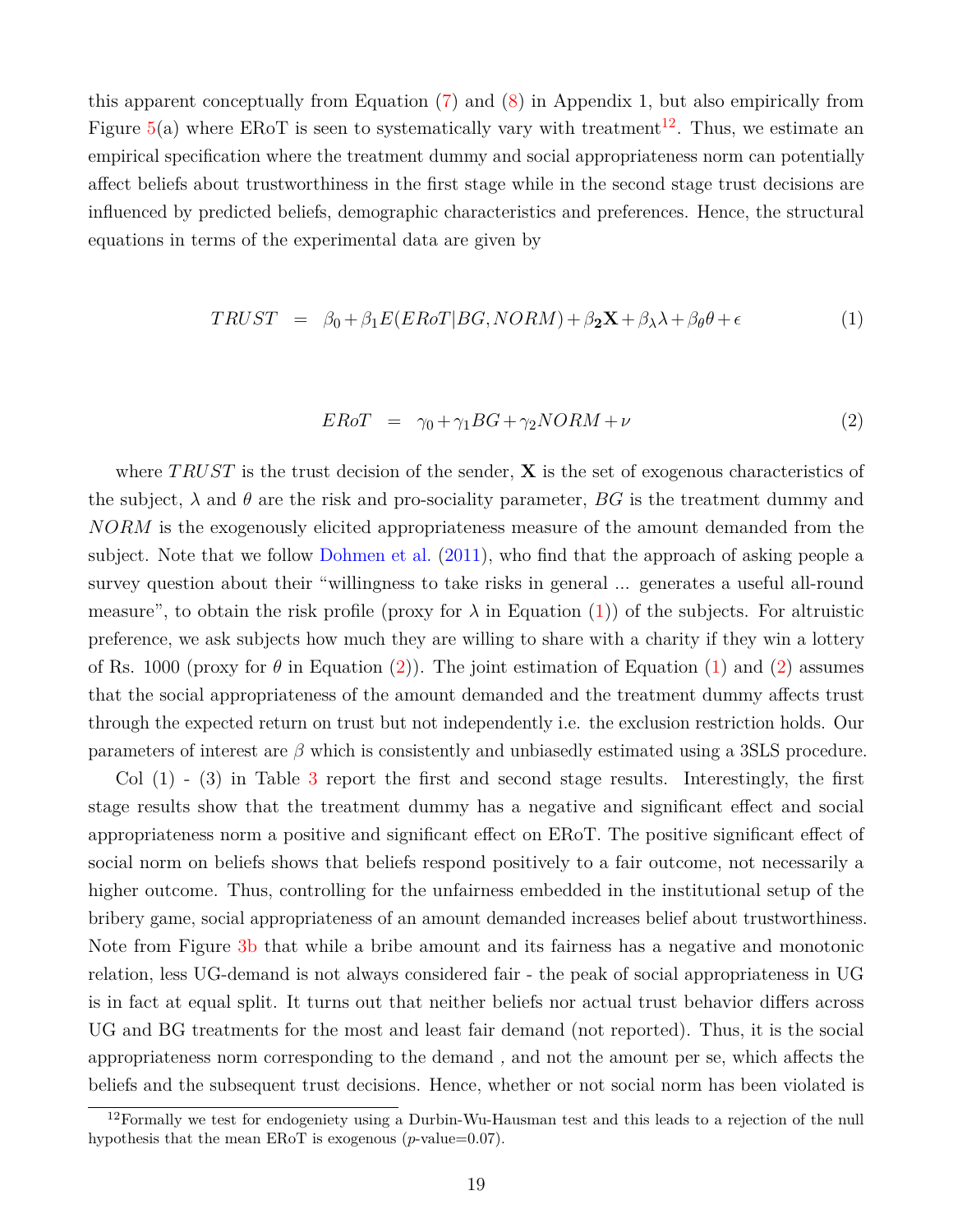an important factor in the underlying model which predicts trust decisions.

The second stage results of col (1) and (2) show that the coefficient of ERoT is positive and significant at 10% level. The corresponding coefficient in col (3), which estimates the model with a range of control variables, is marginally insignificant with *p*-value=0.10. Thus, the estimation results reveal that the predicted ERoT has a positive effect on actual trust decisions. Therefore, results from the joint estimation of ERoT and trust confirm the following mechanism at work: the corruption frame decreases expectations of trustworthiness and the social appropriateness of amount demanded increases it. The expectations of trustworthiness in turn determine the actual trust decisions. Thus, the mechanism stated in our third hypothesis is supported by the data.

A caveat - predictions from the model assume trustworthiness and bribe demand behavior are negatively associated. Is this assumption consistent with the actual data? First, the correlation coefficient between bribe demand and average Return Ratio for PO in BG is indeed negative, -0.10, but statistically insignificant ( $p$ -value=0.50). The association is also negative (though statistically insignificant) with and without the standard set of controls used elsewhere in this paper (not reported). Second, the average Return Ratio of Public Officials with zero bribe demand is 0.46 and it is higher than those with non-zero bribe demand, 0.40. But the difference again is not statistically significant ( $t$ -test,  $p$ -value=0.28). So there is some indication that unethical and trustworthiness behavior are negatively associated but it is not conclusive. However, note that it is not important that trustworthiness and corruption behavior should be negatively related in our data for our proposed mechanism to work. As long as Citizens believe that trustworthiness and corruption behavior are negatively related, the mechanism works - checking this is beyond the scope of our paper.

### **3.2 Other Results**

### **3.2.1 Trustworthiness behavior**

The trustworthiness data was obtained by the strategy method. To analyze this behavior, we convert the hypothetical amount returned by a receiver for every possible trust level to a Return Ratio (RR) where  $RR = Amount Returned/Amount RecentReceived.$  Col (4) - (6) in Table [3](#page-30-0) report the ordinary least square regression results of trustworthiness of the Citizens and Participant As - measured in terms of average Return Ratio. It turns out that there is no difference in trustworthiness between Citizens and Participant As. Also, neither the amount demanded nor the corresponding social appropriateness norm predict trustworthiness - thus affirming our Hypothesis 5. This is evident from the proximity of the BG and UG Return Ratio curves which are plotted in Figure [5\(](#page-19-0)b) - for none of the trust categories, the difference in Return Ratio is statistically significant. The only variable which seems to capture trustworthiness is ERoT, indicating that a subject's expectation about her matched partner's trustworthiness seems to predict her own trustworthiness behavior. It is difficult to say whether subjects form their expectations about others' trustworthiness from their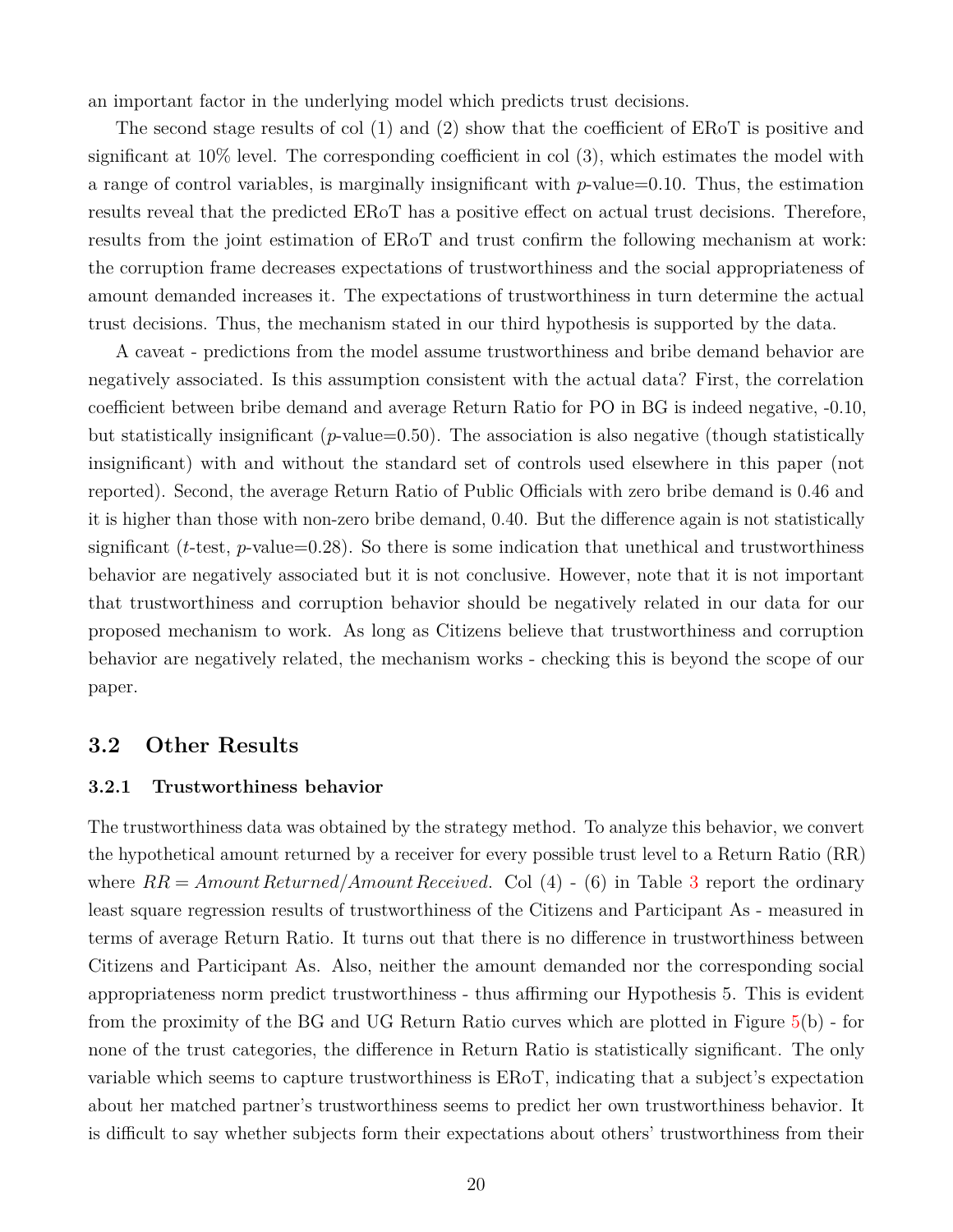own trustworthiness behavior or the other way round, but in a homogenous subject pool like ours, both mechanisms can potentially be at work.

Two things should be noted here. One, our result that bribe demand affects trust but not trustworthiness is related to a small literature which suggests that trust and trustworthiness are not determined by the same fundamentals i.e. one does not necessarily imply the other [\(Chaudhuri](#page-26-12) [et al.,](#page-26-12) [2003;](#page-26-12) [Chaudhuri and Gangadharan,](#page-26-13) [2007\)](#page-26-13). Two, we do observe the monotone concave shape of the return ratio curve found in past studies [\(Bellemare and Kroger,](#page-25-12) [2007\)](#page-25-12).

#### **3.2.2 Correlation between trust and bribe demand**

In Table [4](#page-31-0) we briefly look at the correlation between bribe demand and trust behavior of Public Officials. We find that trust is negatively associated with a demand for a bribe as indicated by col  $(1)$  and  $(2)$ , though the strength of the association is weak. In col  $(3)$  -  $(4)$ , we replace bribe demand with the social appropriateness norm corresponding to the bribe amount and find that the coefficient of social appropriateness measure is economically and statistically significant. This implies that Public Officials who took more socially appropriate actions in the bribery game also trusted more in the trust game - an affirmation of Hypothesis 6. Note that these results are behavioral correlates only, no causation is implied here.

# **4 Discussion and Conclusion**

In real life people interact with each other strategically in many different settings. These interactions affect our priors which in turn influence our subsequent decisions. However, the majority of experimental research focuses on behavior in experimental games in isolation. To mimic some of the real life situations of interrelated behavioral effects, past studies have designed experiments that generate "behavioral spillover effects" [\(Knez and Camerer,](#page-27-10) [2000;](#page-27-10) [Ahn et al.,](#page-24-3) [2001;](#page-24-3) [Cason et al.,](#page-26-2) [2012\)](#page-26-2). Such spillovers can help improve coordination or cooperation [\(Cason et al.,](#page-26-2) [2012\)](#page-26-2) or worsen them [\(Buser and Dreber,](#page-25-9) [2013\)](#page-25-9). These effects are different from other related psychological concepts such as priming and pure mindset effects. While priming arises from very subtle interventions, which work even by simply reminding people of some priming elements, behavioral spillovers arise when there are real consequences in terms of monetary payoffs.

In this paper we provide evidence of negative spillover i.e. the effect of bribe extraction on trust. Subjects are randomized into either a harassment bribery game or a strategically identical but differently framed ultimatum game. Both treatments are followed by a trust game. Despite being identical in strategic terms, the two games differ in terms of the language in which they are described and entitlements of the players. Thus, our experimental design is informed by some recent experimental evidences which show that entitlements anchor behavior by altering psychological reference point [\(Oxoby and Spraggon,](#page-28-11) [2008;](#page-28-11) [Abeler et al.,](#page-24-4) [2011\)](#page-24-4).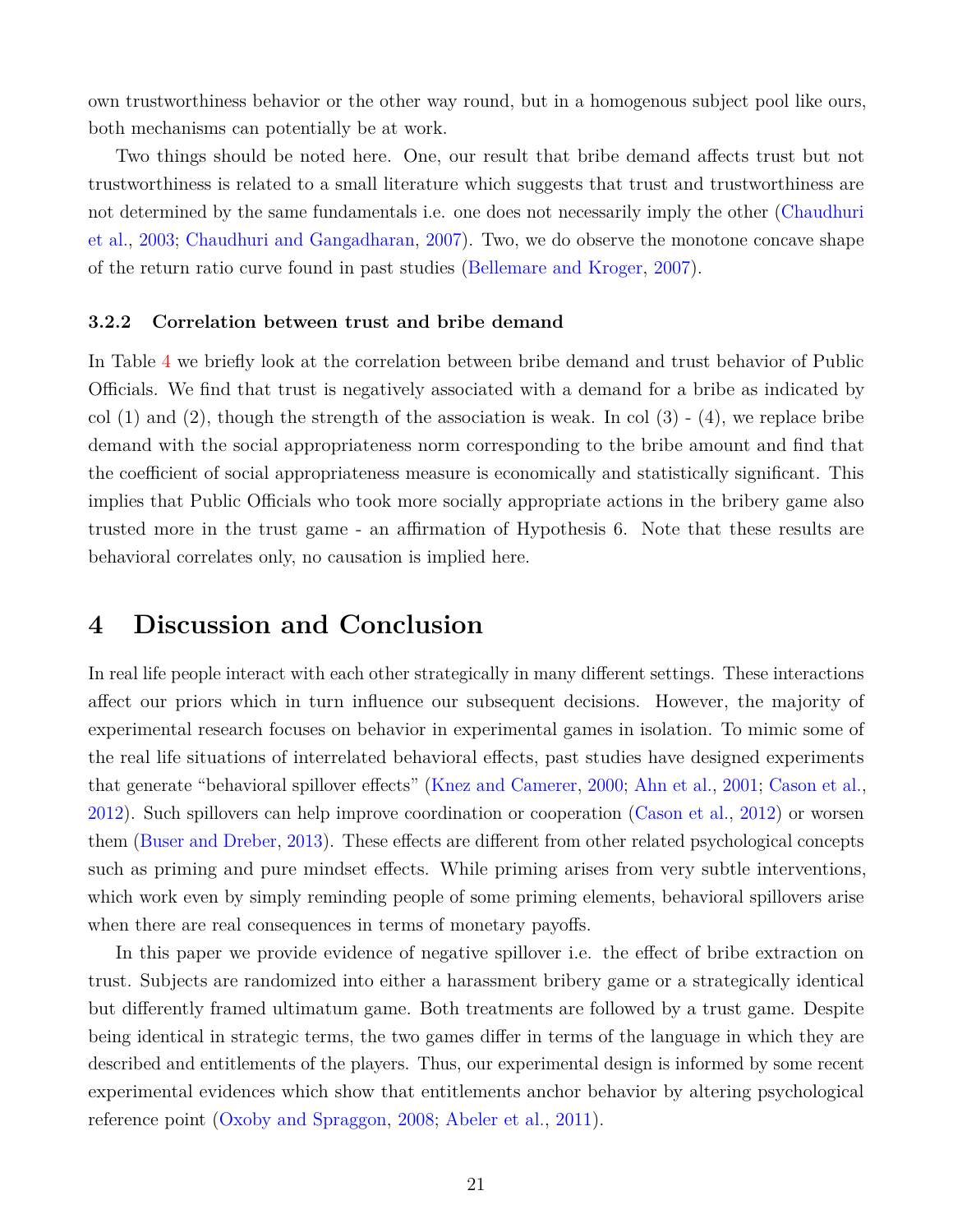Both these differences induce different moral centers in the frames and consequently trigger different psychological responses. We show that people in the Bribery Game treatment trust less than those in the Ultimatum Game treatment - this provides a causal link that corruption leads to lower trust. Furthermore, we provide an insight into the mechanism behind the negative spillover effect. Our evidence suggests that a demand for bribe violates social appropriateness norm and norm violation in turn negatively affects belief about the matched partner's trustworthiness. Since actual trust behavior is partly shaped by the belief about how trustworthy a matched partner is, the negative belief shock triggers a decrease in the level of trust through a rightward shift in the prior about the prevalence of norm violators in the trust game. This mechanism indicates that subjects exhibit some kind of a generalized indirect negative reciprocity, when faced with norm violations. Interestingly this operates through a change in beliefs rather than preferences - a finding which is consistent with evidence on social framing effects from past studies [\(Ellingsen et al.,](#page-27-11) [2012\)](#page-27-11). However, this is a subject which needs further investigation - [Gächter et al.](#page-27-12) [\(2013\)](#page-27-12), for instance, finds that observed peer effect in their gift exchange game is explained by social preferences rather than norm induced beliefs.

A few important caveats must be placed at this point. First, behavioral spillovers, of the kind we study in this paper, are short lived in nature. The priors are more likely to go back to the steady state levels with time. However, we conjecture that repeated interactions in a corrupt environment may lead to a behavioral stationary state of low trust (see for instance [Sah](#page-28-12) [\(2007\)](#page-28-12)). Of course our experiment, being a one shot game, has no way of verifying this conjecture. Second, it may very well be the case that lack of trust also engenders unethical behavior. Our experiment cannot identify this aspect of the causality but it is a matter of interest for future research. Third, our proposed mechanism assumes that corruption behavior is negatively associated with trustworthiness behavior. We find inconclusive evidence that this assumption holds in our data - however, this is inconsequential for the validity of our mechanism and predictions. For our predictions to hold, it is sufficient if Citizens believe that corruption and trustworthiness behavior are negatively associated. Though our data cannot measure that, we conjecture people in general hold such beliefs. After all bribe demand and low trustworthiness are both social appropriateness norm violations. Fourth, unlike most other corruption experiments which are run in countries with low corruption norm, our experiments are conducted in a country where corruption is very high - India. Some of the results, interpretations and responses in this study may depend on cultural traits of subjects. Finally, despite the fact that corruption is almost always social welfare reducing, there may be circumstances where corruption is relatively more acceptable and thus may have a relatively favorable social norm e.g. collusive bribery. More research needs to be conducted to examine whether corruption induces trust deficit through norm violation channel in those situations. The kind of corruption we study, namely harassment bribery, is indeed one in a spectrum of possible strategic interactions that may find a place under the broad umbrella of corruption.

The consequences of corruption on economic activity has primarily been addressed in the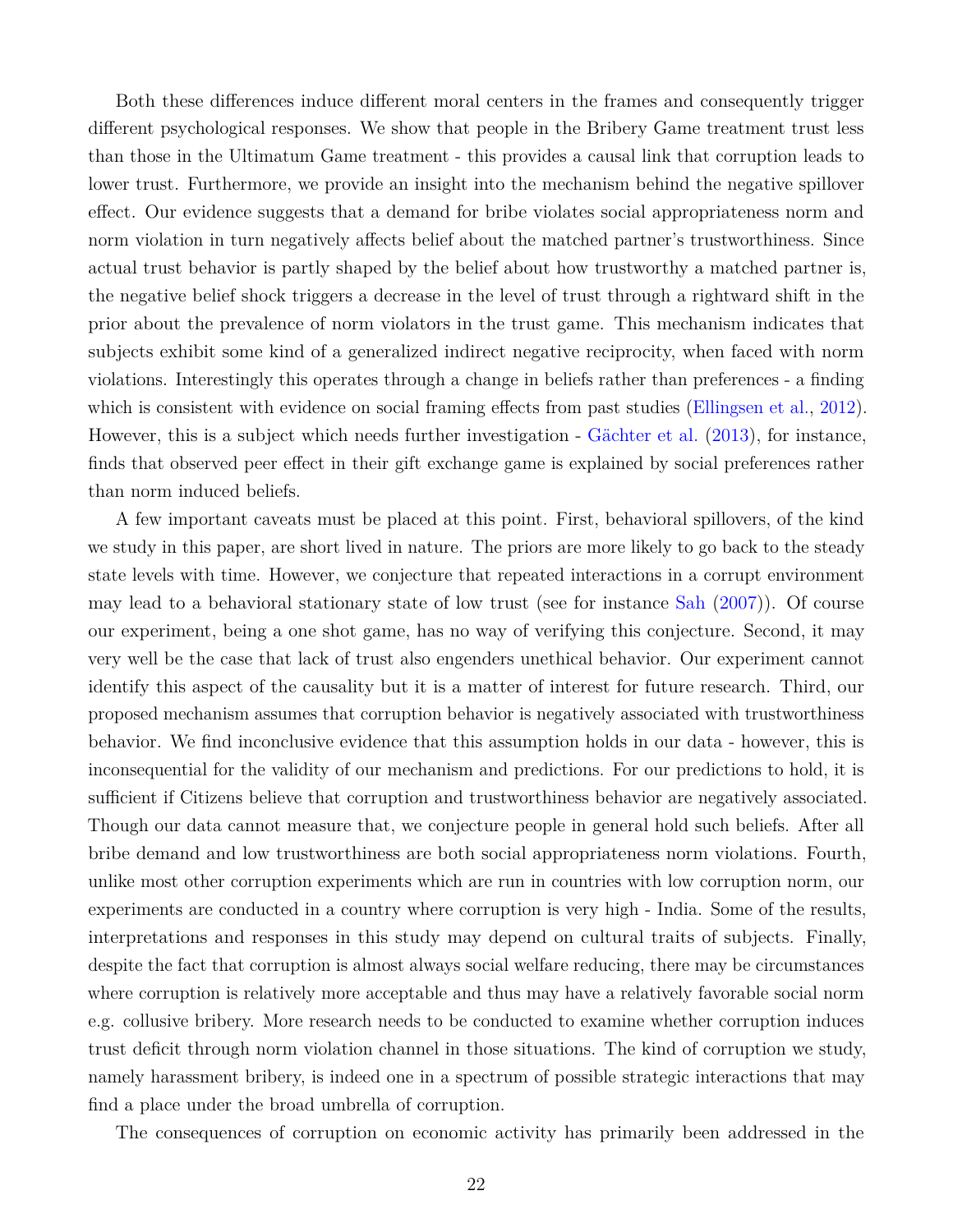literature through three channels: public and private investments and expenditure, human capital and governance. Our paper suggests that adverse effect on social capital is yet another way in which corruption can affect growth and other economic activity. This channel has received little attention in the literature and our paper takes a first step in that direction by showing that there is an unambiguous causal link from corruption to decay in social capital. Nietzsche's observation was of a personal nature but it may indeed have a wider, pan societal ramification.

### **Acknowledgement**

I thank Alexander Koch, Nabanita Datta Gupta, Marco Piovesan, Luigi Zingales, Bertil Tungodden, Lata Gangadharan, Johannes Abeler, Emma von Essen, Klaus Abbink, Joydeep Bhattacharya, Parimal Bag, seminar/conference participants at Aarhus University, IIM Calcutta, IIT Gandhinagar, IIM Ahmedabad, Winter School at DSE 2014, Morality Conference at University of California, San Diego, Washington and Lee University and two anonymous referee for their comments and suggestions. I also thank Sujoy Chakrabarty and Bibek Banerjee for making it possible for me to run the experiment and Manas Pathak for his research assistance. The experiment was funded with grants from Department of Economics and Business, Aarhus University.

# **References**

- <span id="page-24-0"></span>**Abbink, Klaus and Danila Serra**, "Anticorruption Policies: Lessons from the Lab," in Leonard Wantchekon Danila Serra, ed., *New Advances in Experimental Research on Corruption*, Emerald Group Publishing Limited, 2012, chapter 8, pp. 77–115.
- <span id="page-24-2"></span>**, Utteeyo Dasgupta, Lata Gangadharan, and Tarun Jain**, "Letting the briber go free: An experiment on mitigating harassment bribes," *Journal of Public Economics*, 2014, *111* (C), 17–28.
- <span id="page-24-4"></span>**Abeler, Johannes, Armin Falk, Lorenz Goette, and David Huffman**, "Reference Points and Effort Provision," *American Economic Review*, 2011, *101* (2), 470–92.
- <span id="page-24-5"></span>**Acemoglu, Daron and Alexander Wolitzky**, "Cycles of Conflict: An Economic Model," *American Economic Review*, 2014, *104* (4), 1350–67.
- <span id="page-24-3"></span>**Ahn, T.K., Elinor Ostrom, David Schmidt, Robert Shupp, and James Walker**, "Cooperation in PD Games: Fear, Greed, and History of Play," *Public Choice*, 2001, *106* (1-2), 137–155.
- <span id="page-24-1"></span>**Albert, Max, Werner Guth, Erich Kirchler, and Boris Maciejovsky**, "Are we nice(r) to nice(r) people?An experimental analysis," *Experimental Economics*, March 2007, *10* (1), 53–69.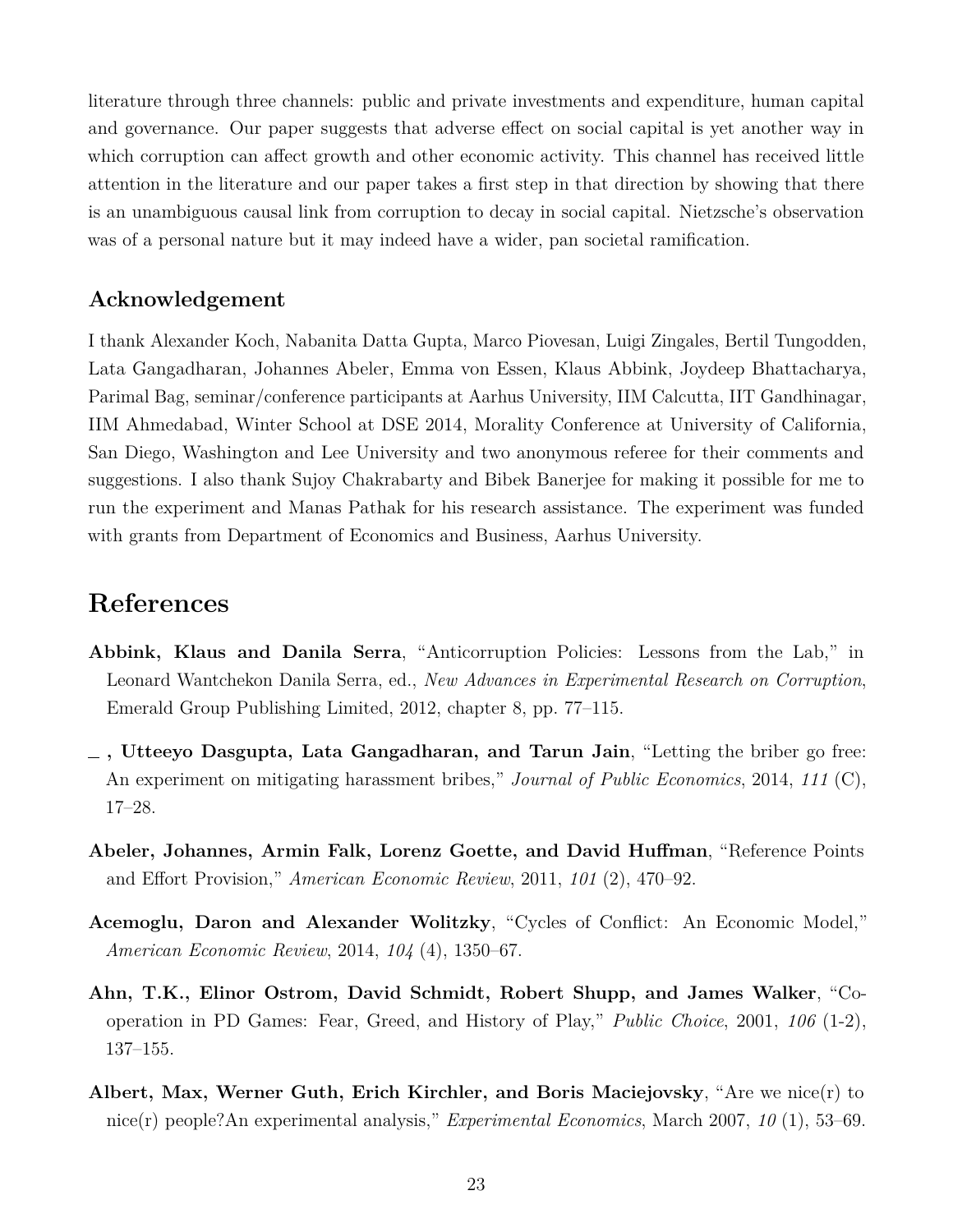- <span id="page-25-2"></span>**Anderson, Christopher J. and Yuliya V. Tverdova**, "Corruption, Political Allegiances, and Attitudes toward Government in Contemporary Democracies," *American Journal of Political Science*, 2003, *47* (1), pp. 91–109.
- <span id="page-25-4"></span>**Banerjee, Ritwik**, "On the interpretation of bribery in a laboratory corruption game: moral frames and social norms," *Experimental Economics*, 2016, *19* (1), 240–267.
- <span id="page-25-1"></span>**Bardhan, Pranab**, "Corruption and Development: A Review of Issues," *Journal of Economic Literature*, September 1997, *35* (3), 1320–1346.
- <span id="page-25-6"></span>**Bednar, Jenna, Yan Chen, Tracy Xiao Liu, and Scott Page**, "Behavioral spillovers and cognitive load in multiple games: An experimental study," *Games and Economic Behavior*, 2012, *74* (1), 12–31.
- <span id="page-25-12"></span>**Bellemare, Charles and Sabine Kroger**, "On representative social capital," *European Economic Review*, January 2007, *51* (1), 183–202.
- <span id="page-25-7"></span>**Berg, Joyce, John Dickhaut, and Kevin McCabe**, "Trust, Reciprocity, and Social History," *Games and Economic Behavior*, July 1995, *10* (1), 122–142.
- <span id="page-25-0"></span>**Bjornskov, Christian**, "Combating Corruption: On the Interplay between Institutional Quality and Social Trust," *Journal of Law and Economics*, 2011, *54* (1), 135 – 159.
- <span id="page-25-3"></span>**Bowler, S. and J. A. Karp**, "Politicians, scandals, and trust in government," *Political Behavior*, 2004, *26* (3), 271–287.
- <span id="page-25-5"></span>**Brandts, Jordi and David J. Cooper**, "A Change Would Do You Good .... An Experimental Study on How to Overcome Coordination Failure in Organizations," *American Economic Review*, 2006, *96* (3), 669–693.
- <span id="page-25-10"></span>**and Gary Charness**, "The strategy versus the direct-response method: a first survey of experimental comparisons," *Experimental Economics*, 2011, *14* (3), 375–398.
- <span id="page-25-11"></span>**Buchan, Nancy R., Rachel T.A. Croson, and Sara Solnick**, "Trust and gender: An examination of behavior and beliefs in the Investment Game," *Journal of Economic Behavior & Organization*, December 2008, *68* (3-4), 466–476.
- <span id="page-25-8"></span>**Burnham, Terence, Kevin McCabe, and Vernon L. Smith**, "Friend-or-foe intentionality priming in an extensive form trust game," *Journal of Economic Behavior & Organization*, September 2000, *43* (1), 57–73.
- <span id="page-25-9"></span>**Buser, Thomas and Anna Dreber**, "The Flipside of Comparative Payment Schemes," Tinburgen Institute Discussion Paper TI 2013-190/1, Tinburgen Institute 2013.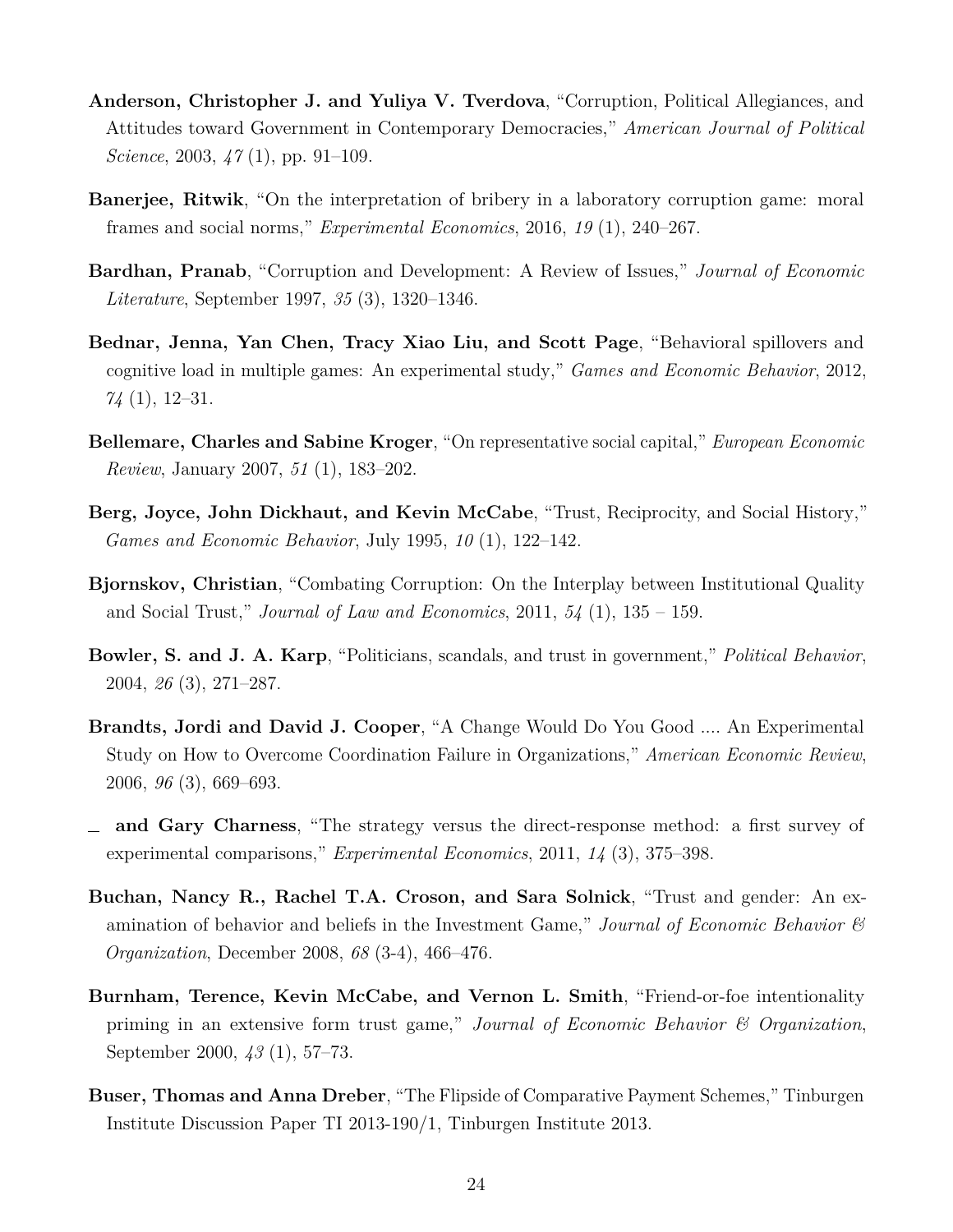- <span id="page-26-7"></span>**Casari, Marco and Timothy N. Cason**, "The strategy method lowers measured trustworthy behavior," *Economics Letters*, June 2009, *103* (3), 157–159.
- <span id="page-26-3"></span>**Cason, Timothy N. and Lata Gangadharan**, "Cooperation Spillovers And Price Competition In Experimental Markets," *Economic Inquiry*, 07 2013, *51* (3), 1715–1730.
- <span id="page-26-2"></span>**, Anya C. Savikhin, and Roman M. Sheremeta**, "Behavioral spillovers in coordination games," *European Economic Review*, 2012, *56* (2), 233 – 245.
- <span id="page-26-0"></span>**Chang, Eric C. C. and Yun han Chu**, "Corruption and Trust: Exceptionalism in Asian Democracies?," *Journal of Politics*, 2006, *68* (2), 259–271.
- <span id="page-26-13"></span>**Chaudhuri, Ananish and Lata Gangadharan**, "An Experimental Analysis of Trust and Trustworthiness," *Southern Economic Journal*, 2007, *73* (4).
- <span id="page-26-12"></span>**, Sarah Ali Khan, Aishwarya Lakshmiratan, Anne-Laure Py, and Lisa Shah**, "Trust and trustworthiness in a sequential bargaining game," *Journal of Behavioral Decision Making*, 2003, *16* (5), 331–340.
- <span id="page-26-5"></span>**Cherry, Todd L. and Jason F. Shogren**, "Rationality crossovers," *Journal of Economic Psychology*, April 2007, *28* (2), 261–277.
- <span id="page-26-4"></span>**, Thomas D. Crocker, and Jason F. Shogren**, "Rationality spillovers," *Journal of Environmental Economics and Management*, January 2003, *45* (1), 63–84.
- <span id="page-26-8"></span>**Cohn, Alain, Ernst Fehr, and Michel André Maréchal**, "Business culture and dishonesty in the banking industry," *Nature*, 2014.
- <span id="page-26-10"></span>**Croson, Rachel and Uri Gneezy**, "Gender Differences in Preferences," *Journal of Economic Literature*, 2009, *47* (2), pp. 448–474.
- <span id="page-26-9"></span>**Dasgupta, Utteeyo and Arjun Menon**, "Trust and Trustworthiness among Economics Majors," *Economics Bulletin*, 2011, *31* (4), 2799–2815.
- <span id="page-26-1"></span>**DellaPorta, D.**, "Social capital, beliefs in government and political corruption," in S. J. Pharr and R. D. Putnam, eds., *Disaffected democracies: What's troubling the trilateral countries?*, Princeton, NJ: Princeton University Press, 2000.
- <span id="page-26-11"></span>**Dohmen, Thomas, Armin Falk, David Huffman, Uwe Sunde, Jurgen Schupp, and Gert G. Wagner**, "Individual Risk Attitudes: Measurement, Determinants, And Behavioral Consequences," *Journal of the European Economic Association*, 06 2011, *9* (3), 522–550.
- <span id="page-26-6"></span>**Drouvelis, Michalis, Robert Metcalfe, and Nattavudh Powdthavee**, "Priming Cooperation in Social Dilemma Games," IZA Discussion Papers 4963, Institute for the Study of Labor (IZA) May 2010.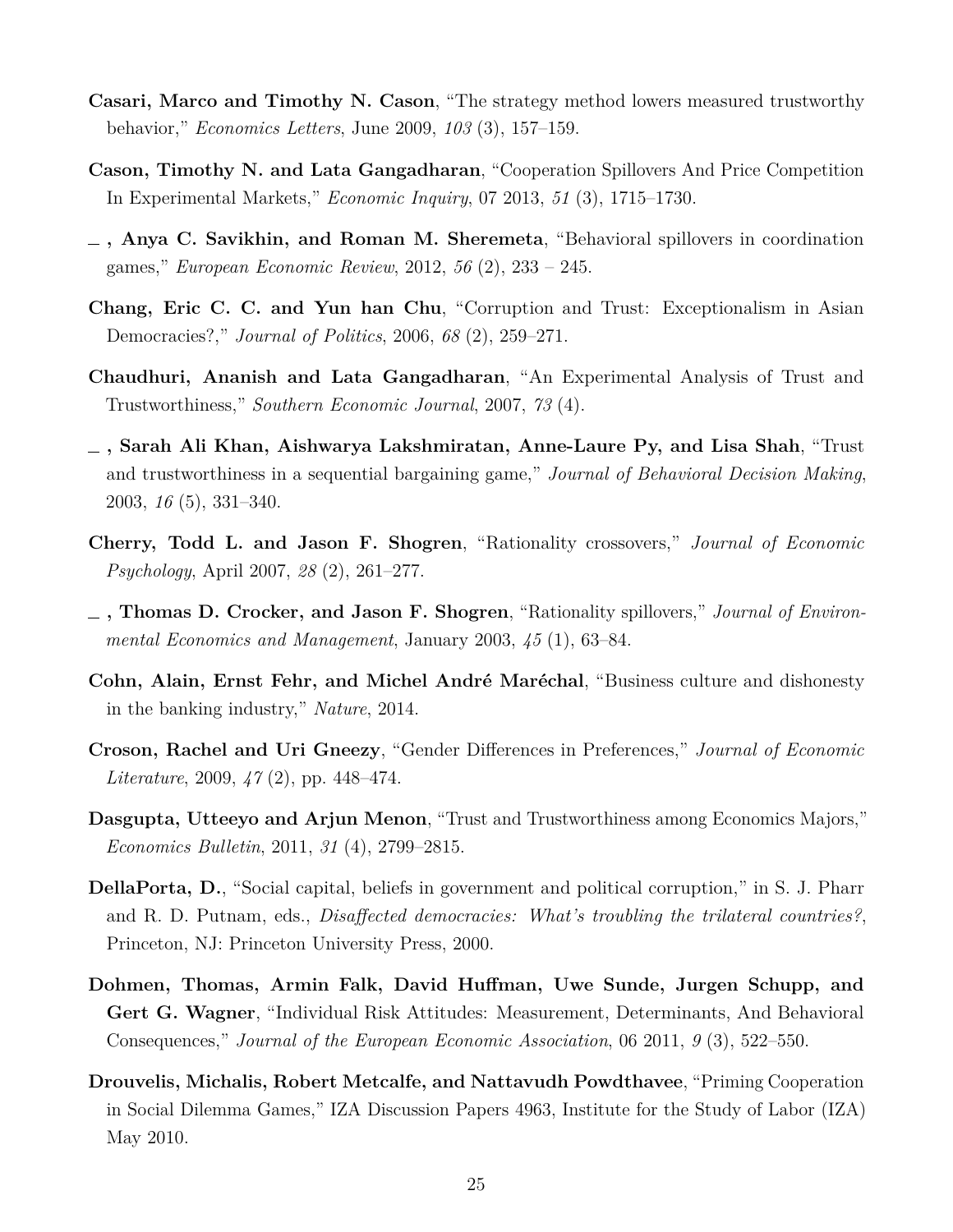- <span id="page-27-11"></span>**Ellingsen, Tore, Magnus Johannesson, Johanna Mollerstrom, and Sara Munkhammar**, "Social framing effects: Preferences or beliefs?," *Games and Economic Behavior*, 2012, *76* (1), 117–130.
- <span id="page-27-12"></span>**Gächter, Simon, Daniele Nosenzo, and Martin Sefton**, "Peer Effects In Pro-Social Behavior: Social Norms Or Social Preferences?," *Journal of the European Economic Association*, 06 2013, *11* (3), 548–573.
- <span id="page-27-1"></span>**Guiso, Luigi, Paola Sapienza, and Luigi Zingales**, "The Role of Social Capital in Financial Development," *American Economic Review*, June 2004, *94* (3), 526–556.
- <span id="page-27-2"></span>**, , and** , "Trusting the Stock Market," *Journal of Finance*, December 2008, *63* (6), 2557–2600.
- <span id="page-27-3"></span> $\mathbf{I}_1$ , **and**  $\mathbf{I}_2$ , "Cultural Biases in Economic Exchange?," *The Quarterly Journal of Economics*, August 2009, *124* (3), 1095–1131.
- <span id="page-27-8"></span>**Güth, Warner and Martin Kocher**, "More than thirty years of ultimatum bargaining experiments: Motives, variations and a survey of the recent literature," *Journal of Economic Behavior & Organisation*, 2014, *108* (C), 396–409.
- <span id="page-27-6"></span>**Huck, Steffen, Philippe Jehiel, and Tom Rutter**, "Feedback spillover and analogy-based expectations: A multi-game experiment," *Games and Economic Behavior*, March 2011, *71* (2), 351–365.
- <span id="page-27-5"></span>**Innes, Robert and Arnab Mitra**, "Is Dishonesty Contagious?," *Economic Inquiry*, 01 2013, *51* (1), 722–734.
- <span id="page-27-0"></span>**Knack, Stephen and Philip Keefer**, "Does Social Capital Have an Economic Payoff? A Cross-Country Investigation," *The Quarterly Journal of Economics*, 1997, *112* (4), 1251–1288.
- <span id="page-27-10"></span>**Knez, M. and C. Camerer**, "Increasing Cooperation in Prisoner's Dilemmas by Establishing a Precedent of Efficiency in Coordination Games," *Organizational Behavior and Human Decision Processes*, 2000, *82* (2), 194–216. cited By (since 1996)38.
- <span id="page-27-7"></span>**Krupka, Erin L. and Roberto A. Weber**, "Identifying Social Norms Using Coordination Games: Why Does Dictator Game Sharing Vary?," *Journal of European Economic Association*, 2012.
- <span id="page-27-4"></span>**LaPorta, Rafael, Florencio Lopez de Silanes, Andrei Shleifer, and Robert W. Vishny**, "Trust in Large Organizations," *American Economic Review*, May 1997, *87* (2), 333–38.
- <span id="page-27-9"></span>**López-Pérez, Raúl and Eli Spiegelman**, "Do Economists Lie More?," Working Papers in Economic Theory 2012/04, Universidad Autónoma de Madrid (Spain), Department of Economic Analysis (Economic Theory and Economic History) 2012.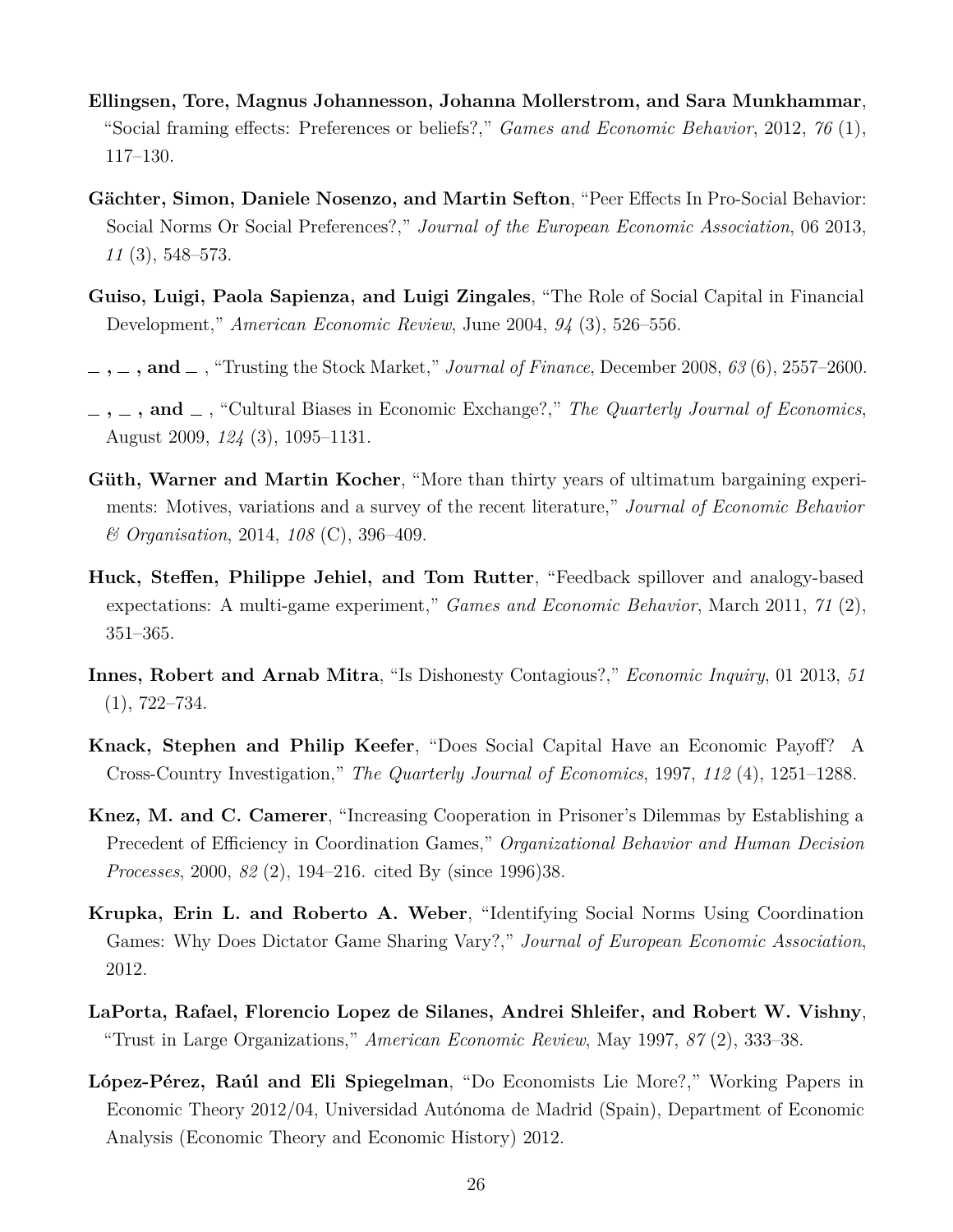- <span id="page-28-4"></span>**Moreno, A**, "Corruption and democracy: A cultural assessment," *Comparative Sociology*, 2002, *1* (3-4), 495–507.
- <span id="page-28-8"></span>**Morris, Stephen D. and Joseph L. Klesner**, "Corruption and Trust: Theoretical Considerations and Evidence From Mexico," *Comparative Political Studies*, 2010, *43* (10), 1258–1285.
- <span id="page-28-0"></span>**North, Douglas C.**, *Institutions Institutional Change and Economic Performance*, Cambridge University Press, 1990.
- <span id="page-28-11"></span>**Oxoby, Robert J. and John Spraggon**, "Mine and yours: Property rights in dictator games," *Journal of Economic Behavior & Organization*, March 2008, *65* (3-4), 703–713.
- <span id="page-28-6"></span>**Rothstein, B. and D. Stolle**, "How Political Institutions Create and Destroy Social Capital: An Institutional Theory of Generalized Trust," *Paper presented at the annual meeting of the American Political Science Association, Boston Marriott Copley Place, Sheraton Boston & Hynes Convention Center, Boston, Massachusetts*, 2002.
- <span id="page-28-5"></span>**Rotondi, Valentina and Luca Stanca**, "The Effect of Particularism on Corruption: Theory and Empirical Evidence," Working Paper 294, University of Milan Bicocca Department of Economics, Management and Statistics February 2015.
- <span id="page-28-12"></span>**Sah, Raaj**, "Corruption across countries and regions: Some consequences of local osmosis," *Journal of Economic Dynamics and Control*, August 2007, *31* (8), 2573–2598.
- <span id="page-28-3"></span>**Seligson, Mitchell A.**, "The Impact of Corruption on Regime Legitimacy: A Comparative Study of Four Latin American Countries," *Journal of Politics*, 2002, *64* (2), 408–433.
- <span id="page-28-9"></span>**Serra, Danila and Leonard Wantchekon**, "Experimental Research on Corruption: Introduction and Overview," in Leonard Wantchekon Danila Serra, ed., *New Advances in Experimental Research on Corruption*, Research in Experimental Economics, Emerald Group Publishing Limited, 2012, chapter 1, pp. 51–76.
- <span id="page-28-2"></span>**Sobel, Joel**, "Can We Trust Social Capital?," *Journal of Economic Literature*, 2002, *40* (1), 139–154.
- <span id="page-28-7"></span>**Uslaner, E.M.**, *The Moral Foundations of Trust*, Cambridge University Press, 2002.
- <span id="page-28-10"></span>**Weber, Roberto A.**, "Managing Growth to Achieve Efficient Coordination in Large Groups," *American Economic Review*, 2006, *96* (1), 114–126.
- <span id="page-28-1"></span>**Williamson, Oliver E.**, *The Economic Institutions of Capitalism*, The Free Press: New York, 1985.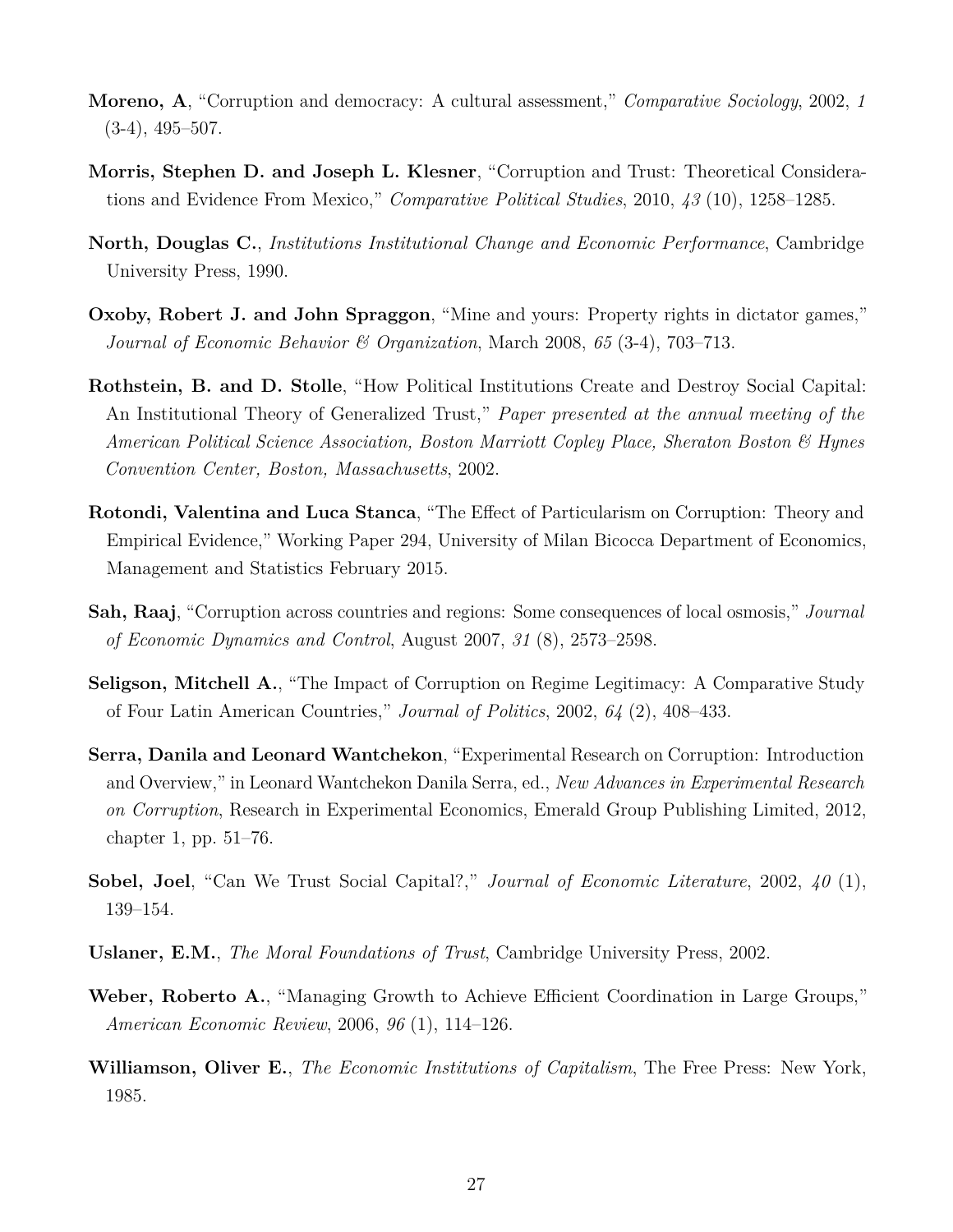|                                                                  | (1)                    | (2)                    | (3)                    | (4)                  | (5)                 |
|------------------------------------------------------------------|------------------------|------------------------|------------------------|----------------------|---------------------|
| <b>VARIABLES</b>                                                 |                        |                        | trust                  |                      |                     |
| bg                                                               | $-61.65**$<br>(26.56)  | $-32.79$<br>(25.33)    | $-28.35$<br>(25.76)    | $-32.31$<br>(25.19)  | $-0.30$<br>(0.24)   |
| amount                                                           | $-0.29**$<br>(0.12)    |                        |                        |                      |                     |
| norm                                                             |                        | $19.49**$<br>(7.96)    | $19.24**$<br>(7.88)    | $18.12**$<br>(7.81)  | $0.18**$<br>(0.07)  |
| erot                                                             | 99.38***<br>(35.84)    | 99.33***<br>(35.84)    | $100.34***$<br>(35.58) | 89.68**<br>(35.44)   | $0.90***$<br>(0.34) |
| age                                                              |                        |                        | $-2.99$<br>(7.02)      | $-4.42$<br>(6.90)    | $-0.04$<br>(0.06)   |
| female                                                           |                        |                        | $-59.08**$<br>(29.35)  | $-52.34*$<br>(28.61) | $-0.51*$<br>(0.27)  |
| catscore                                                         |                        |                        | $-4.47$<br>(3.54)      | $-4.07$<br>(3.44)    | $-0.05$<br>(0.04)   |
| fam income                                                       |                        |                        | $-4.44$<br>(16.21)     | $-1.40$<br>(15.78)   | $0.01\,$<br>(0.15)  |
| altruism                                                         |                        |                        |                        | 0.03<br>(0.09)       | 0.00<br>(0.00)      |
| risk                                                             |                        |                        |                        | $16.62**$<br>(6.72)  | $0.17***$<br>(0.06) |
| Constant                                                         | $334.51***$<br>(36.58) | $255.32***$<br>(17.56) | 782.06**<br>(357.15)   | 659.82*<br>(352.43)  | (3.61)<br>$-6.51*$  |
| Observations<br>R-squared                                        | 91<br>0.180            | 91<br>0.180            | 91<br>0.236            | 91<br>0.297          | 91                  |
| Pseudo R-squared                                                 |                        |                        |                        |                      | 0.0846              |
| Log Likelihood                                                   |                        |                        |                        |                      | $-172.2$            |
| Standard errors in parentheses<br>*** p<0.01, ** p<0.05, * p<0.1 |                        |                        |                        |                      |                     |

Table 2: Citizen and Player A's Trust

<span id="page-29-0"></span><sup>††</sup> Note: Numbers in the parentheses are Standard errors. \*\*\* denotes significance at the 1% level, \*\* at the 5% level and \* at the 10% level. The dependent variable is trust. Fordefinitions of the variables see Table [6](#page-35-0) in Appendix 2.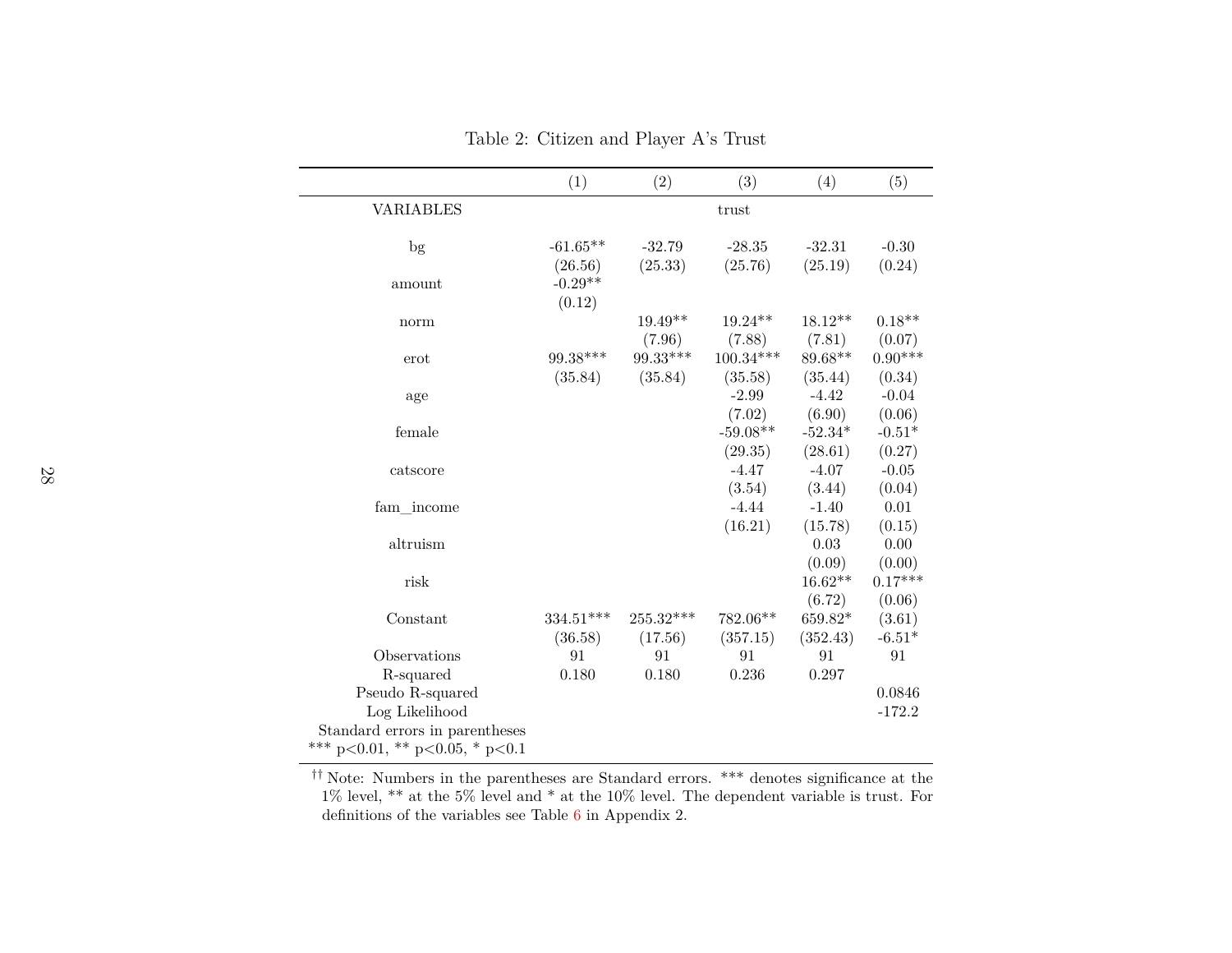|                  | (1)       | (2)               | (3)                   | (4)            | (5)               | (6)               |
|------------------|-----------|-------------------|-----------------------|----------------|-------------------|-------------------|
| <b>VARIABLES</b> |           | trust             |                       |                | trustworthiness   |                   |
| bg               |           |                   |                       | 0.02           | 0.03              | 0.03              |
|                  |           |                   |                       | (0.03)         | (0.03)            | (0.03)            |
| amount           |           |                   |                       | 0.00<br>(0.00) |                   |                   |
| norm             |           |                   |                       |                | $-0.01$           | $-0.01$           |
|                  |           |                   |                       |                | (0.01)            | (0.01)            |
| erot             | 412.99*   | $395.08*$         | $465.44$ <sup>†</sup> |                | $0.21***$         | $0.22***$         |
|                  | (223.93)  | (238.93)          | (286.23)              |                | (0.04)            | (0.04)            |
| age              |           | $-3.02$<br>(6.99) | $-4.49$<br>(7.00)     |                | $-0.00$<br>(0.01) | $-0.00$<br>(0.01) |
| female           |           | $-59.31**$        | $-51.55*$             |                | $-0.01$           | $-0.02$           |
|                  |           | (29.82)           | (31.30)               |                | (0.03)            | (0.03)            |
| score            |           | $-4.46$           | $-4.10$               |                | $-0.01$           | $-0.01$           |
|                  |           | (3.51)            | (3.50)                |                | (0.00)            | (0.00)            |
| fam income       |           | $-3.93$           | $-0.58$               |                | $0.03*$           | $0.03*$           |
|                  |           | (19.29)           | (19.41)               |                | (0.02)            | (0.02)            |
| altruism         |           |                   | 0.03                  |                |                   | $-0.00$           |
|                  |           |                   | (0.18)                |                |                   | (0.00)            |
| risk             |           |                   | $17.64**$             |                |                   | $-0.00$           |
|                  |           |                   | (7.03)                |                |                   | (0.01)            |
| Constant         | 242.86*** | 768.83**          | 646.45*               | $0.38***$      | $0.84**$          | $0.92**$          |
|                  | (17.56)   | (363.05)          | (358.56)              | (0.04)         | (0.38)            | (0.38)            |
| First Stage      |           |                   |                       |                |                   |                   |
| $\frac{1}{2}$    | $-0.13*$  | $-0.12*$          | $-0.11*$              |                |                   |                   |
|                  | (0.07)    | (0.07)            | (0.07)                |                |                   |                   |
| norm             | $0.03*$   | $0.03*$           | $0.03*$               |                |                   |                   |
|                  | (0.02)    | (0.02)            | (0.02)                |                |                   |                   |
| Constant         | Yes       | Yes               | Yes                   |                |                   |                   |
| Observations     | 91        | 91                | 91                    | 91             | 91                | 91                |
| R-squared        |           |                   |                       | 0.003          | 0.311             | 0.322             |
| Pseudo R-squared |           |                   |                       |                |                   |                   |
| Log Likelihood   |           |                   |                       |                |                   |                   |

<span id="page-30-1"></span>Table 3: Mechanism driving Citizen and Participant A's Trust and Trustworthiness decisions

<sup>†</sup> The coefficient is marginally insignificant with p-value=0.10

<span id="page-30-0"></span> †† Numbers in the parentheses are Standard errors. \*\*\* denotes significance at the 1% level, \*\* at the 5% level and \* at the 10% level. The dependent variable in col $(1)$  -  $(3)$  is trust, that in col  $(4)$  -  $(6)$  is trustworthiness measured as average Return Ratio. Col (1) - (3) jointly estimate average ERoT and trust.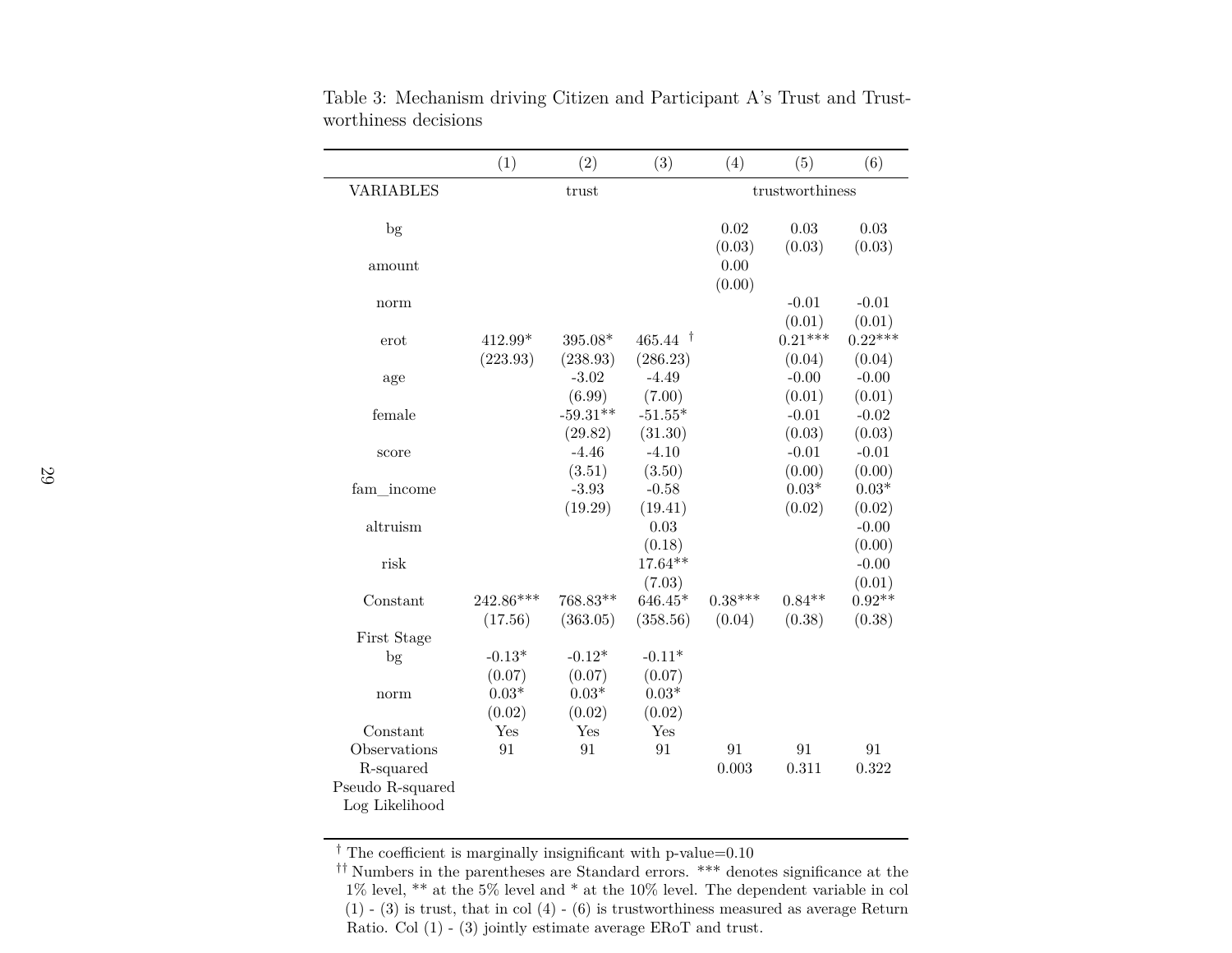|                  | (1)         | (2)      | (3)      | (4)       |
|------------------|-------------|----------|----------|-----------|
| <b>VARIABLES</b> |             | trust    |          |           |
|                  |             |          |          |           |
| bribe            | $-0.28*$    | $-0.30*$ |          |           |
|                  | (0.15)      | (0.15)   |          |           |
| norm             |             |          | $21.04*$ | $23.30**$ |
|                  |             |          | (11.53)  | (10.94)   |
| age              |             | 0.04     | $-0.46$  | $-0.62$   |
|                  |             | (11.19)  | (11.81)  | (11.17)   |
| female           |             | $-21.01$ | $-19.44$ | $-22.30$  |
|                  |             | (41.48)  | (43.56)  | (41.27)   |
| catscore         |             | $-0.36*$ | $-0.39*$ | $-0.35*$  |
|                  |             | (0.20)   | (0.21)   | (0.20)    |
| fam_income       |             | 10.29    | 18.32    | 10.55     |
|                  |             | (27.28)  | (28.48)  | (27.11)   |
| altruism         |             | $-0.12$  |          | $-0.12$   |
|                  |             | (0.13)   |          | (0.12)    |
| risk             |             | 22.98**  |          | $22.77**$ |
|                  |             | (9.44)   |          | (9.37)    |
| Constant         | $305.65***$ | 232.78   | 249.98   | 199.15    |
|                  | (32.10)     | (310.25) | (312.12) | (305.51)  |
| Observations     | 46          | 46       | 46       | 46        |
| R-squared        | 0.076       | 0.287    | 0.169    | 0.295     |

Table 4: Public Official's Trust

<span id="page-31-0"></span><sup>&</sup>lt;sup>†</sup> Note: Numbers in the parentheses are Standard errors. \*\*\* denotes significance at the 1% level, \*\* at the 5% level and \* at the 10% level. The dependent variable in col (1) - (4) is trust.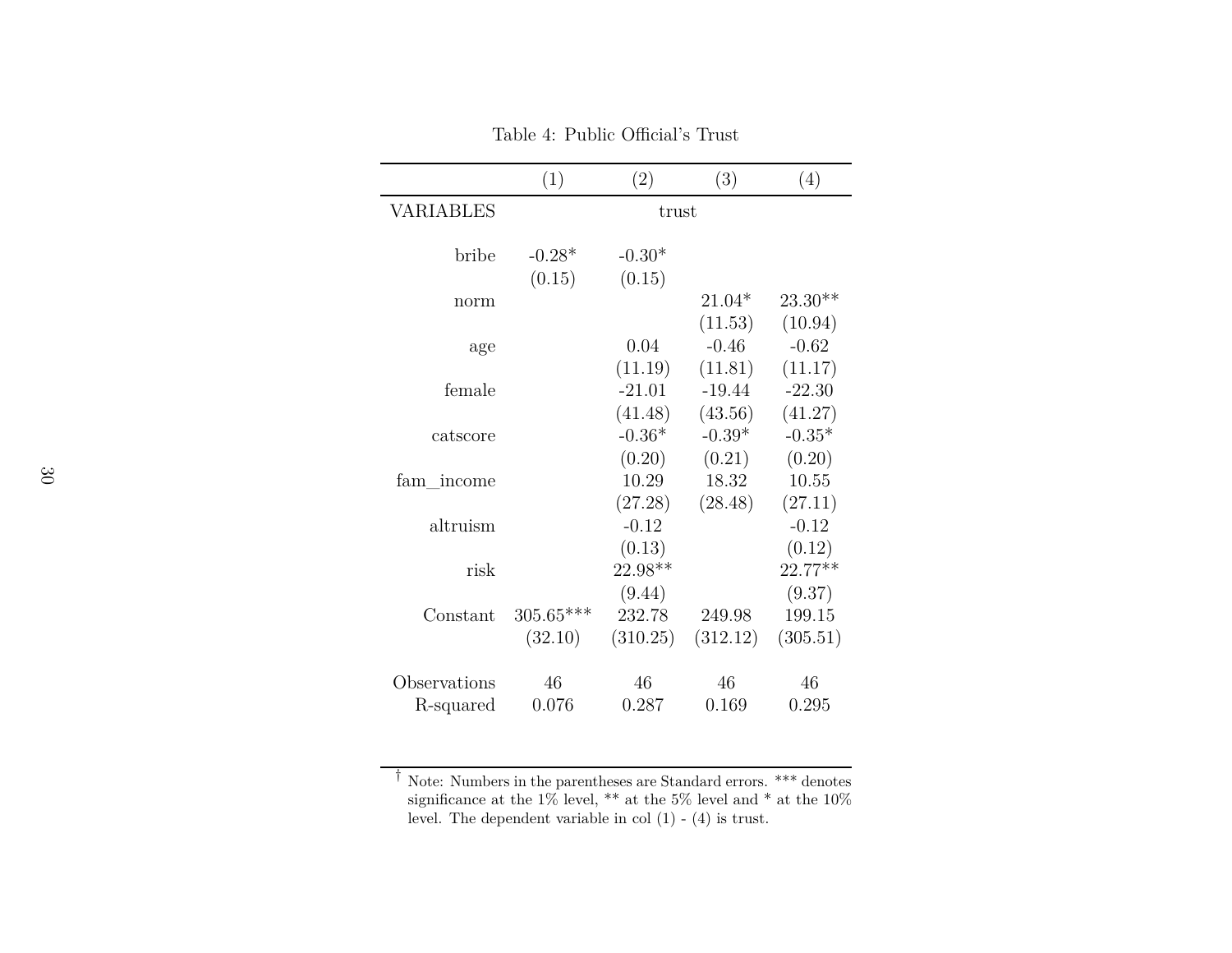|                 |                           | (1)                    | (2)                 | (3)                   | (4)                 | (5)                  | (6)                  |
|-----------------|---------------------------|------------------------|---------------------|-----------------------|---------------------|----------------------|----------------------|
| <b>EQUATION</b> | <b>VARIABLES</b>          |                        |                     | bribe                 |                     |                      |                      |
|                 | trust                     | $-0.20$<br>(0.18)      |                     |                       |                     |                      |                      |
|                 | norm                      |                        | 12.93<br>(44.51)    |                       |                     |                      |                      |
|                 | female                    |                        | $-43.97$<br>(39.52) |                       | $-46.87$<br>(33.18) |                      | $-46.41$<br>(36.99)  |
|                 | age                       |                        | 5.47<br>(17.25)     |                       | 0.60<br>(18.86)     |                      | 0.56<br>(15.67)      |
|                 | income                    |                        | $-23.22$<br>(20.48) |                       | $-22.74$<br>(19.26) |                      | $-22.61$<br>(19.03)  |
|                 | score                     |                        | $-4.74$<br>(3.44)   |                       | $-4.77*$<br>(2.88)  |                      | $-4.74$<br>(3.22)    |
|                 | expect_bribe_accept       |                        |                     | 131.00<br>(149.54)    | 47.18<br>(132.28)   | $58.33**$<br>(26.40) | $55.59**$<br>(26.14) |
|                 | Constant                  | $185.72***$<br>(37.11) | 374.27<br>(484.48)  | $-112.00$<br>(299.63) | 479.99<br>(399.09)  | 33.33<br>(55.38)     | 461.49<br>(446.19)   |
| First stage     | norm                      |                        |                     | 0.29                  | 0.29                |                      |                      |
|                 | Constant                  |                        |                     | (0.27)<br>$1.63***$   | (0.27)<br>$1.63***$ |                      |                      |
|                 | Observations<br>R-squared | $30\,$<br>0.041        | $30\,$<br>0.209     | (0.36)<br>$30\,$      | (0.36)<br>30        | 30<br>0.148          | 30<br>0.306          |

Table 5: Effect of trust on Receiver's demand for bribe

† Numbers in the parentheses are Standard errors. \*\*\* denotes significance at the 1% level, \*\* at the 5% level and \* at the 10% level. The dependent variable is the amount of bribe demanded. Trust level exhibited in the first stage does not predict bribe demanded in the second stage. Col (3) and (4) estimates the two stage regression analogous to col $(1)$  -  $(3)$  in Table [3.](#page-30-1) Col  $(5)$  and  $(6)$  demonstrates that expectations about acceptance of bribe demand significantly predicts the amount demanded. For definitions of the variables see Table [6](#page-35-0) in Appendix 2.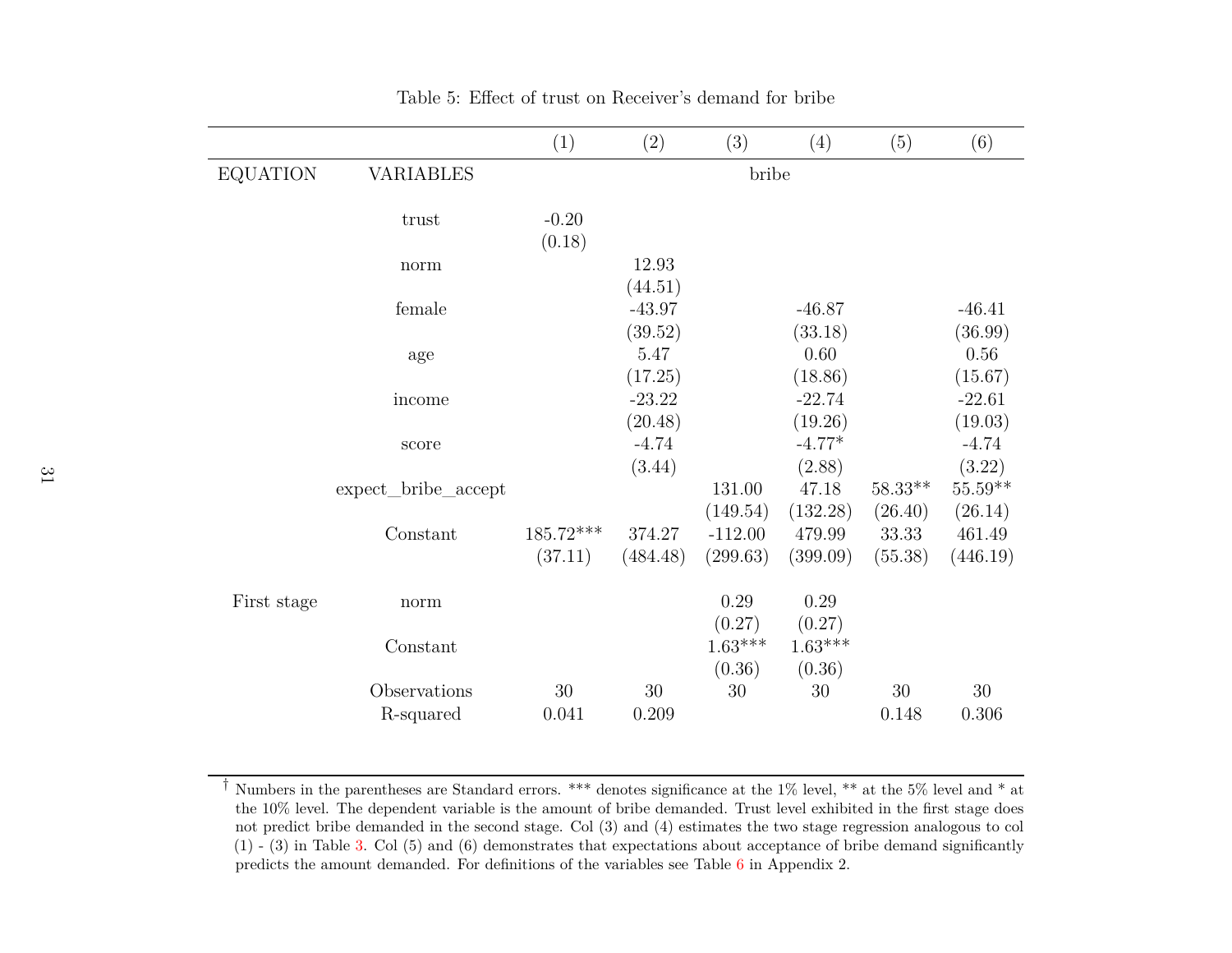# **Appendix 1: Theoretical Framework**

Assume that a person, who is trustworthy, is more likely to be honest, say with probability *h*, than a person who is untrustworthy, say *l*, such that  $0 \leq l < h \leq 1$ . Also assume that a Bayesian Citizen gets an imperfect signal about trustworthiness of the set of matched partners by observing whether she meets an honest official or a corrupt one in the first stage. Then she uses this signal to update his posterior belief that a matched person in the second stage is trustworthy. Note that unlike in typical applications where a Bayesian agent updates her belief about exactly the same individual she meets, we follow [Acemoglu and Wolitzky](#page-24-5) [\(2014\)](#page-24-5) and assume that a Citizen learns something about how subjects, in the pool of matched Public Officials she is dealing with, are by observing examples of their behavior. Bayesian updating then tends to make Citizens put more weight on the behavior they immediately observe.

Let  $\mu_0$  be the prior belief that a matched partner is trustworthy. Suppose that a Citizen meets an honest official in the first stage. His updated posterior about a matched partner's trustworthiness in the second stage,  $\mu$  is given by

<span id="page-33-0"></span>
$$
\mu(H) = \frac{\mu_0 h}{\mu_0 h + (1 - \mu_0) l} \tag{3}
$$

This follows in view of the fact that the official is either honest and trustworthy (probability  $\mu_0 h$ ) or an honest official coming from that subset of officials who are not trustworthy (probability  $(1-\mu_0)l$ ). Similarly, given that a Citizen meets a corrupt person in the first stage, his updated posterior is given by

<span id="page-33-1"></span>
$$
\mu(L) = \frac{\mu_0(1-h)}{\mu_0(1-h) + (1-\mu_0)(1-l)} \tag{4}
$$

It is easy to see that the  $\mu(H) > \mu_0$  and  $\mu(L) < \mu_0$  i.e. the posterior belief of a Citizen about meeting a trustworthy person in the future is higher if she meets an honest Public Official while it is lower if she meets a corrupt Public Official. This leads to our first prediction.

**Prediction 1.** *If a Citizen meets a corrupt (honest) Public Official, then her belief about the trustworthiness of the person she will meet in the second stage decreases (increases).*

The updated beliefs play an important role in the subsequent trust decision, which we model as that in a simple trust game. Assume that the initial endowment in the trust game is given by  $\bar{x}$ , sharing decision by *t* and there are only two types of receivers with whom the sharing decisions are made - one, less trustworthy i.e. those who keep a high amount with themselves (say  $\bar{w}$ ) and two, more trustworthy i.e. those who keep a small amount with themselves (say  $\underline{w}$ ). Preferences of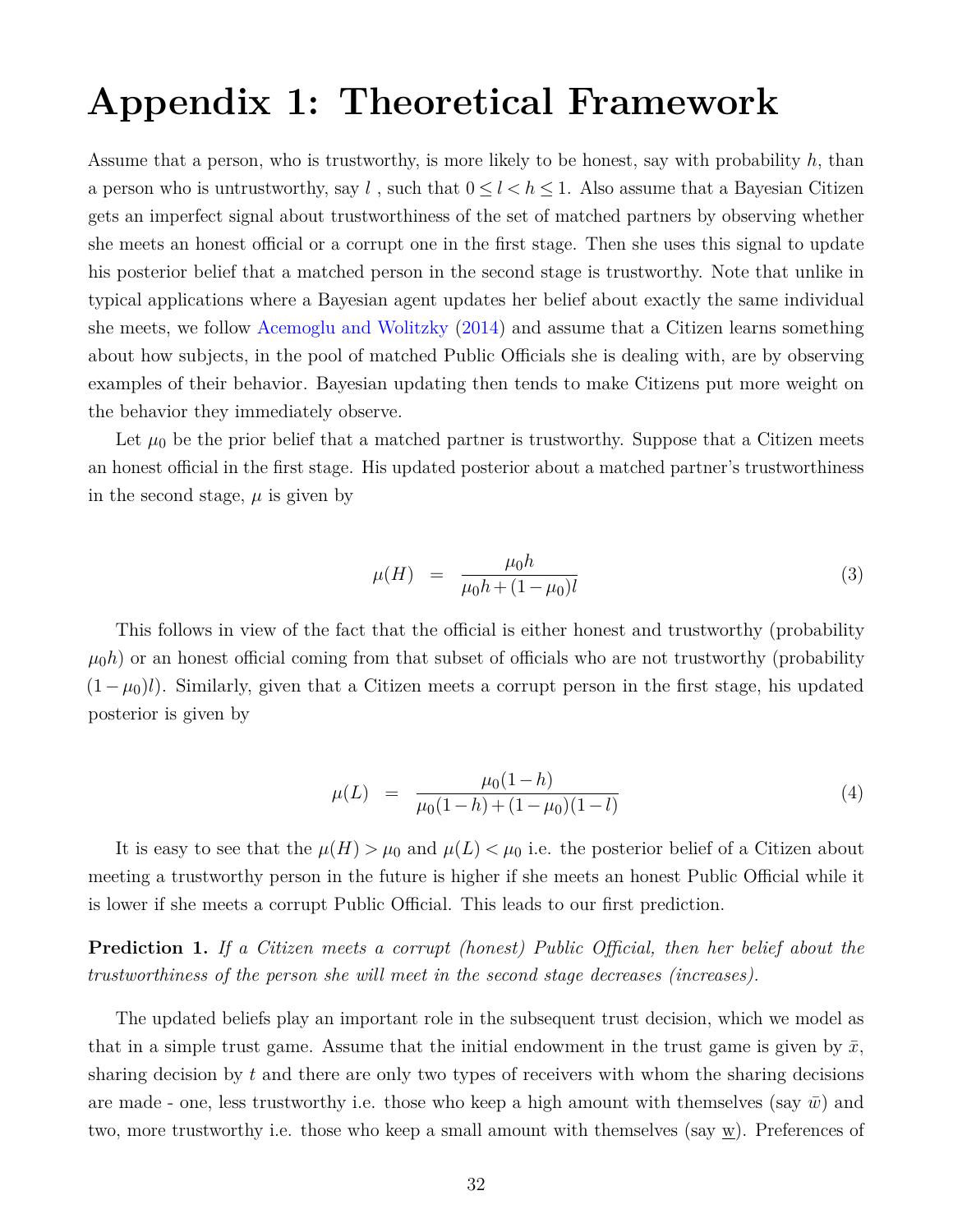those making the trust decisions are given by  $U(.,\lambda,\theta)$  where  $\lambda$  and  $\theta$  are the risk (implicit in the curvature of the utility function) and pro-sociality parameter.

Expected Utility of an individual who shares *s* as a sender in the trust game is given by -

$$
EU = \mu U (\bar{x} - t + (3t - \underline{w}), \lambda, \theta) + (1 - \mu) U (\bar{x} - t + (3t - \bar{w}), \lambda, \theta)
$$
(5)

Assuming an interior solution<sup>[13](#page--1-0)</sup>, the first order condition with respect to  $t$  is given by

<span id="page-34-2"></span>
$$
2\mu U_1 (\bar{x} + 2t^* - \underline{w}, \lambda, \theta) + 2(1 - \mu)U_1 (\bar{x} + 2t^* - \bar{w}, \lambda, \theta) = 0
$$
  

$$
t^* = t^*(\mu, \lambda, \theta)
$$
 (6)

Plugging equation [\(3\)](#page-33-0) in [\(6\)](#page-34-2) gives the optimal trust decision if one meets an honest person before,  $t^*(H) = t^*(\mu(H), \lambda, \theta)$ , while plugging equation [\(4\)](#page-33-1) in [\(6\)](#page-34-2) gives the optimal trust decision if one meets a dishonest person before,  $t^*(L) = t^*(\mu(L), \lambda, \theta)$ .

**Prediction 2.** *If a Citizen meets a corrupt (honest) Public Official, then the trust shown by the Citizen decreases (increases).*

Totally differentiating the first order condition with respect to *t* and  $\mu$ , we can show that  $\frac{dt^*}{d\mu} > 0$ . Since  $\mu(H) > \mu_0$  and  $\mu(L) < \mu_0$  implies  $\mu(H) > \mu(L)$ , it follows that  $t^*(\mu(H), \lambda, \theta) > t^*(\mu(L), \lambda, \theta)$ .

Our interest lies in estimating how trust responds to whether a Citizen meets an honest official or a corrupt one. We therefore estimate equation  $(6)$  from the framework described above. The linear approximation to the functional form in equation [\(6\)](#page-34-2) is

<span id="page-34-0"></span>
$$
t = \beta_{\mu}\mu + \beta_{\lambda}\lambda + \beta_{\theta}\theta + \varepsilon \tag{7}
$$

The specification in [\(7\)](#page-34-0) shows that trust decision is predicted by the belief of the Citizen about how trustworthy the trustee is, the risk preference and pro-sociality parameters and a disturbance term. However, notice that  $\mu$  is determined at the previous stage and thus equation [\(7\)](#page-34-0) is jointly estimated with equation [\(8\)](#page-34-1)

<span id="page-34-1"></span>
$$
\mu = \gamma \mathbf{1}(H) + \nu \tag{8}
$$

where  $\mathbf{1}(H)$  is a dummy variable indicating whether the Citizen meets an honest official or not and  $\nu$  is the disturbance term. The data from the experiment allow us to jointly estimate [\(7\)](#page-34-0) and [\(8\)](#page-34-1), as is described in Subsection 3.3.

<sup>&</sup>lt;sup>13</sup>In this framework  $t^* > 0$  iff  $EU(t^*) \ge U(\bar{x})$  i.e. an individual decides to share iff his expected return from sharing is higher than that from retaining the entire amount with himself.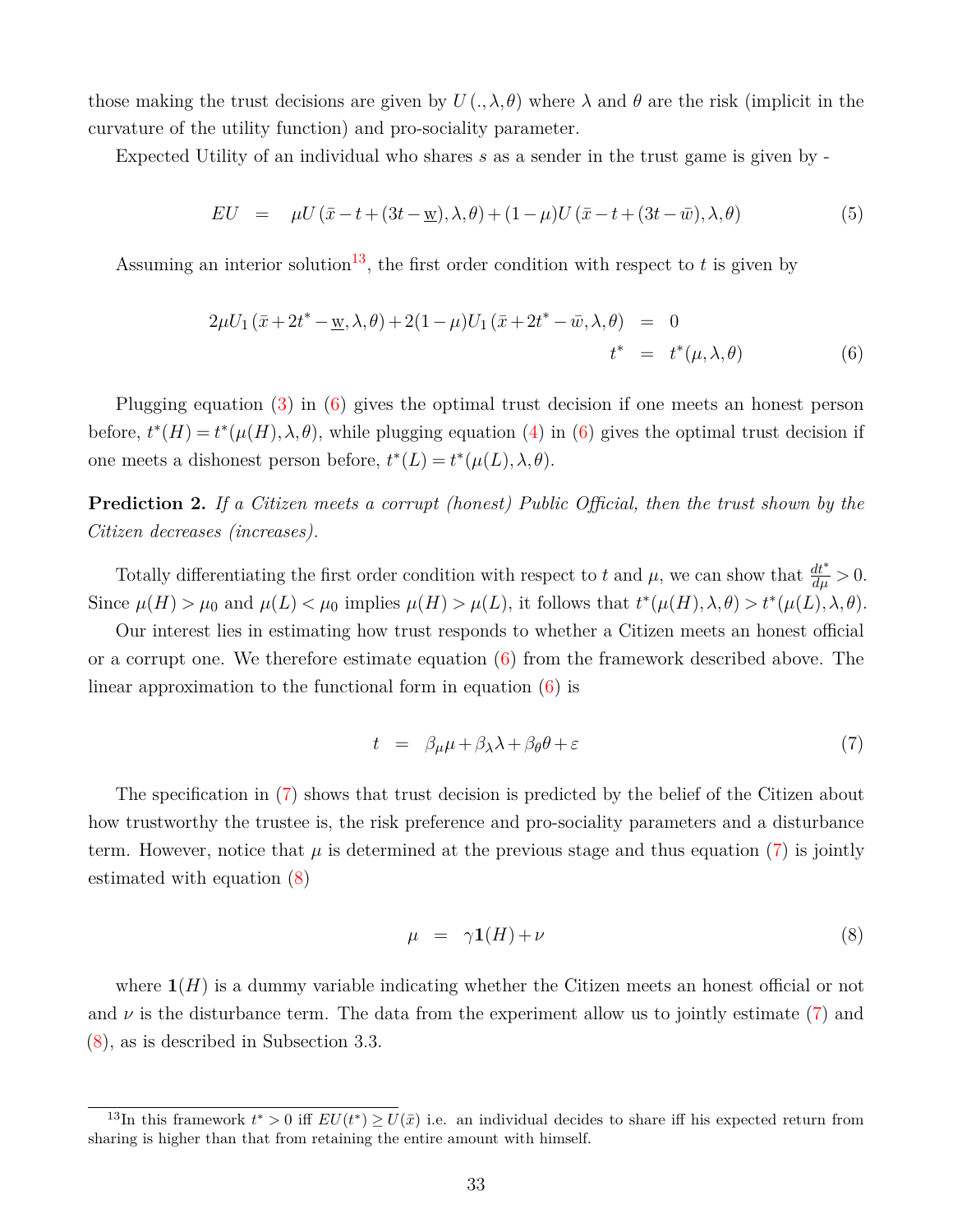# <span id="page-35-0"></span>**Appendix <sup>2</sup> (Supplementary Online Material)**

| <b>BG/UG</b> Variables                         | Description                                                               |          | Mean        |                   | Std. Dev  |
|------------------------------------------------|---------------------------------------------------------------------------|----------|-------------|-------------------|-----------|
| bg                                             | $=1$ if Treatment is BG                                                   |          | 0.51        |                   | 0.50      |
| amount                                         | amount demanded from $C/P-A$                                              |          | 232.97      |                   | 109.60    |
| bribe                                          | bribe demanded by PO in BG                                                |          | 225.27      | 110.14            |           |
| norm                                           | Mean Social appropriateness measure for ${\bf a}$<br>amount               |          | $-0.17$     | 1.57              |           |
| Observations                                   |                                                                           |          | 91          |                   |           |
| Trust Game & Demographic Variables             |                                                                           |          | Full Sample | $C+P-A+B$ aseline |           |
|                                                |                                                                           | Mean     | Std. Dev.   | Mean              | Std. Dev. |
| trust                                          | Amount sent as a sender in Trust Game                                     | 245.41   | 122.29      | 232.97            | 127.20    |
| trustworthiness                                | Return Ratio, averaged over all trust                                     | $0.39\,$ | 0.14        | 0.39              | 0.14      |
|                                                | categories.                                                               |          |             |                   |           |
| erot                                           | ERoT, averaged over all trust categories.                                 | $-0.02$  | 0.41        | $-0.02$           | 0.35      |
| female                                         | $=1$ if subject is Female                                                 | 0.26     | 0.44        | 0.25              | 0.44      |
| age                                            | Age                                                                       | 24.37    | 1.81        | 24.35             | 1.86      |
| score                                          | CAT/GMAT score in percentile                                              | 100.32   | 55.98       | 95.06             | 3.51      |
| fam income                                     | Family Income <sup><math>a</math></sup>                                   | 3.56     | 0.78        | 3.57              | 0.79      |
| altruism                                       | Suppose you win a lottery of Rs.1000. How                                 | 294.27   | 142.32      | 283.52            | 141.43    |
|                                                | much of it will you be willing to share with a<br>charity of your choice? |          |             |                   |           |
| risk                                           | How do you see yourself: are you generally a                              | 5.76     | 2.00        | 5.90              | 1.86      |
|                                                | person who is fully prepared to take risks or                             |          |             |                   |           |
|                                                | do you try to avoid taking risks?                                         |          |             |                   |           |
| Cronbach's alpha for Return Ratio <sup>b</sup> |                                                                           |          | 0.86        |                   | 0.86      |
| Cronbach's alpha for $ERoT^b$                  |                                                                           |          | 0.92        |                   | 0.90      |
| Observations                                   |                                                                           |          | 218         |                   | 91        |

<span id="page-35-2"></span><span id="page-35-1"></span>Table 6: Summary Statistics

<sup>a</sup>Categorical variable where category 1: <Rs. 20,000, 2: between Rs. 20,001 and Rs. 50,000, 3: between Rs. 50,001 and Rs. 1,00,000 and 4: >Rs. 1,00,001. *b* A measure of internal consistency, i.e. how closely related the set of items are as <sup>a</sup> group.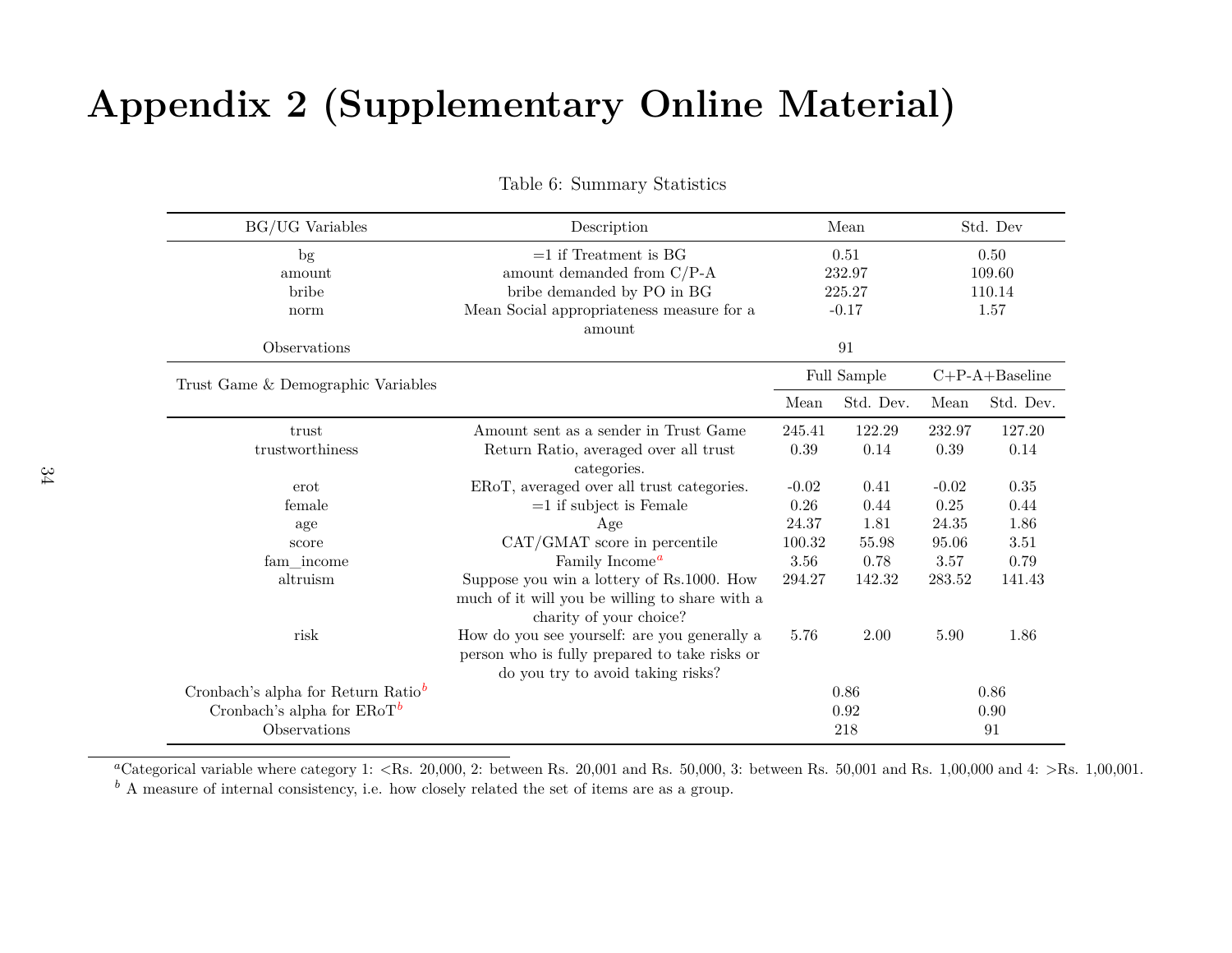<span id="page-36-0"></span>

Figure 6: Distribution of social norm corresponding to actual amount demanded in UG and BG The figure plots the Epanechnikov kernel density estimate of the social norm corresponding to the amount demanded in UG and BG. There is relatively more mass on the left for BG than UG indicating that more socially inappropriate demand has been made in the former than the latter.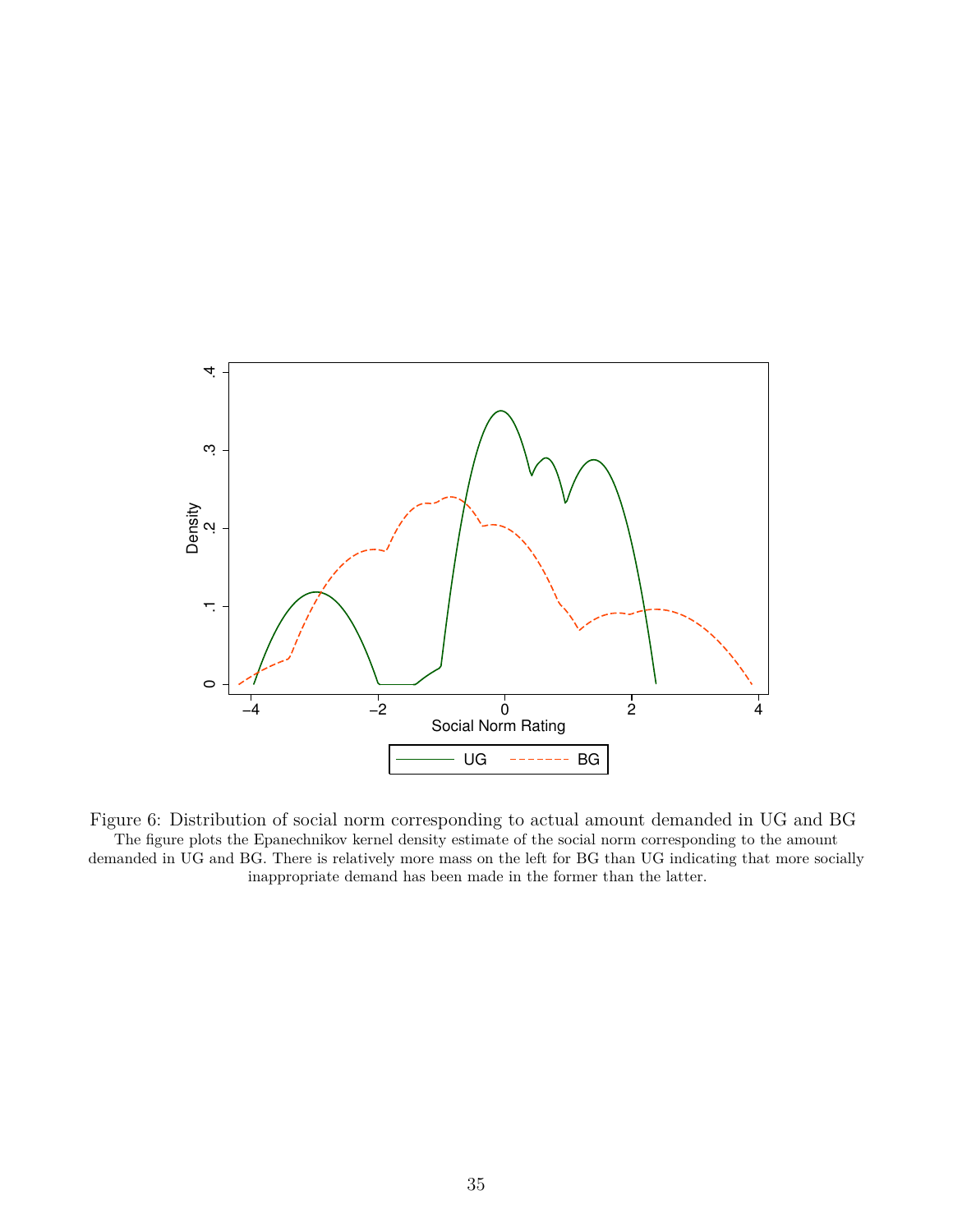| Amount Demanded | $-3$ | $-2$        | $-1$ |          |               | $\overline{2}$ | 3              | Mean UG |     | $-3$           | $-2$           | $-1$            | 0              |                | 2                | 3   | Mean BG $p$ -value <sup>a</sup> |      |
|-----------------|------|-------------|------|----------|---------------|----------------|----------------|---------|-----|----------------|----------------|-----------------|----------------|----------------|------------------|-----|---------------------------------|------|
| $\theta$        | 55   | 10          | 10   | $\theta$ | 2.5           | 5              | 17.5           | $-1.3$  |     | 7.5            | $\overline{0}$ | $\vert 0 \vert$ | 5              | $\overline{0}$ | 2.5              | -85 | 2.38                            | 0.00 |
| 100<br>UG-      | 12.5 | 32.5        | 10   | 5        | 10            | 30             | $\overline{0}$ | $-0.43$ | BG. | $\overline{0}$ | 10             | 25              | -10            | 20             | 35               | - 0 | 0.45                            | 0.03 |
| <b>200</b>      |      | $5^{\circ}$ | 2.5  | 25       | <sup>10</sup> | 30             | 27.5           | 1.4     |     | $\overline{0}$ | 30             | 17.5            | $27.5$ 12.5    |                | 7.5              | - 5 | $-0.35$                         | 0.00 |
| 300             | 5.   | 25          | 17   | $\Omega$ | 30            | 17.5           | 5              | $-0.03$ |     | 27.5           | 32.5           | 40              | $\overline{0}$ | $\Omega$       | $\Omega$         | -0  | $-1.88$                         | 0.00 |
| 400             | 97.5 | 2.5         |      |          | $\theta$      |                | $\overline{0}$ | $-2.98$ |     | 92.5           | 2.5            | $\frac{5}{2}$   | $\theta$       | $\theta$       | $\left( \right)$ | -0  | $-2.68$                         | 0.29 |

<span id="page-37-1"></span><span id="page-37-0"></span>Table 7: Frequency distribution of norm ratings for each amount demanded in BG and UG

<sup>a</sup>Mann Whitney Rank Sum test reported p-value of the mean difference. Shaded cells for each category in each treatment denote the modal ratings.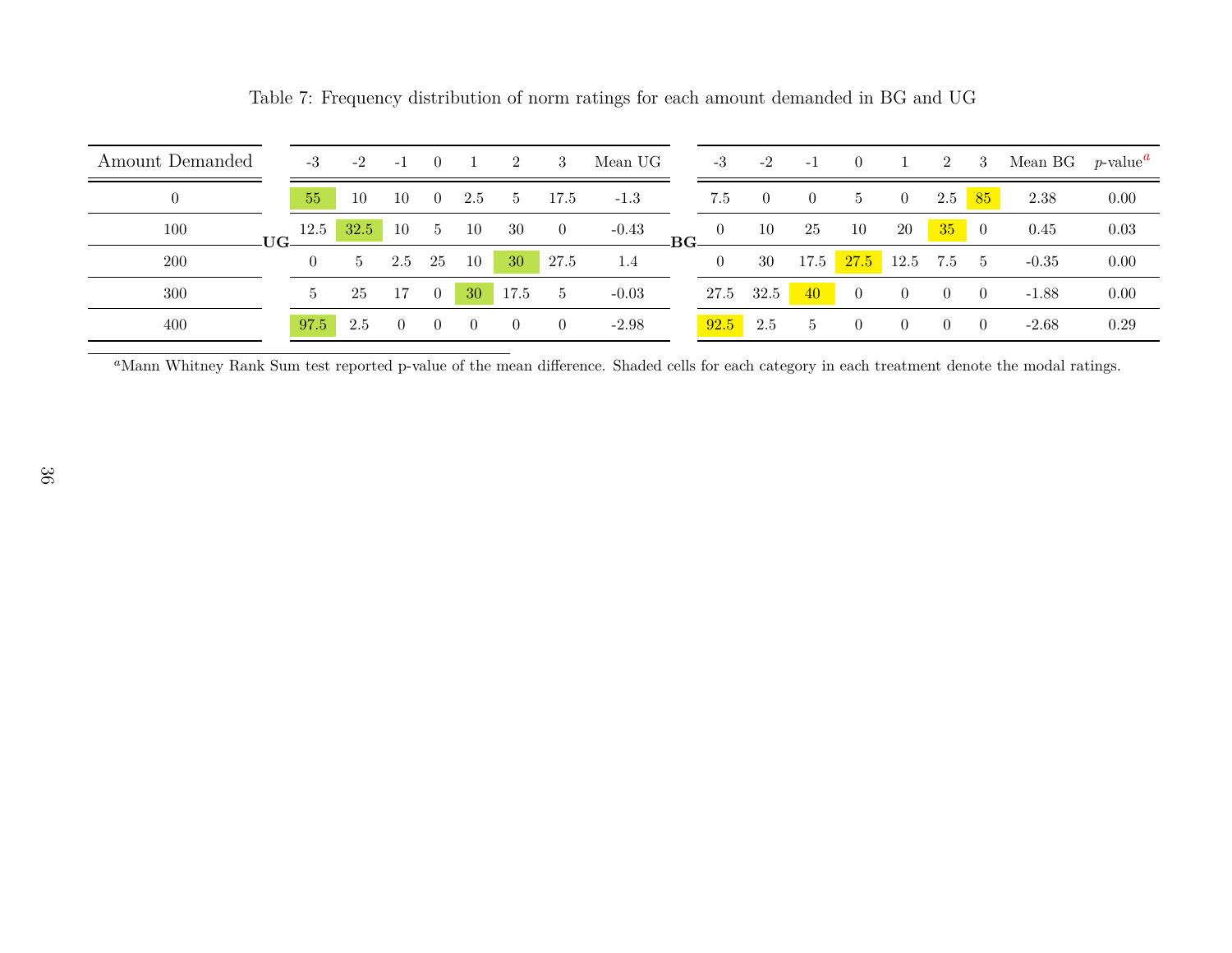# **Appendix 3: Instructions (Supplementary Online Material)**

# **5 Instructions for First Experiment (Bribery and Ultimatum Games followed by Trust Game)**

### **Welcome.**

You are now taking part in an economic experiment. If you read the following instructions carefully, you can, depending on your decisions and the decisions of other participants, earn a considerable amount of money. It is prohibited to communicate with the other participants during the experiment. Should you have any questions please raise your hand and we will come to you. This is an anonymous experiment and you will not know either the identity or the choices that others know. We will give each one of you an identity number which will facilitate your payments.

### **Overview**

The experiment consists of 2 parts and a survey. Please start by reading the instructions for the first part carefully. You will receive the instructions for the second part after the first part is finished. And so on.

### **Earnings**

During the experiment you can earn money by receiving a fictitious currency called "mohar". All mohars that you earn in the experiment will be exchanged into Rupees at the end of the experiment, The exchange rate is: 1 mohar  $=$  Rs 0.50 (M denotes mohar henceforth). We will pay you 200 mohars for participating but you can earn additional money depending on the decisions you and the others make. The experiment consists of two parts but remember you will be randomly paid for only one of the two parts which will be determined by a toss. Since you donot know which one you will be paid for, make your decisions for both the parts carefully.

### **5.1 Part 1 : Subject given either 5.1.1 or 5.1.2**

### **5.1.1 Bribery Game**

You may be paired with another participant in this experiment. The matching of two participants will be randomly done. You will not be informed of the identity of the participant with whom you have been matched.

Each participant today will receive a base participation fee of 200 M. We have divided the total number of participants in this experiment session randomly into two equal groups: Citizens (C) and Public Officials (PO).

A Citizen performs a task in ten minutes. Her task is to count the number of occurrences of the letter "A" from a random sequence of letters. She has to perform this task for five different sequences of letters. If she is unable to complete the task in ten minutes then she leaves the game with her participation fee of 200 M and the Public Official gets 600 M. If she successfully does complete the task she is entitled to a payment of 400 M (in addition to participation fee of 200 M). However before the experimenter hands over the entitlement to the Citizen, she needs the approval of the Public Official who receives a salary of 400 M for his job of approval (in addition to participation fee of 200 M). A Public Official, however, can ask for a bribe before approving the entitlement for the corresponding Citizen. He may ask for a bribe of 100, 200, 300, 400 M. He may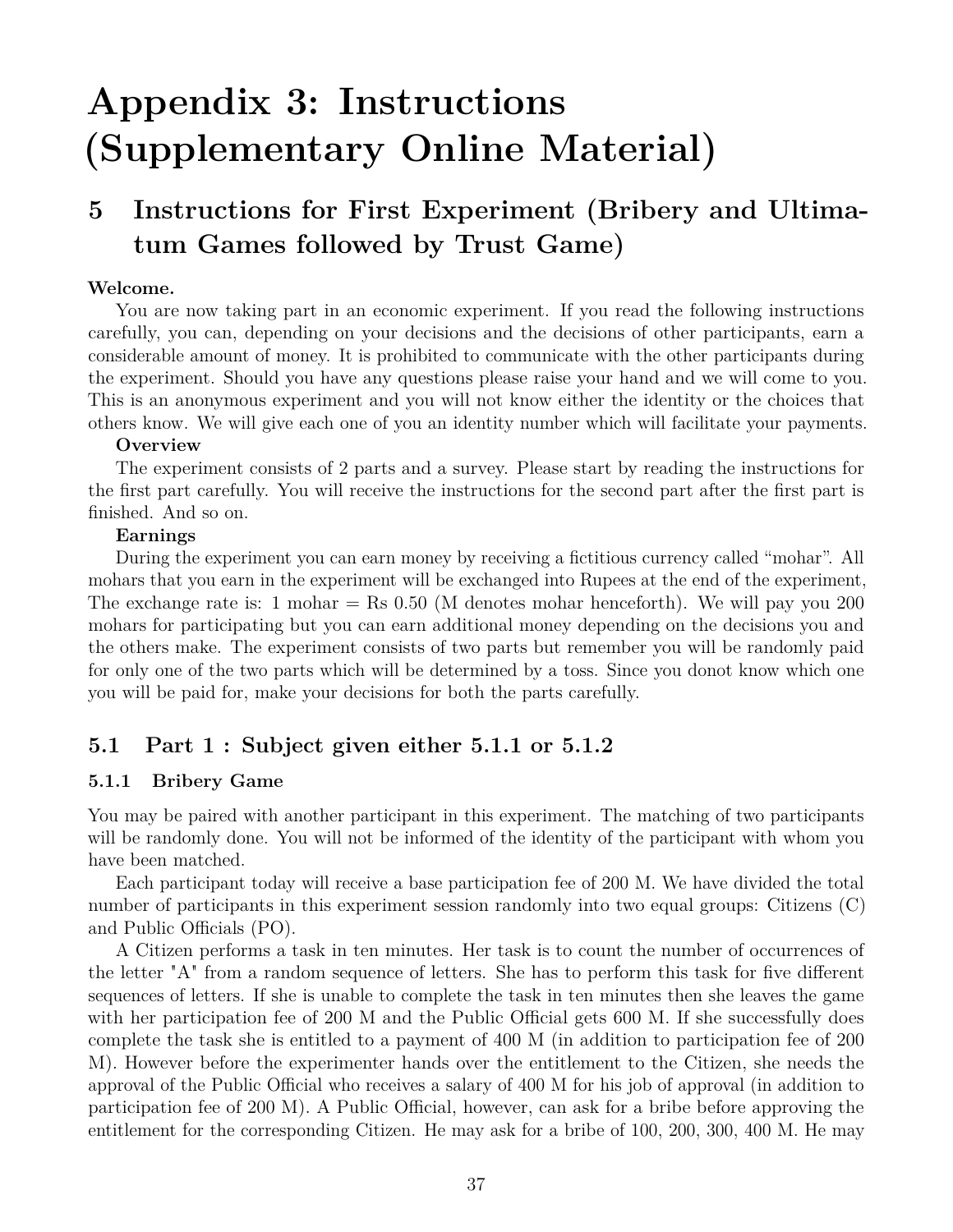choose not to ask for a bribe as well i.e. ask for 0 bribe. The information for demand for bribe then is forwarded to the Citizen who can then decide whether to Accept or Reject the demand for bribe. The final earnings will depend on the final choices each one makes i.e. PO's choices about demand for bribe, C's choices about Acceptance or Rejection. Suppose PO demands a bribe *b*. If C accepts the demand then PO gets  $(600 + b)$ M and C gets  $(200 + b)$ M. If she rejects the earnings then C and PO get only 600M and 200M, respectively.

Take a look at the figure below to further clarify the rules of the game and the earnings.

Please go through the two examples given below.

Example. Citizen completes the task. She is entitled to a payment of 600 M . Public Official demands a bribe of 100 M for himself. Citizen accepts it. Public Official's earning is 200+400+100=700 M. Citizen's earning is 200+400-100=500 M.

Example. Citizen completes the task. She is entitled to a payment of 600 M . Public Official demands for a bribe of 400 M for himself. Citizen rejects it. Public Official's earning is  $600+0=600$ M. Citizen's earning is 200+0=200 M.

### **Instruction for Citizens**

In this room all of you are Citizens. Note that you are matched anonymously with a participant sitting in the other room. He is your corresponding Public Official who is in charge of approving your entitlement if you do earn it.

In order to earn the entitlement of 400 M, you have to perform a simple task in 10 minutes following which you will earn the key to your entitlement. What you will see is five sequences of some random letters. Your task is to count the exact number of 'A's for each of the sequences. Only when you have correctly counted the number of As for a sequence will you be able to go to the next sequence. When you count successfully for all the sequence you will receive the key for your entitlement and you can use the key to make your choices subsequently.

In order to complete the task, click here to count the number of As for the five sequences of random letters.

1. Input your Identity number. Enter the correct the number of 'A's for each of the five sequences.

2. If you have completed counting the number of As, please write down the Key to your entitlement on a piece of paper and proceed. If you have not been able to complete the task in ten minutes then you can collect your participation fee and leave.

Right click here and open the link in a new tab to input your choices

3. If you believe you have successfully completed the task, please indicate how much bribe you think will be demanded from you by the public official. Think carefully before mentioning what you think the public official will do. You will receive an additional 100 Mohors if your answer matches with what the public official's decision. [The question was asked in Experiment 2 only.]

4. Please indicate on the response sheet and on the website whether you accept or reject the demand for bribe for all possible bribe amount. We will match your response with the actual bribe amount demanded and determine your earnings.

5. We will now collect your responses and match them with the response of your corresponding Public Official.

6. You will now receive the response sheet, which mentions the bribe demanded, your acceptance/rejection decision and the final earning from this part.

### **Instruction for Public Officials**

In this room all of you are Public Officials. You are responsible for the approving the entitlement for the Citizens. Before approving you can ask for a bribe from the Citizen. You may also choose not to ask for a bribe.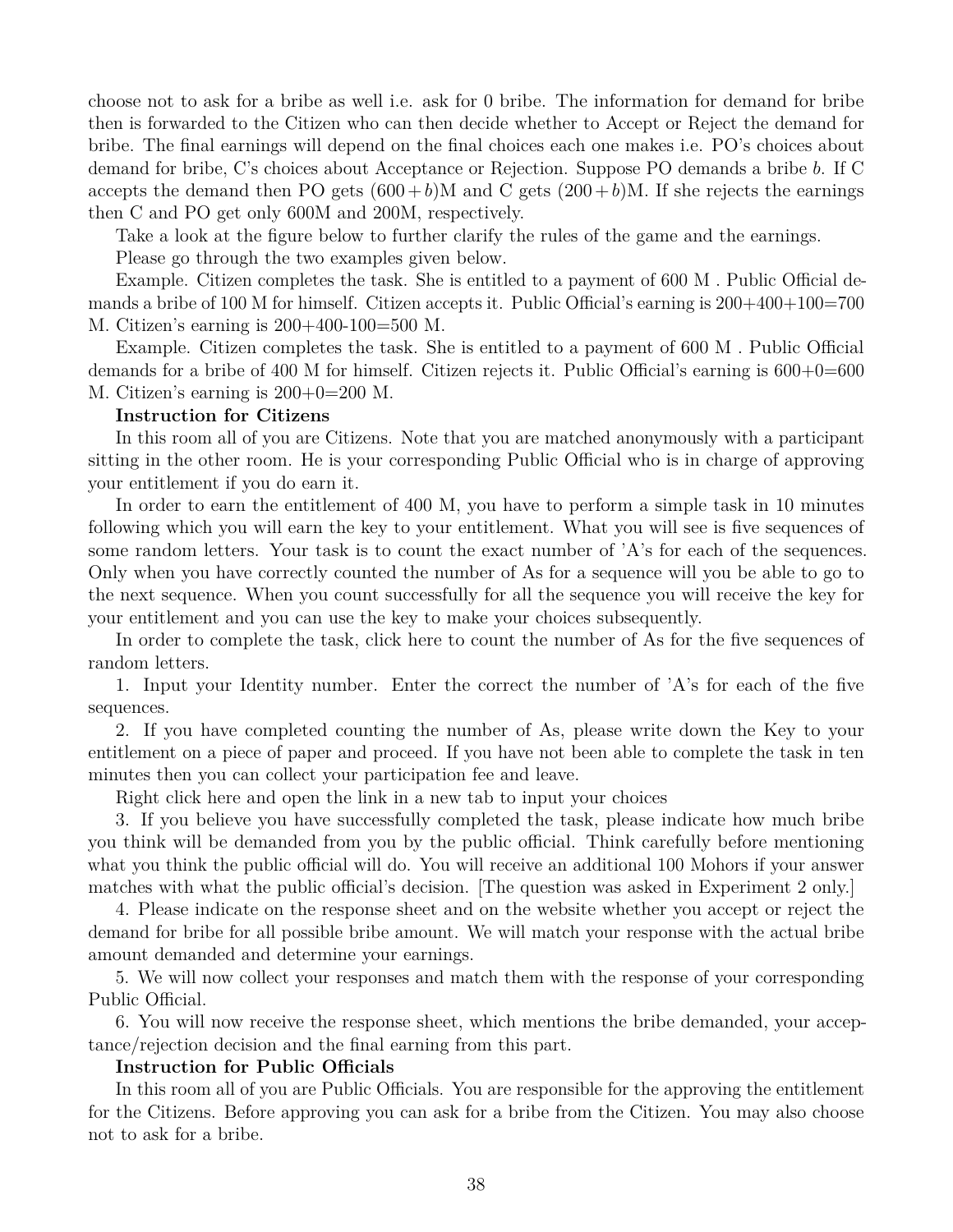1. Please mention whether you think the citizen will accept/reject your demand, for every possible bribe amount. Think carefully before mentioning what you think the public official will do. You will receive an additional 100 Mohors if your answer matches with the citizen's actual action. [The question was asked in Experiment 2 only.]

2. Now make your decision whether to ask for a bribe before you approve the entitlement for the Citizen and if yes how much to ask for. Click here to input your choice.

2. We now collect your decision and match them with Citizen's acceptance/rejection decision.

#### **5.1.2 Ultimatum Game**

#### **Common for Participant A and Participant B**

You may be paired with another participant in this experiment. The matching of two participants will be randomly done. You will not be informed of the identity of the participant with whom you have been matched.

Each participant today will receive a base participation fee of 200 M. We have divided the total number of participants in this experiment session randomly into two equal groups: Participant A (P-A) and Participant B (P-B).

Participant A performs a task in ten minutes. Her task is to count the number of occurrences of the letter "A" from a random sequence of letters. She has to perform this task for five different sequences of letters. If she cannot perform the task in ten minutes then she leaves the game with her participation fee 200 M and P-B gets 600 M. If she successfully completes the task, then she is entitled to playing the next stage of the game i.e. she earns the right to play the second stage game. P-B's earning is 400M in addition to the participation fee of 200 M (i.e. 600 M) for her role, which is the following. In the second stage P-B decides to divide 400 M between himself and P-A. For example if P-B keeps x with himself then P-A gets  $400 - x$  M. The amount which P-B transfers can only be in multiple of 100s i.e. either 0, 100, 200, 300, 400 in which cases he gets 400, 300, 200, 100, 0, respectively, for himself. P-A can then decide whether or not to Accept or Reject the amount which is offered. If P-A accepts the offer then P-B gets  $(600 + x)$  M and P-A gets  $(200$ +x) M. If she rejects the earnings then P-A and P-B get only 600 M and 200 M respectively.

Take a look at the figure below to further clarify the rules of the game and the earnings.

Please go through the two examples given below.

Example. P-A completes the task and proceeds to the next round. P-B divides 400 M into 100 M for himself and 300 M for himself. P-A accepts it. P-B's earning is 200+400+100=700 M. P-A's earning is 200+400-100=500 M.

Example. P-A completes the task and proceeds to the next round. P-B divides 400 M into 400 M for himself and 0 for P-A. P-A rejects it. P-B's earning is 600+0=600 M. P-A's earning is 200+0=200 M.

#### **Instruction for Participant A**

In this room all of you are Participant As. Note that you are matched anonymously with a participant sitting in the other room, he is your corresponding Participant B whom you will play in second round.

In order to proceed to second round, you will have to perform a simple task in 10 minutes following which you will earn the key to the second round. What you will see is five sequences of some random letters. Your task is to count the exact number of 'A's for each of the sequences. Only when you have correctly counted the number of As for a sequence will you be able to go to the next sequence. When you count successfully for all the sequence you will receive the key and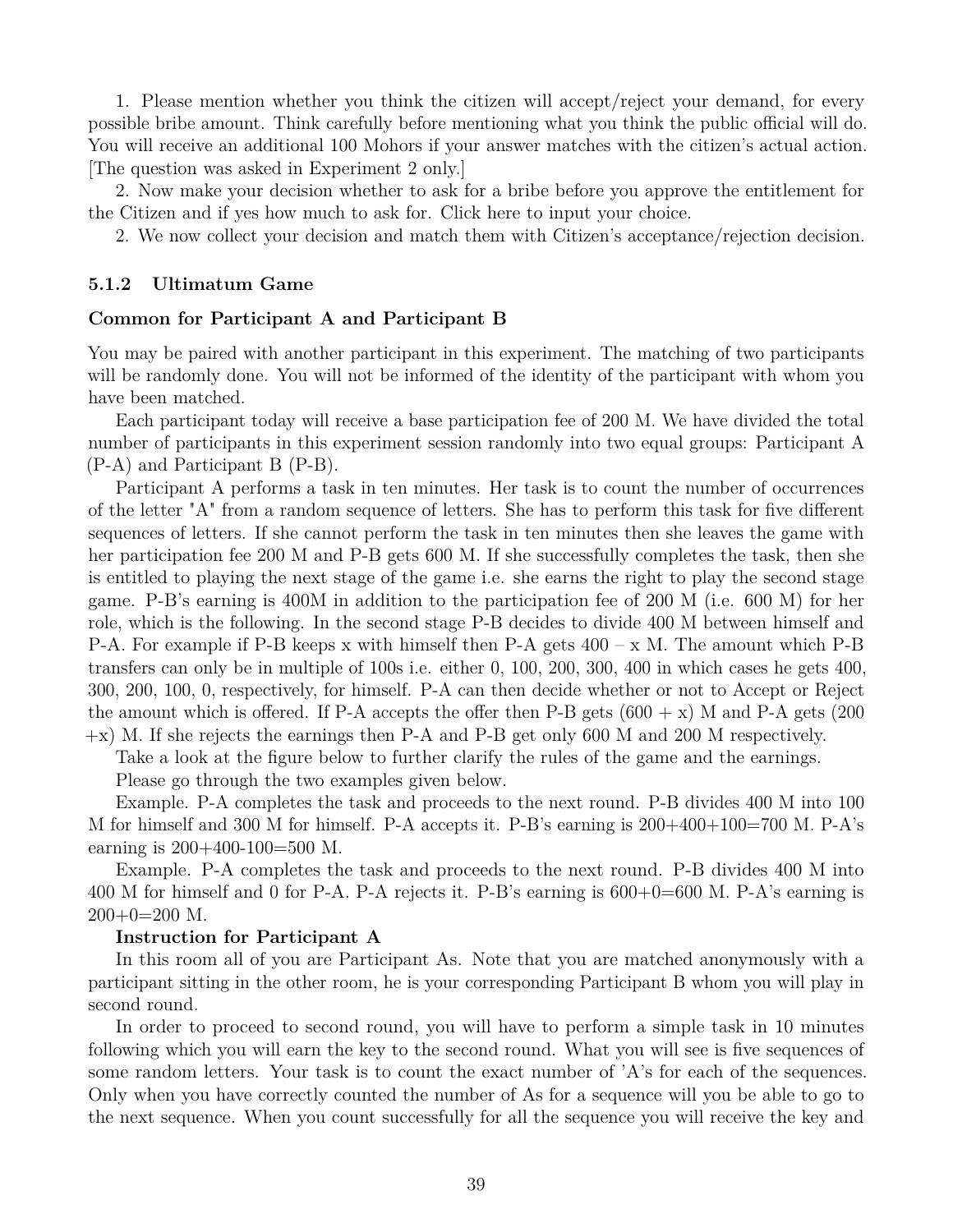you can use the key to proceed.

1. Right click here and open the link in a new tab. Enter the correct the number of 'A's for each of the five sequences.

2. If you have completed counting the number of As, please write down the Key to your entitlement on a piece of paper and proceed. If you have not been able to complete the task in ten minutes then you can collect your participation fee and leave.

3. Please right click here and open a new tab and indicate on the response sheet whether you accept or reject the amount demanded for all possible transfer amount. We will match your response with the actual transfer amount and determine your earnings.

4. We will now collect your responses and match them with the response of your corresponding P-B.

5. You will now receive the response sheet, which mentions the division proposed by P-B, your acceptance/rejection decision and the final earnings from this part.

### **Instruction for Participant B**

In this room all of you are Participant B.

1. Now make your decision about how to divide 400 M between yourself and Participant A i.e. whether to share anything with him, if yes how much. Please right click here to open a new link and input your decision. Your sharing amount should be in multiples of 100.

2. We now collect your decision.

3. You are now being informed about whether your decision has been accepted and your and the P-A's earnings.

# **5.2 Part 2: Trust Game: Common for Citizen and Public Official in BG and Participant A and Participant B in UG**

In this part a participation fee of 200 M will be given to all participants.

You will now play the sending task. In this task, participants are divided into two groups: Senders and Receivers. Both the Senders and the Receivers are given 400 M. First Sender makes a decision. The Sender can choose to send 0, 100, 200, 300 or 400 M to the Receiver. Any amount sent will be tripled. The Sender keeps any amount of money not send to the Receiver.

The Receiver can send back any amount up to the total amount received (that is, the amount the Sender sent multiplied by 3).

Earnings The Sender's earnings in part 2 are  $:= 400$  M - any amount sent to the Receiver  $+$ any amount sent back to the Sender

The Receiver's earnings in part 2 are:  $=$  any amount received from the Sender multiplied by three − any amount sent back to the Sender.

You will be asked to make a decision both as a Sender and as a Receiver. One of your roles will be randomly picked. You will be matched with another randomly matched participant in the other role (note that your matched partner here will be different from the matched partner in Part 1). Your decision and the decision of the other player determine your earnings.

#### **Example**

You are in the role of a Sender. You have chosen to send 200 M to the Receiver. Hence, the Receiver could send back between 0 and 600 M ( $= 3 \times 200$  M). to you. The Receiver has chosen to send back 300 M to you.

• Your earnings in Part 2 are therefore:  $400 \text{ M}$  -  $200 \text{ M}$  (the amount you sent) + 300 M (the amount received back)  $= 500$  M.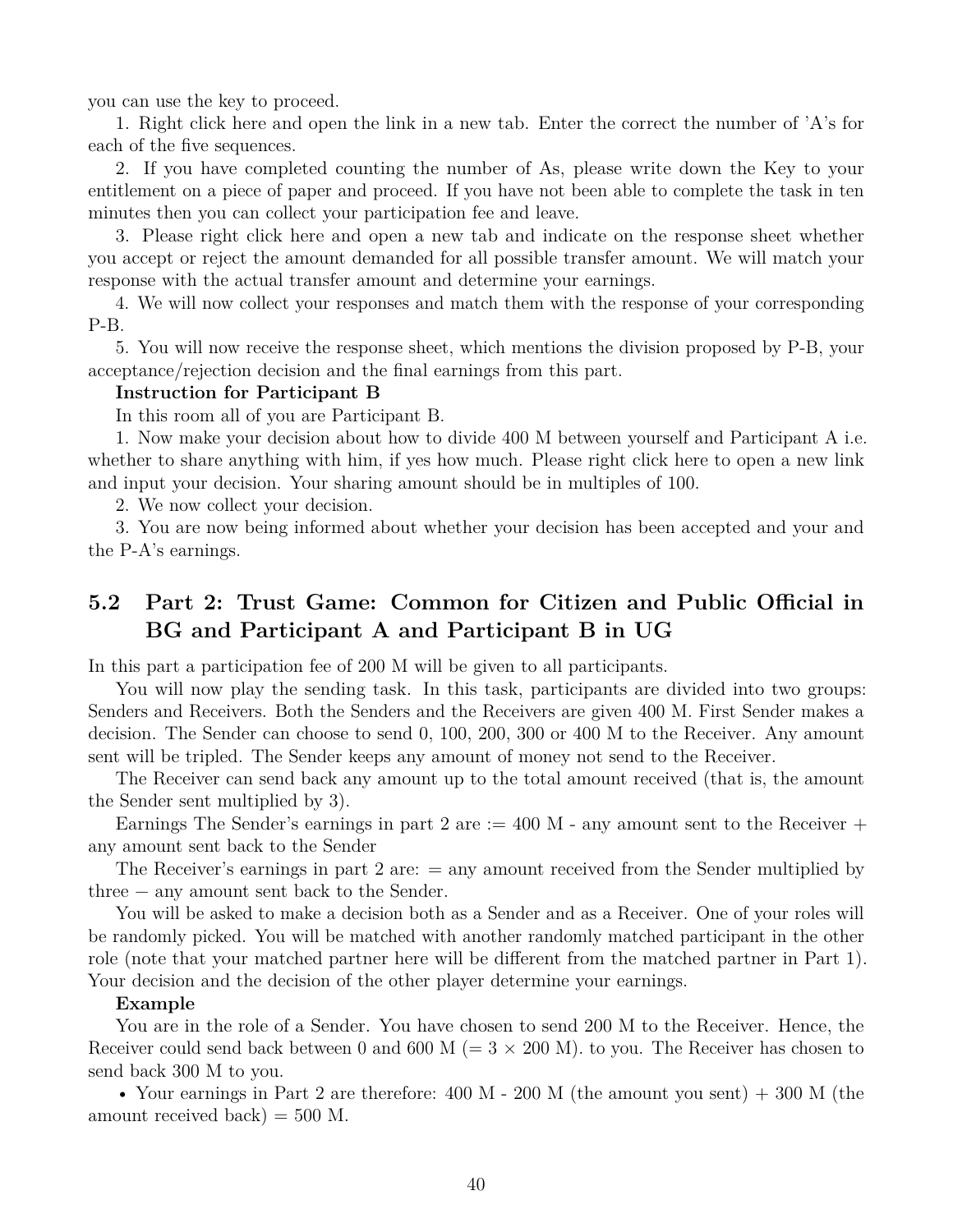• The earnings of the Receiver in Part 2 are therefore: 600 M (amount sent to the Receiver) - 300 M (amount sent back by the Receiver) = 300 M

You are in the role of a Receiver. The Sender has chosen to send 400 M to you. Hence, you could send back between 0 and 1200 M ( $= 3 \times 400$  M) to the Sender. You have chosen to send back 100 M to the Sender.

· Your earnings in part 2 are therefore: 1100 M= 1200 M (the amount you received) - 100 M (the amount you sent back).

 $\cdot$  The earnings of the Sender in part 2 are therefore : 100 M = 400 - 400 + 100 = 100 M Practice exercise.

· You are in the role of a Sender. You have chosen to send 100 M to the Receiver. The Receiver has chosen to send back 0 M to you.

Your earnings in part 4 are: The earnings of the Receiver in part 4 are:

· You are in the role of a Receiver. The Sender has chosen to send 300 M to you. You have chosen to send back 100 M to the Sender.

Your earnings in part 2 are:

The earnings of the Sender in part 2 are:

To make your decisions, right click here and open a new tab.

### **Decision as Sender**

1. Mark how much you will like to send the receiver. (in multiples of 50 M)

2. How much you expect the receiver to return you back if you send him 100 M (i.e. Receiver receives 300 M). If your prediction matches the actual decision of the matched receiver then you will win a bonus of 100 M. While making your decision choose between 0,100, 200 or 300 only. (Please mention in multiples of 50 M)

3. How much you expect the receiver to return you back if you send him 200 M (i.e. Receiver receives 600 M). If your prediction matches the actual decision of the matched receiver then you will win a bonus of 100 M. While making your decision choose between 0,100, 200, 300, 400, 500 or 600 only. (Please mention in multiples of 50 M)

4. How much you expect the receiver to return you back if you send him 300 M (i.e. Receiver receives 900 M). If your prediction matches the actual decision of the matched receiver then you will win a bonus of 100 M. While making your decision choose between 0,100, 200, 300, 400, 500, 600, 700, 800 and 900 only. (Please mention in multiples of 50 M)

5. How much you expect the receiver to return you back if you send him 400 M (i.e. Receiver receives 1200 M). If your prediction matches the actual decision of the matched receiver then you will win a bonus of 100 M. While making your decision choose between 0,100, 200, 300, 400, 500, 600, 700, 800, 900 1000, 1100 or 1200 only. (Please mention in multiples of 50 M)

#### **Decision as Receiver**

1. Mark how much you will like to send back to the sender if you received 150 M ( i.e. the sender sent you 50 M). Choose between 0 and 150 but in multiples of 50 only

2. Mark how much you will like to send back to the sender if you received 300 M ( i.e. the sender sent you 100 M). Choose between 0 and 300 but in multiples of 50 only

3. Mark how much you will like to send back to the sender if you received 450 M ( i.e. the sender sent you 100 M). Choose between 0 and 450 but in multiples of 50 only

4. Mark how much you will like to send back to the sender if you received 600 M ( i.e. the sender sent you 200 M). Choose between 0 and 600 but in multiples of 50 only

5. Mark how much you will like to send back to the sender if you received 750 M ( i.e. the sender sent you 100 M). Choose between 0 and 300 but in multiples of 50 only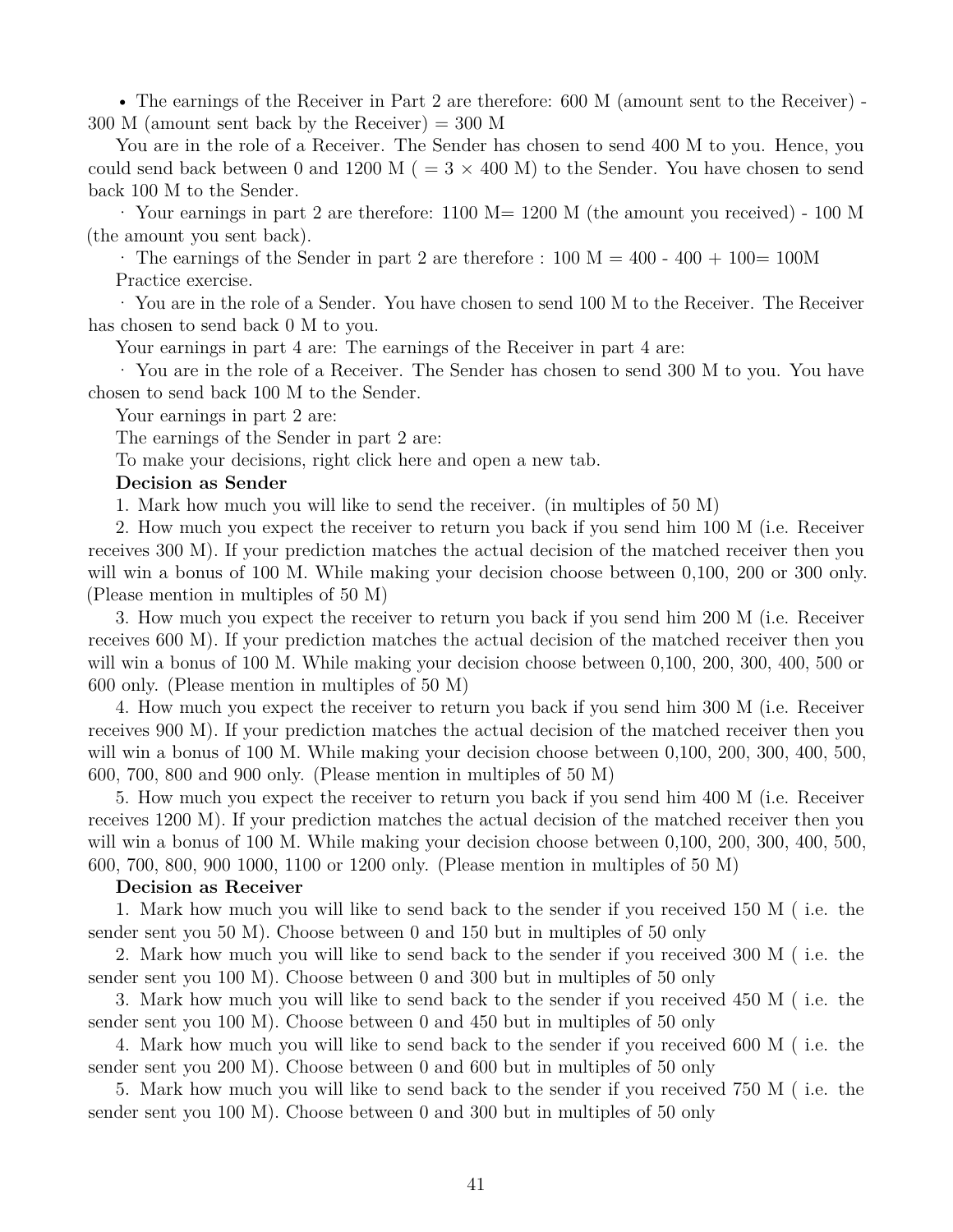6. Mark how much you will like to send back to the sender if you received 900 M ( i.e. the sender sent you 300 M). Choose between 0 and 900 but in multiples of 50 only.

7. Mark how much you will like to send back to the sender if you received 1150 M ( i.e. the sender sent you 100 M). Choose between 0 and 300 but in multiples of 50 only

8. Mark how much you will like to send back to the sender if you received 1200 M ( i.e. the sender sent you 400 M). Choose between 0 and 1200 but in multiples of 50 only.

Now we will randomly determining your role and determine your earnings. Coin toss for Role determination. Heads := you will be paid for Part 1 and Tails:  $=$  you will be paid for Part 2. We will toss once more if you get Part 2 in the first toss in order to determine the roles.

We have come to the end of the experiment. Please fill out the exit survey.

### **5.3 Exit Survey**

- 1. Identity Number
- 2. Generally speaking, would you say that most people can be trusted or that you need to be very careful in dealing with people? (Code one answer):
	- (a) Most people can be trusted
	- (b) Need to be very careful
- 3. Do you think most people would try to take advantage of you if they got the chance, or would they try to be fair?
	- (a) Most of the time they would try to be fair
	- (b) Most of the time they would try to take advantage
- 4. Would you say that most of the time people try to be helpful, or that they are mostly just looking out for themselves?
	- (a) Most of the time people are helpful
	- (b) Most of the time they are just looking out for themselves
- 5. Suppose you left your wallet with Rs. 500 in the Metro. On a scale of 1 to 10, how much do you think are the chances that you will get it back?
- 6. How much you trust people from various groups. Could you tell me for each whether you trust people from this group completely, somewhat, not very much or not at all?
	- (a) Your family
	- (b) Your neighborhood
	- (c) People you know personally
	- (d) People you meet for the first time
	- (e) People of another religion
	- (f) People of another caste
	- (g) People of another nationality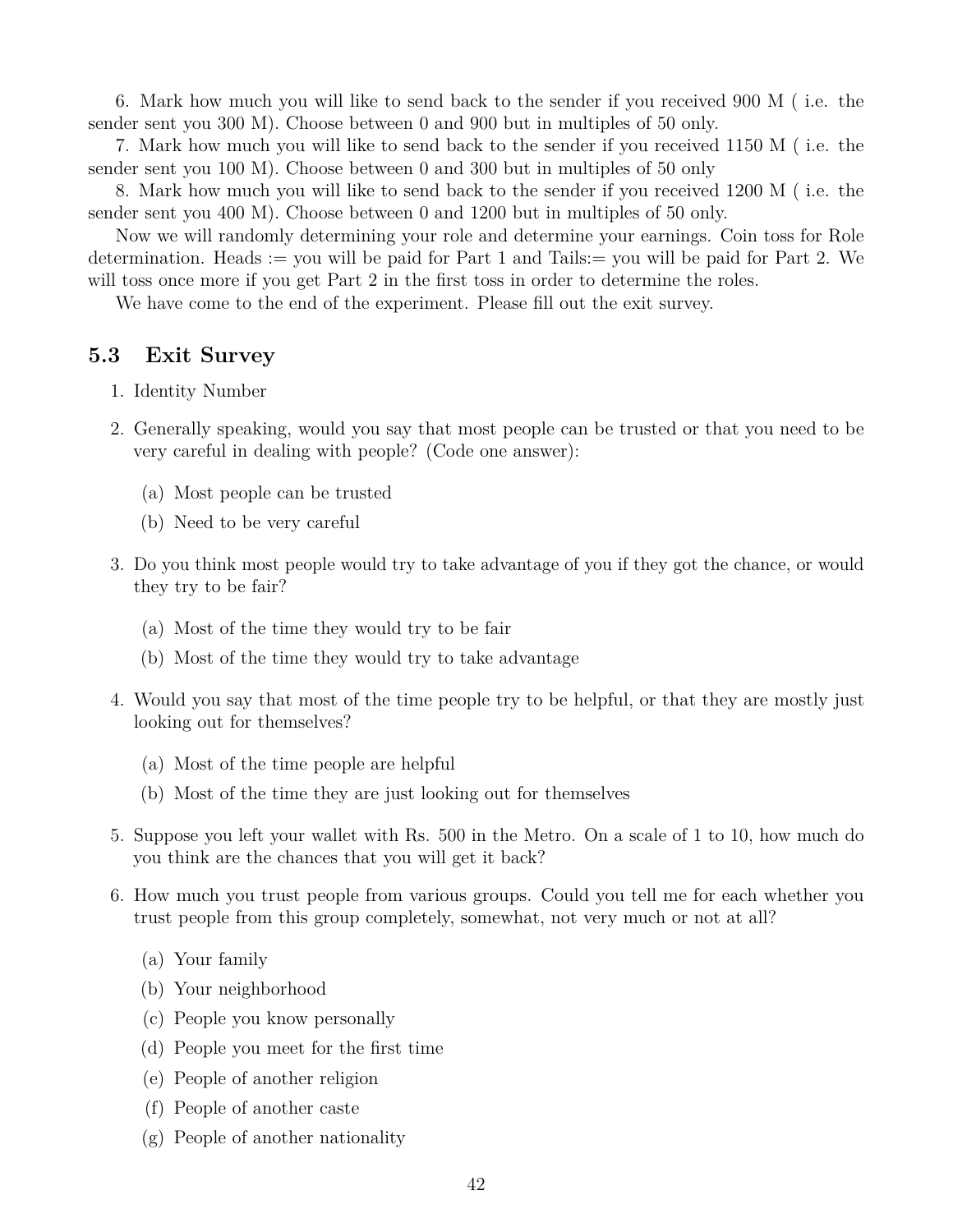- 7. How widespread do you think bribe taking and corruption is in this country?
	- (a) Almost no Public Officials are engaged in it
	- (b) A few Public Officials are engaged in it
	- (c) Most Public Officials are engaged in it
	- (d) Almost all Public Officials are engaged in it
- 8. Please mention for each of the following actions whether you think it can always be justified, never be justified, or something in between. 1 : Never justified 10: Justifiable
	- (a) Claiming government benefits to which you are not entitled
	- (b) Avoiding a fare on public transport
	- (c) Cheating on taxes if you have a chance
	- (d) Someone accepting a bribe in the course of their duties
- 9. Suppose you win a lottery of Rs.1000. How much of it will you be willing to share with a charity of your choice? (You may mention any amount from 0 to 1000)
- 10. How do you see yourself: are you generally a person who is fully prepared to take risks or do you try to avoid taking risks? Please tick a box on the scale, where the value 0 means: 'not at all willing to take risks' and the value 10 means: 'very willing to take risks'.
- 11. How do you see yourself: are you a person who is fully prepared to take risks when it comes to car driving/motorcycle riding etc. or do you try to avoid taking risks? Please tick a box on the scale, where the value 0means: 'not at all willing to take risks' and the value 10 means: 'very willing to take risks'.
- 12. How do you see yourself: are you a person who is fully prepared to take risks when it comes to financial matters or do you try to avoid taking risks? Please tick a box on the scale, where the value 0means: 'not at all willing to take risks' and the value 10 means: 'very willing to take risks'.
- 13. How do you see yourself: are you a person who is fully prepared to take risks when it comes to sports or leisure activities or do you try to avoid taking risks? Please tick a box on the scale, where the value 0 means: 'not at all willing to take risks' and the value 10 means: 'very willing to take risks'.
- 14. How do you see yourself: are you a person who is fully prepared to take risks when it comes to career or do you try to avoid taking risks? Please tick a box on the scale, where the value 0 means: 'not at all willing to take risks' and the value 10 means: 'very willing to take risks'.
- 15. How do you see yourself: are you a person who is fully prepared to take risks when it comes to health matters or do you try to avoid taking risks?Please tick a box on the scale, where the value 0 means: 'not at all willing to take risks' and the value 10 means: 'very willing to take risks'.
- 16. A short survey about yourself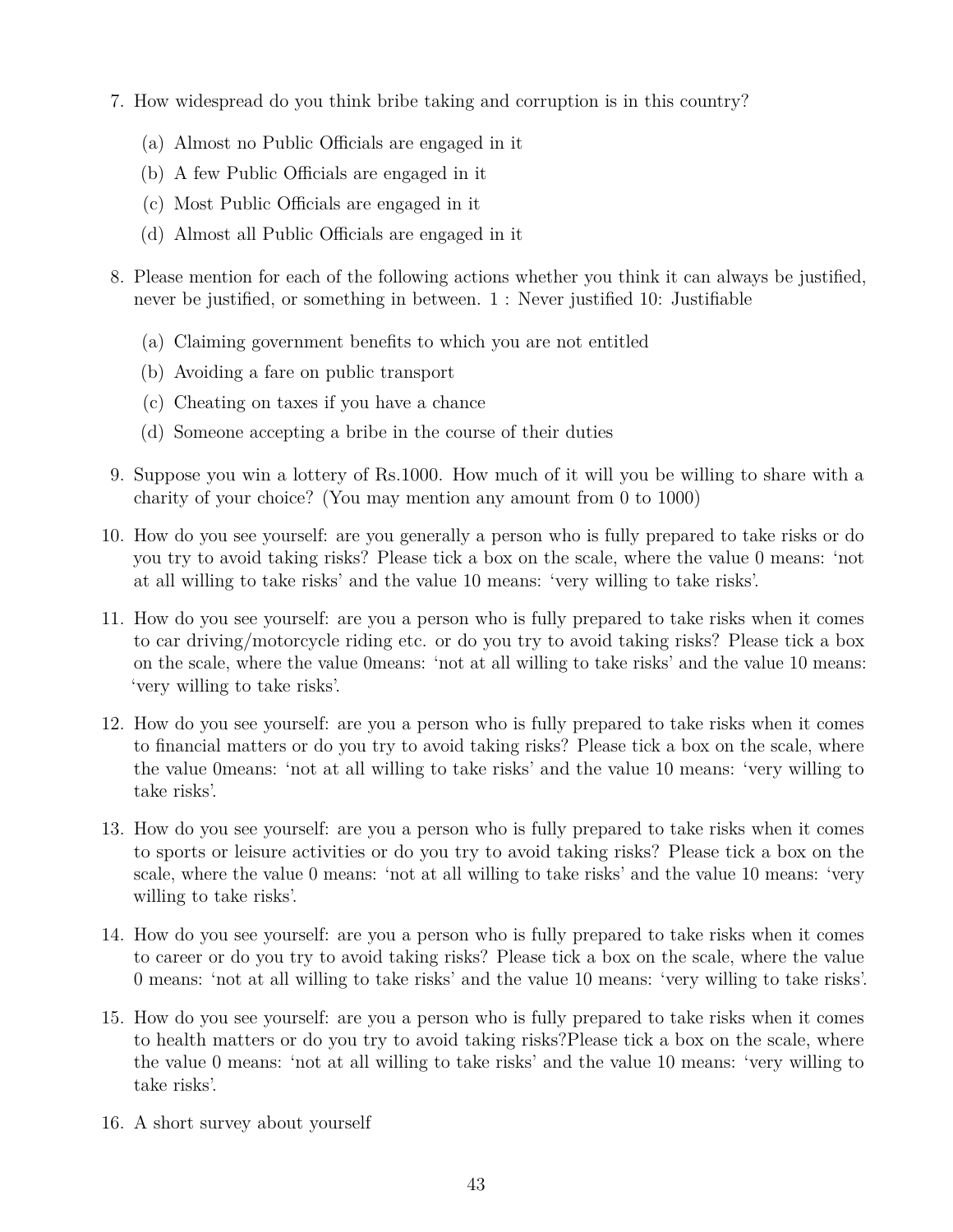(a) Sex

- i. Male
- ii. Female
- (b) Age
- (c) Are you the only child of your parents?
	- i. Yes
	- ii. No
- (d) Ancestral State
- (e) Mother Tongue
- (f) Political Identity
- (g) Total Gross Family Income
- (h) Caste Affiliation
- (i) Religous Affiliation
- (j) Religiosity Not Religious (1) ... Strongly Religious (4)
- (k) Your secondary level exam score was (in  $\%$ )
- (l) Your higher secondary level exam score was (in %)
- (m) Your CAT/GMAT score (in percentile)
- (n) Were the instructions clear? Please write a line or two.
- (o) What strategies did you use?Please write a line or two.
- (p) How did you decide on the strategies that you chose? Please write a line or two.
- (q) What do you think this experiment was about? Please write a line or two.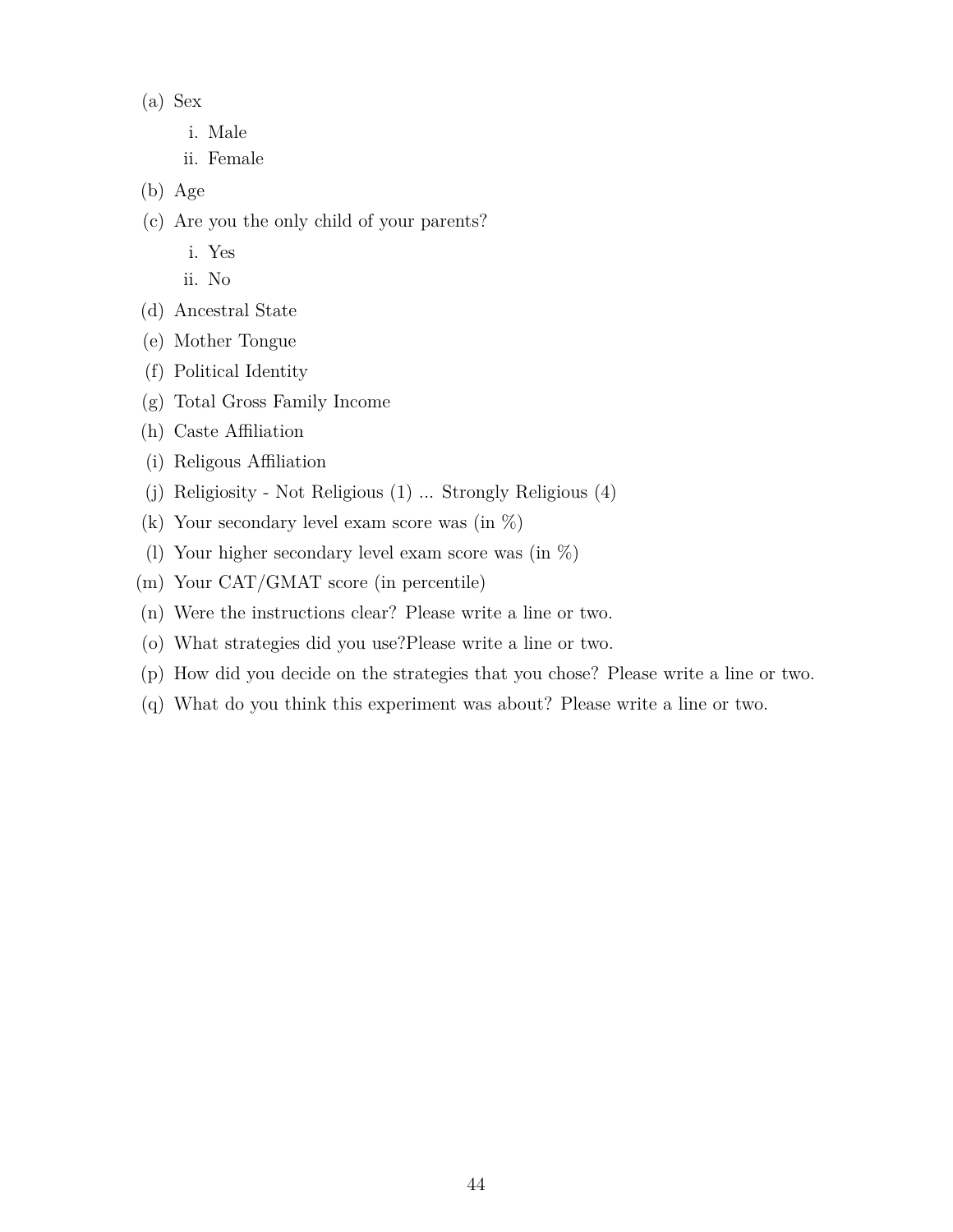# **6 Instructions for Second Experiment (Social Norm Elicitation)**

## **6.1 Introduction (Common for BG and UG)**

You are now taking part in an economic decision making study.

We will give each one of you an identity number. Please do not lose your identity number. This entire study is anonymous. Please donot discuss with your neighbors your neighbors at any point during the study.

We will use identity number for payment. Please raise your hands once you have read the questions.

Please write your participant ID in the space provided above.

On the following pages, you will read descriptions of a series of situations. These descriptions correspond to situations in which a person must make a decision. This description will include several possible choices available to, lets say, Individual A.

After you read the description of the decision, you will be asked to evaluate the different possible choices available to Individual A and to decide, for each of the possible actions, whether taking that action would be "socially appropriate" and "consistent with moral or proper social behavior" or "socially inappropriate" and "inconsistent with moral or proper social behavior." By socially appropriate, we mean behavior that most people agree is the "correct" or "ethical" thing to do. Another way to think about what we mean is that if Individual A were to select a socially inappropriate choice, then someone else might be angry at Individual A for doing so.Social appropriateness rating is on a scale of -3 to  $+3$  where -3 is "very socially inappropriate" and  $+3$  is very socially appropriate.

In each of your responses, we would like you to answer as truthfully as possible, based on your opinions of what constitutes socially appropriate or socially inappropriate behavior.

To give you an idea of how the experiment will proceed, we will go through an example and show you how you will indicate your responses. On the next page you will see an example of a situation.

### **Example: Situation**

Individual A is at a local coffee shop near campus. While there, Individual A notices that someone has left a wallet at one of the tables. Individual A must decide what to do.Individual A has four possible choices: take the wallet, ask others nearby if the wallet belongs to them, leave the wallet where it is, or give the wallet to the shop manager. Individual A can choose only one of these four options.

*The table below presents a list of the possible choices available to Individual A. For each of the choices, please indicate your rating for the social appropriateness of the action on a scale of -3 to +3. Indicate your response, in the table below.*

| Individual A's choice                           | Your rating |
|-------------------------------------------------|-------------|
| Take the wallet                                 |             |
| Ask others nearby if the wallet belongs to them |             |
| Leave the wallet where it is                    |             |
| Give the wallet to the shop manager             |             |
|                                                 |             |

If this were one of the situations for this study, you would consider each of the possible choices above and, for that choice, indicate the extent to which you believe taking that action would be "*socially appropriate*" and "*consistent with moral or proper social behavior*" or "*socially*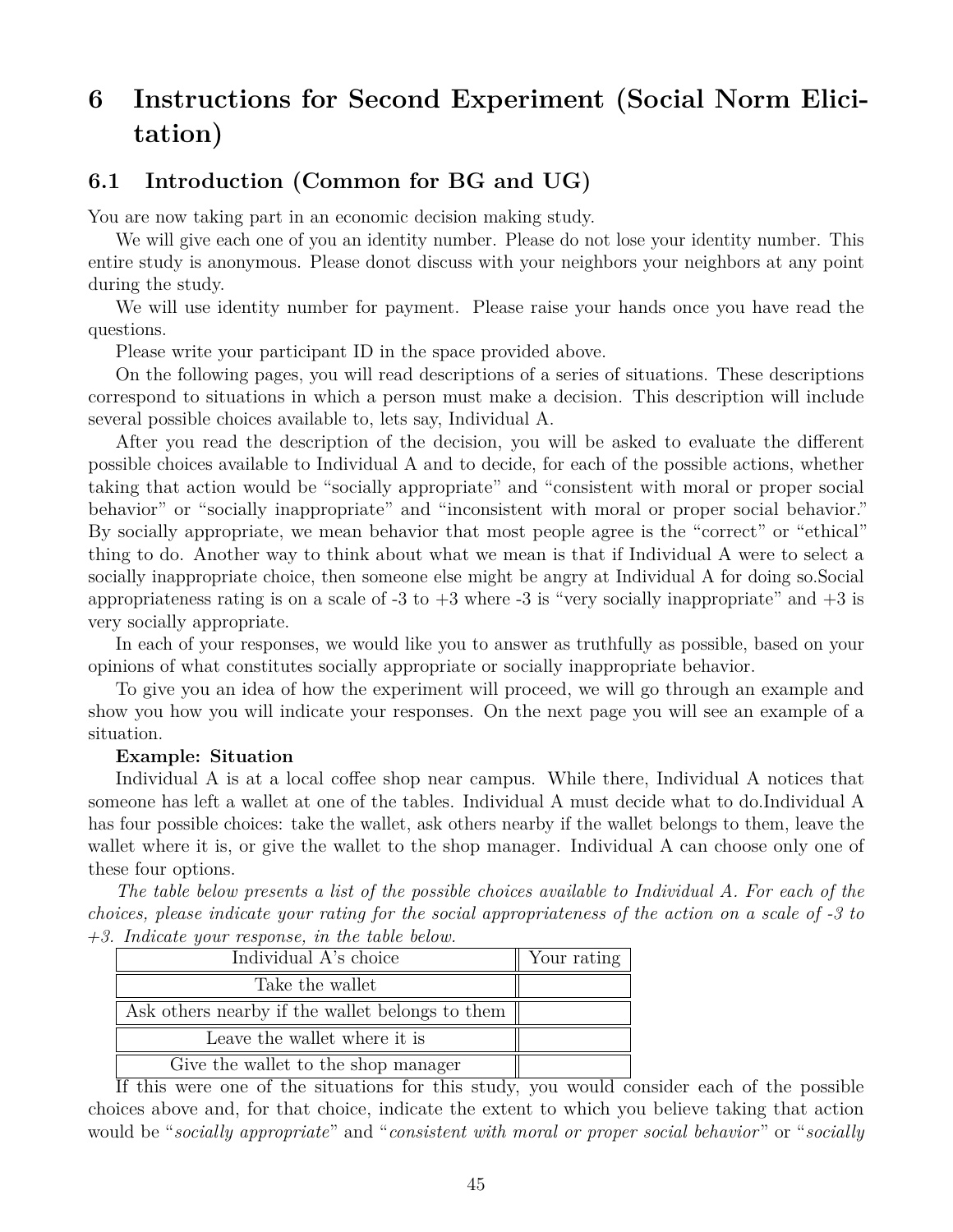*inappropriate*" and "*inconsistent with moral or proper social behavior*". Recall that by socially appropriate we mean behavior that most people agree is the "*correct*" or "*ethical*" thing to do.

For example, suppose you thought that taking the wallet was *very socially inappropriate*, asking others nearby if the wallet belongs to them was somewhat *socially appropriate*, leaving the wallet where it is *was somewhat socially inappropriate*, and giving the wallet to the shop manager *was very socially appropriate*. Then you would indicate your responses as follows:

| Individual A's choice                           | Your Rating |
|-------------------------------------------------|-------------|
| Take the wallet                                 | -3          |
| Ask others nearby if the wallet belongs to them | $+1$        |
| Leave the wallet where it is                    | $-1$        |
| Give the wallet to the shop manager             | $+3$        |

Are there any questions about this example situation or about how to indicate your responses? On the following pages, the situations deal with decisions that "Individual A" might have to

make. For each situation, you will receive a sheet, with a table on which to indicate your responses. For each situation, the experimenter will read a description of the situation. You will then

indicate whether each possible choice available to Individual A is socially appropriate or socially inappropriate.

At the end of the session today, we will select one of the two situations by a coin toss (Head - Situation I and Tail - Situation II). We will then ask you to randomly choose one category from an envelope containing all the categories. Thus, we will select both a situation and category at random. For each situation and category, we will compute the most frequently occurring response from all the responses in the room today. We will pay you Rs. 110 for your participation today. However if you give the same response as that most frequently given by other people in the room, then you will receive an additional R.s 110. This amount will be paid to you, in cash, at the conclusion of the experiment.

For instance, if we were to select the example situation above and the possible choice "Leave the wallet where it is," and if your response had been "somewhat socially inappropriate," i.e rating -1, then you would receive Rs. 110, in addition to the Rs. 110 participation fee, if this was the response selected by most other people in today's session. Otherwise you would receive only participation fee which is Rs. 110.

If you have any questions from this point on, please raise your hand and wait for the experimenter to come to you.

Please wait to turn the page until the experimenter asks you to do so. If you have any questions, please raise your hand and wait for the experimenter.

### **6.2 The Situation - Bribery Game**

Take a look at Figure 1 (Figure [2\(](#page-8-0)a)). Citizens and Public Officials play a game where they are seated in two separate rooms but each Citizen is randomly matched to exactly one Public Official. A Citizen is asked to complete a pen and paper task in five minutes. The corresponding matched Public Official grades the task of the Citizen he is matched with and gets a salary of 600. If the Citizen successfully completes the task she "passes" the test, otherwise not. The Citizen is entitled to a payment of 400 in addition to a base amount of 200 if she successfully completes the task and "passes" but she earns only 200 if she fails. However, even if the Citizen successfully completes the task, the supervisor demands a bribe in order to let the Citizen pass and earn more. In other words whether to let the Citizen pass is entirely his discretion. He may demand a bribe amount of {100,200,300, 400}. He can also choose not to take a bribe. However the Citizen may accept to pay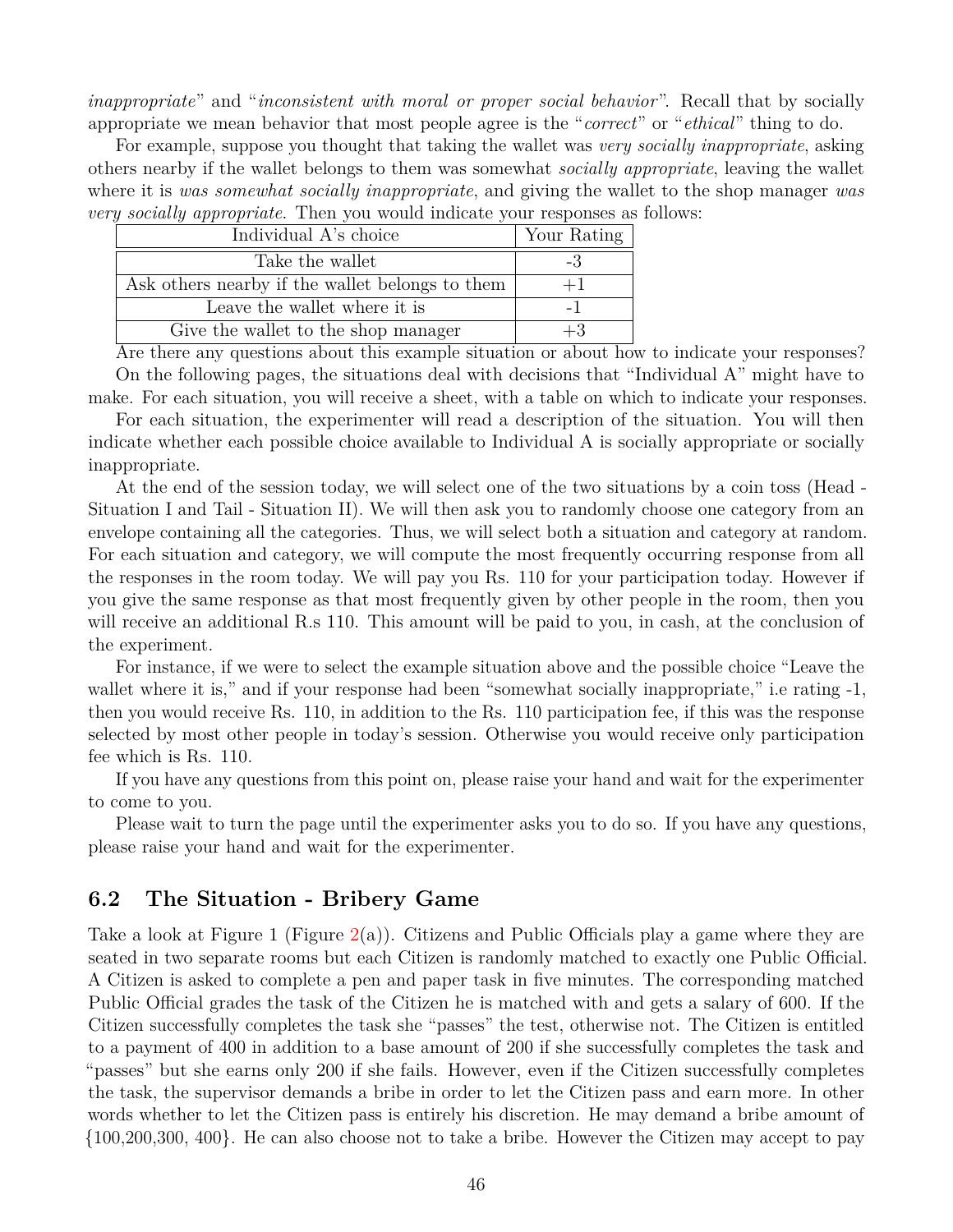a bribe or she may reject it. If she accepts it then she gets 200+400-bribe amount and the public official gets 600+bribe amount. If she rejects it then she gets 200 and the public official gets 600, only. Let us go through the figure to further clarify.

Rate the action of the public official and citizen on a social appropriateness scale of  $-3$  to  $+3$  as stated above.

Remember you are not being asked report your personal appropriateness rating but social appropriateness rating and you will be paid if your rating matches with the rating of most other people.

Rate the actions of Public Official on a scale of -3 and +3 in the response sheet given to you. Rate the actions of Public Citizen on a scale of  $-3$  to  $+3$  as stated above.

Remember you will be rewarded if your rating matches with the rating of most other people in the room today.

Figure 1 below gives a visual description of the payoffs.

[Figure 1 referred to Figure [2\(](#page-8-0)a) in the paper.]

### **6.2.1 Response Sheet**

Identity Number.

Rate Public Official's decision.

| Total amount that can be extracted as bribe is 400. |                       |        |  |  |  |  |
|-----------------------------------------------------|-----------------------|--------|--|--|--|--|
| Amount Sought by                                    | Amount of the         | Rating |  |  |  |  |
| the Public Official as                              | entitlement left with |        |  |  |  |  |
| bribe                                               | the Citizen           |        |  |  |  |  |
| 0 i.e. Public Official                              | 400                   |        |  |  |  |  |
| does not ask for a                                  |                       |        |  |  |  |  |
| bribe                                               |                       |        |  |  |  |  |
| $10 - 50$                                           | 390-350               |        |  |  |  |  |
| 60-100                                              | 340-300               |        |  |  |  |  |
| 110-150                                             | 290-250               |        |  |  |  |  |
| 160-200                                             | 240-200               |        |  |  |  |  |
| 210-250                                             | 190-150               |        |  |  |  |  |
| 260-300                                             | 140-100               |        |  |  |  |  |
| 310-350                                             | $90 - 50$             |        |  |  |  |  |
| 360-390                                             | $40 - 10$             |        |  |  |  |  |
| 400 i.e. Public Official                            | $\mathcal{O}$         |        |  |  |  |  |
| demands the entire                                  |                       |        |  |  |  |  |
| amount as bribe                                     |                       |        |  |  |  |  |

Rate the decision of the Citizen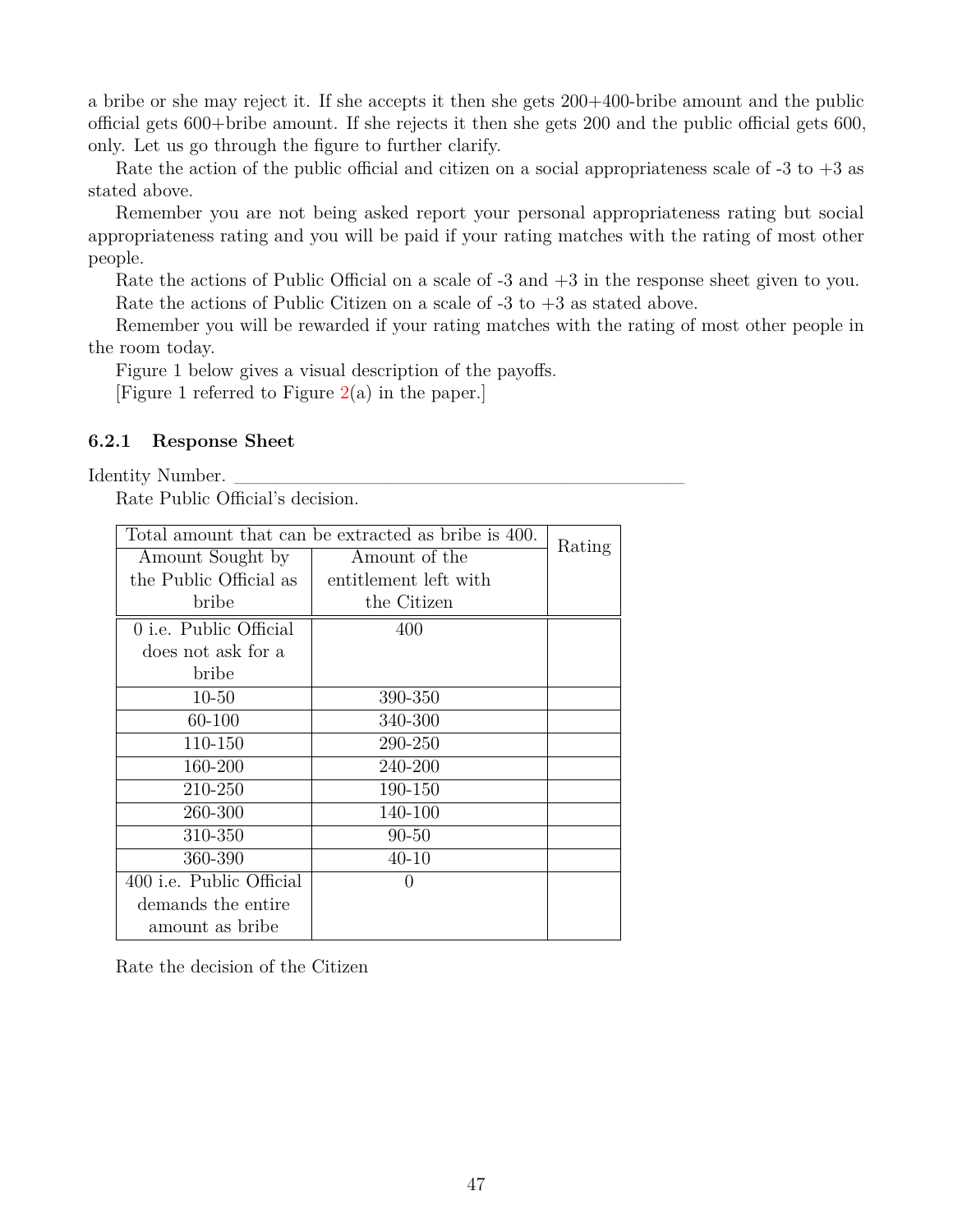| Total surplus that can be extracted as bribe is 400<br>Amount Sought by the Public Official as bribe | Citizen's response | Rating |
|------------------------------------------------------------------------------------------------------|--------------------|--------|
| 0 i.e. Public Official does not demand a bribe                                                       |                    |        |
| $10 - 50$                                                                                            | Accept             |        |
|                                                                                                      | Reject             |        |
| 60-100                                                                                               | Accept             |        |
|                                                                                                      | Reject             |        |
| 110-150                                                                                              | Accept             |        |
|                                                                                                      | Reject             |        |
| 160-200                                                                                              | Accept             |        |
|                                                                                                      | Reject             |        |
| 210-250                                                                                              | Accept             |        |
|                                                                                                      | Reject             |        |
| 260-300                                                                                              | Accept             |        |
|                                                                                                      | Reject             |        |
| 310-350                                                                                              | Accept             |        |
|                                                                                                      | Reject             |        |
| 360-390                                                                                              | Accept             |        |
|                                                                                                      | Reject             |        |
| 400 i.e. Participant B keeps everything for himself                                                  | Accept             |        |
|                                                                                                      | Reject             |        |

## **6.3 The Situation - Ultimatum Game**

Take a look at Figure 2 [Figure 2(b)]. Participants A and Participants B play a game where they are seated in two separate rooms but each Participant A is randomly matched to exactly one Participant B. A Participant A is asked to complete a pen and paper task in five minutes. The corresponding matched Participant B grades the task of the Participant A he is matched with and gets a salary of 600. If the Participant A successfully completes the task she "passes" the test, otherwise not. If Participant A passes then she takes part in a the next part of the game. Otherwise she earns only 200 and leaves. If she proceeds to the next part of the game then she is eligible for a transfer from Participant B i.e. each participant B has 400 with himself, which he can split between himself and Participant A. He could share any amount {100,200,300,400}, with P-A or he could share nothing with P-A. P-A in turn could accept or reject the proposed division by P-B. If she rejects the offer then she gets only 200 and P-B gets 600. If he accepts the offer then P-A gets 200+amount P-B shares with him and P-B gets 600+share he keeps with himself. Let us go through the figure to further clarify.

Rate the action of Participant B on a scale of -3 and +3 in the response sheet given to you.

Rate the action of Participant A on a scale of  $-3$  to  $+3$  as stated above.

Remember you will be rewarded if your rating matches with the rating of most other people. Figure 2 below gives a visual description of the payoffs.

[Figure 2 referred to Figure [2\(](#page-8-0)b) in the paper.]

### **6.3.1 Response Sheet**

Identity Number.